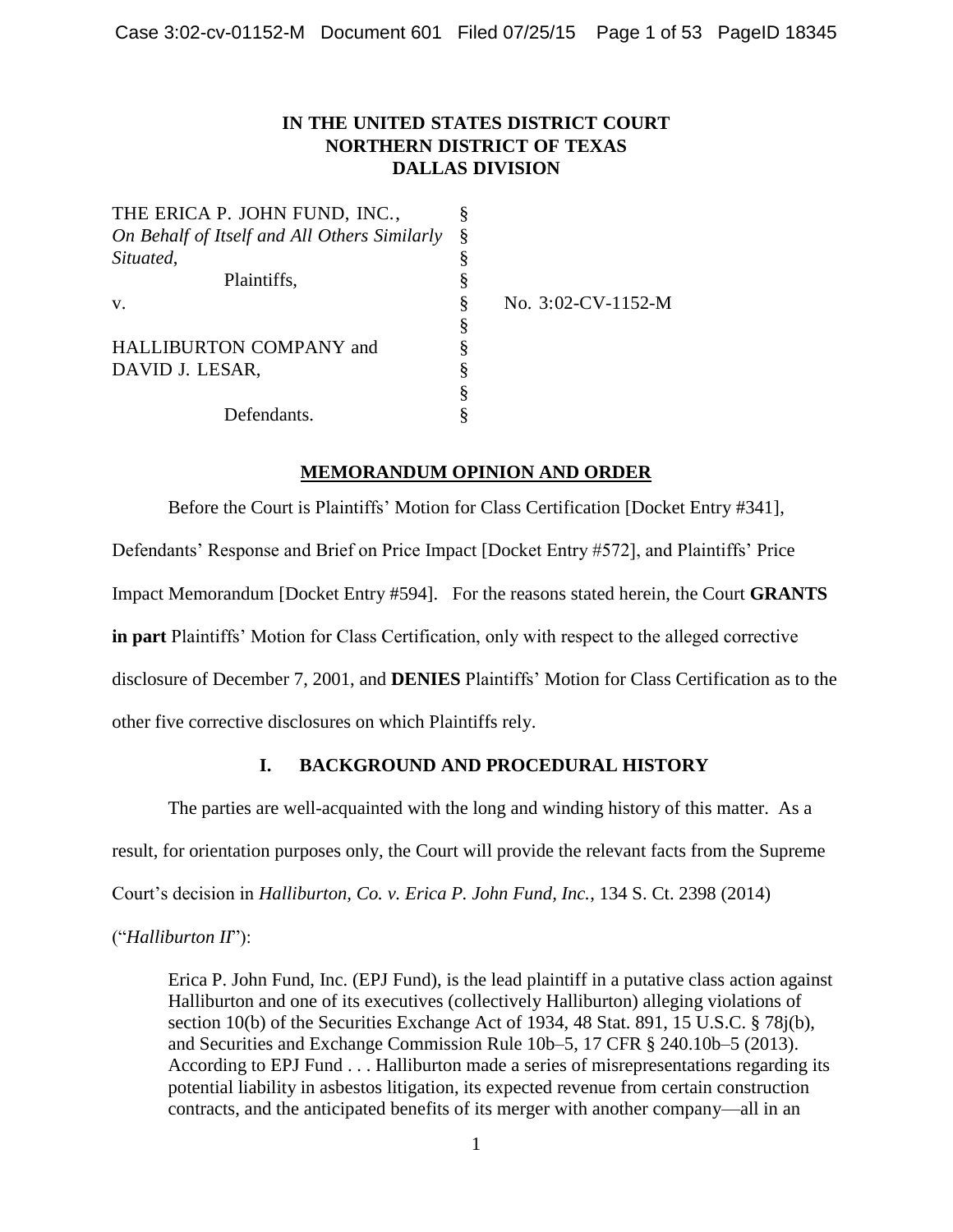attempt to inflate the price of its stock. Halliburton subsequently made a number of corrective disclosures, which, EPJ Fund contends, caused the company's stock price to drop and investors to lose money. *Halliburton II,* 134 S. Ct. at 2405–06.

Plaintiffs, represented by the Erica P. John Fund, Inc. ("the Fund"), initially moved to certify a class consisting of all investors who bought Halliburton common stock between June 3, 1999 and December 7, 2001.<sup>1</sup> This Court found that the proposed class met all of the prerequisites of Federal Rule of Civil Procedure 23(a)—numerosity, common questions of law and fact, typicality, superiority, and adequacy. However, the Court denied class certification because Fifth Circuit precedent required Plaintiffs to prove "loss causation" to invoke the fraudon-the-market presumption of *Basic v. Levinson*, 485 U.S. 224, 243 (1988), and the Court concluded the Fund had not met its burden of proof to do so.<sup>2</sup> The Fifth Circuit affirmed on that ground.<sup>3</sup> The Supreme Court subsequently vacated the judgment, holding that loss causation "addresses a matter different from whether an investor relied on a misrepresentation, presumptively or otherwise, when buying or selling a stock," and that loss causation need not be shown at the class certification stage. *Erica P. John Fund, Inc. v. Halliburton Co.*, 131 S. Ct. 2179, 2185–86 (2011) ("*Halliburton I"*). The case was remanded to this Court to address any "further arguments against class certification" preserved by Halliburton. *Id.* at 2187.

Halliburton argued on remand that the evidence it had presented to disprove loss causation also demonstrated that none of the alleged misrepresentations actually impacted Halliburton's stock price, *i.e.*, there was a lack of "price impact," and, therefore, Halliburton had

<sup>1</sup> *Archdiocese of Milwaukee Supporting Fund, Inc. v. Halliburton Co.*, No. 3:02-CV-1152-M, 2008 WL 4791492, at \*1 (N.D. Tex. Nov. 4, 2008) *aff'd*, 597 F.3d 330 (5th Cir. 2010) *vacated and remanded sub nom.*, *Erica P. John Fund, Inc. v. Halliburton Co.*, 131 S. Ct. 2179 (2011). 2 *Id.*

<sup>3</sup> *Archdiocese of Milwaukee Supporting Fund, Inc. v. Halliburton Co.*, 597 F.3d 330 (5th Cir. 2010) *vacated and remanded sub nom.*, *Erica P. John Fund, Inc. v. Halliburton Co.*, 131 S. Ct. 2179 (2011).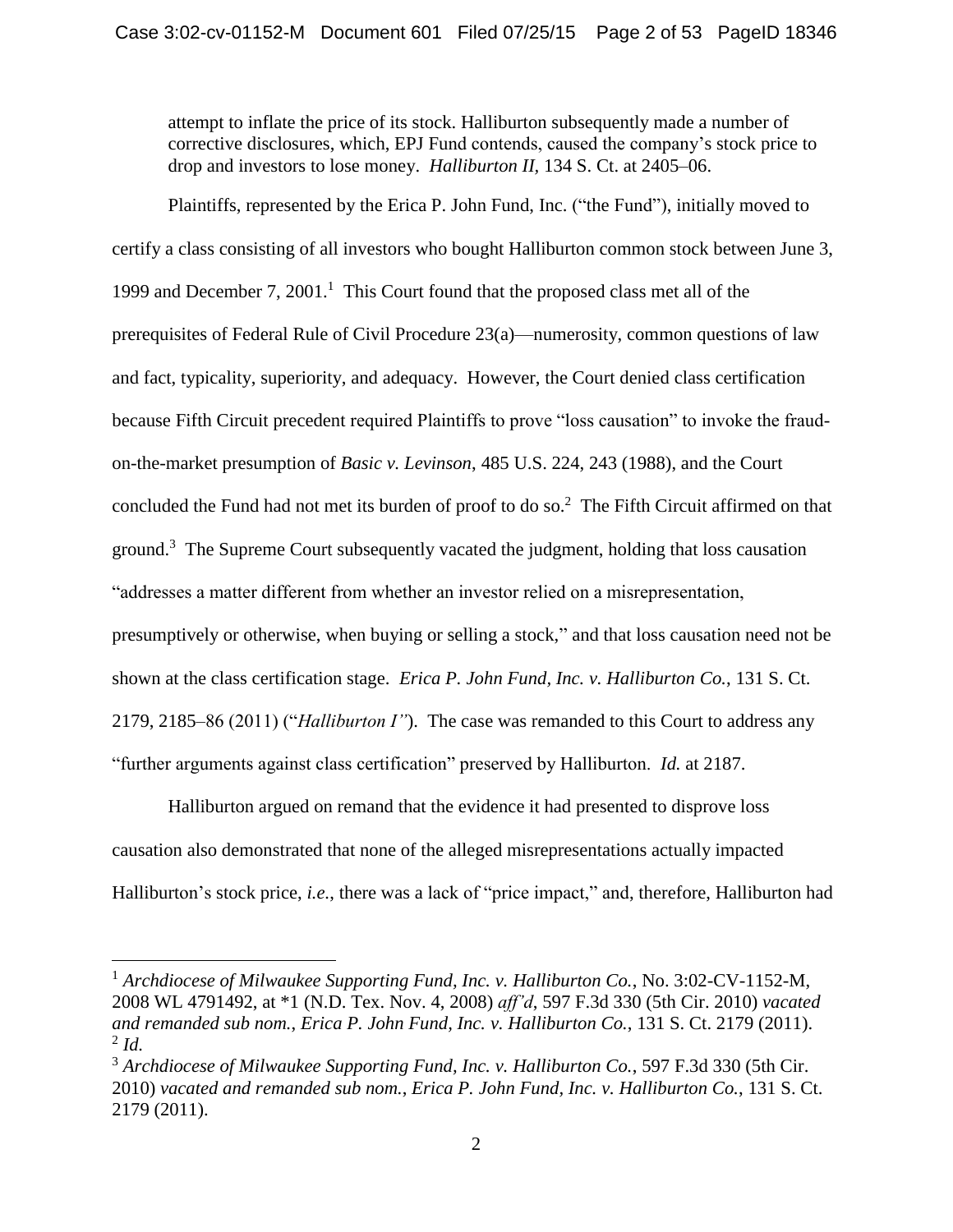rebutted the *Basic* presumption that the Fund and other members of the class relied on the misrepresentations when they bought and sold Halliburton's stock at the market price.<sup>4</sup> Halliburton argued the Fund and other putative class members would have to prove reliance on an individual basis, thereby causing individual issues to predominate over common issues.<sup>5</sup> This Court rejected that argument, and the Fifth Circuit again affirmed, holding that evidence of the absence of price impact to rebut the *Basic* presumption is not relevant to predominance under Rule  $23(b)(3)$ , but can be admitted at trial.<sup>6</sup>

In *Halliburton II*, the Supreme Court reversed, holding that Halliburton could introduce evidence of a lack of price impact at the class certification stage to show the absence of predominance. *Halliburton II*, 134 S. Ct. at 2414–17. The Supreme Court again vacated the judgment of the Fifth Circuit and remanded the case to this Court for further proceedings. *Id.* at 2417.

After *Halliburton II* was issued, this Court ordered the Fund and Halliburton to provide additional briefing on price impact as it relates to class certification.<sup>7</sup> Each party submitted an expert report and additional briefing, and the Court held an evidentiary hearing.<sup>8</sup> Both the Fund and Halliburton filed *Daubert* motions to exclude each other's experts, which the Court denied,

<sup>4</sup> *Archdiocese of Milwaukee Supporting Fund, Inc. v. Halliburton Co.*, No. 3:02-CV-1152-M, 2012 WL 565997 (N.D. Tex. Jan. 27, 2012) *aff'd sub nom.*, *Erica P. John Fund, Inc. v. Halliburton Co.*, 718 F.3d 423 (5th Cir. 2013) *vacated and remanded*, 134 S. Ct. 2398 (2014) ("*Halliburton II"*).

<sup>5</sup> *Id.*

<sup>6</sup> *Erica P. John Fund, Inc. v. Halliburton Co.*, 718 F.3d 423 (5th Cir. 2013) *cert. granted*, 134 S. Ct. 636 (2013) *vacated and remanded*, 134 S. Ct. 2398 (2014).

 $<sup>7</sup>$  Dkt. No. 568.</sup>

<sup>8</sup> Dkt. No. 572; Dkt. No. 590; Dkt. No. 598.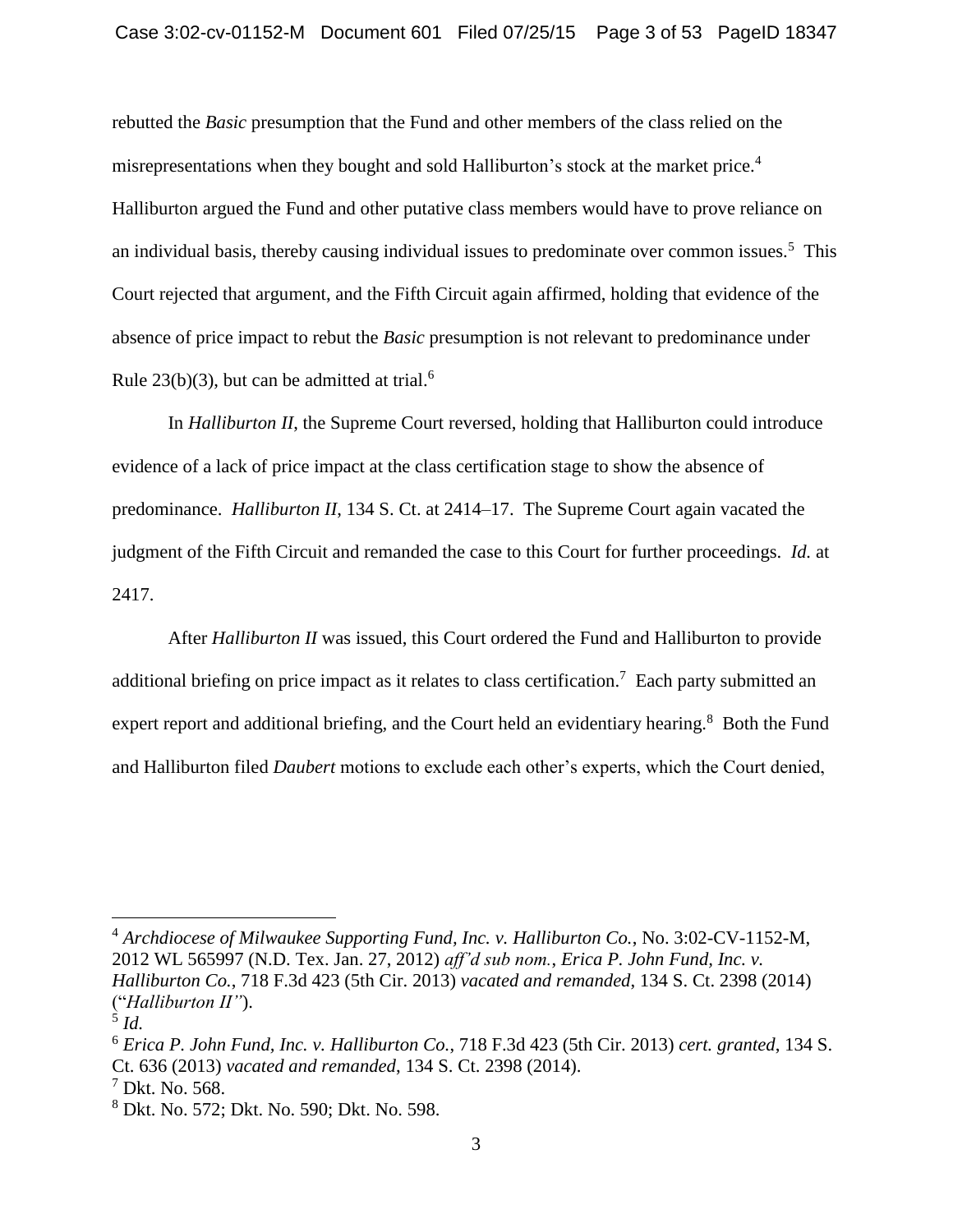having determined that the parties' arguments about the reliability of the experts' methods were inextricably intertwined with the parties' merits arguments on price impact.<sup>9</sup>

Plaintiffs now seek to certify a class commencing on July 22, 1999, a later date than that originally requested. It was on July 22, 1999 that Halliburton announced its Second Quarter 1999 results and held an earnings call. Plaintiffs claim the class period should end on December 7, 2001, when Halliburton announced the verdict in Maryland against Halliburton's subsidiary, Dresser.<sup>10</sup> Plaintiffs seek to certify a class for only asbestos and accounting claims, not for claims relating to the Dresser merger. $^{11}$ 

## **II. ANALYSIS**

## **A. Issues Before the Court**

Section 10(b) of the Exchange Act of 1934, and Rule 10b-5, which prohibit making material misstatements or omissions in connection with the purchase or sale of a security, are enforced by an implied private cause of action*.* In order to prevail and recover damages, a plaintiff must prove "'(1) a material misrepresentation or omission by the defendant; (2) scienter; (3) a connection between the misrepresentation or omission and the purchase or sale of a security; (4) reliance upon the misrepresentation or omission; (5) economic loss; and (6) loss causation.'" *Amgen, Inc. v. Connecticut Retirement Plans and Trust Funds*, 133 S. Ct. 1184, 1192 (2013).

The element of reliance "ensures that that there is a proper connection between a defendant's misrepresentation and a plaintiff's injury." *Halliburton I*, 131 S. Ct. at 2184–85 (citing *Basic,* 485 U.S. at 243). "The traditional (and most direct) way a plaintiff can

 $^{9}$  Dkt. No. 598; Hr'g Tr. at 247:6–12.

<sup>10</sup> Dkt. No. 590 at 2 n. 1.

 $11 \, Id.$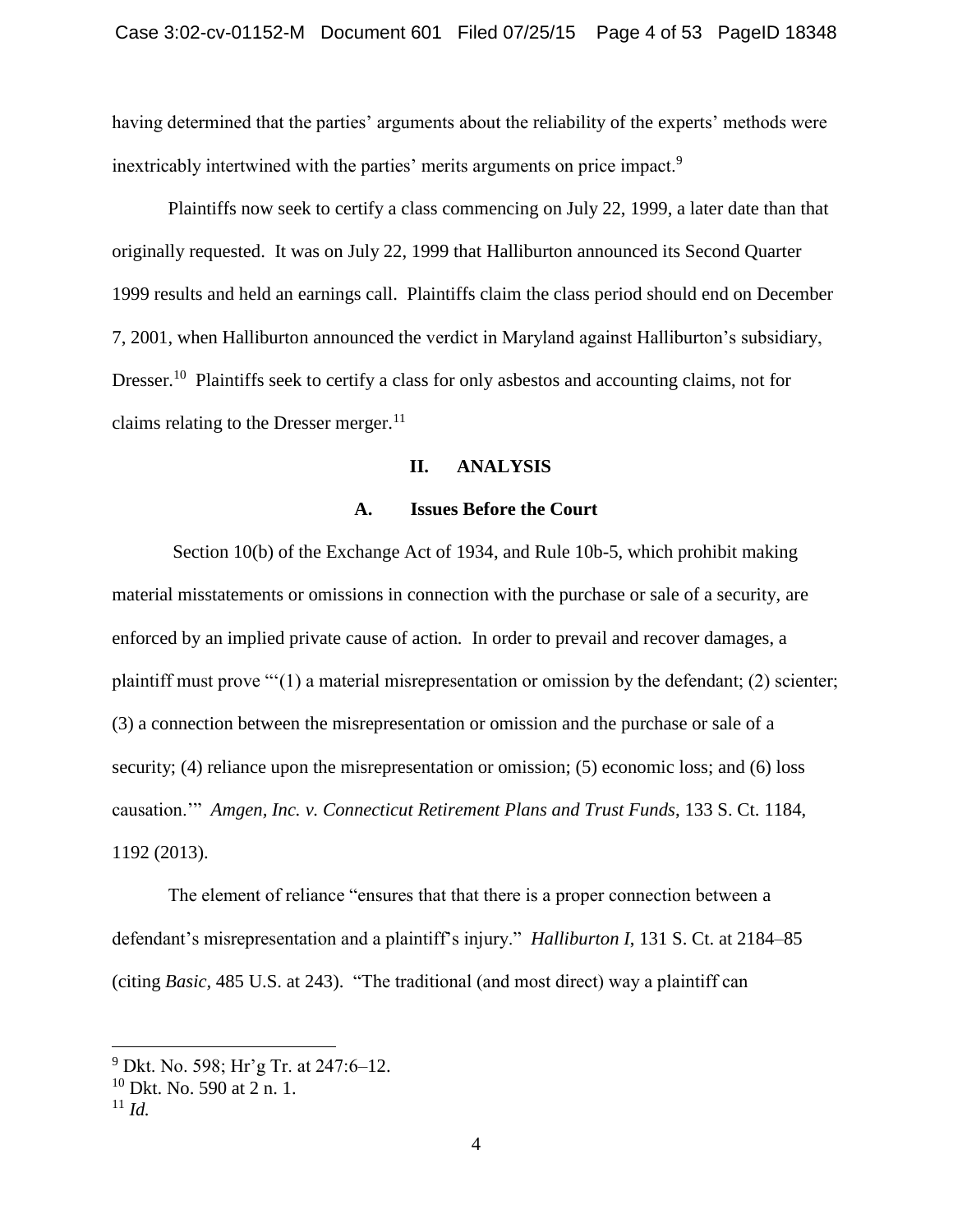demonstrate reliance is by showing that he was aware of a company's statement and engaged in a relevant transaction—*e.g.*, purchasing common stock—based on that specific misrepresentation." *Id.* at 2185. However, the Supreme Court in *Basic* explained that requiring "such direct proof of reliance 'would place an unnecessarily unrealistic evidentiary burden on the Rule 10b-5 plaintiff who has traded on an impersonal market.'" *Halliburton II*, 134 S. Ct. at 2407 (quoting *Basic*, 485 U.S. at 245). Furthermore, the Court in *Basic* recognized that "'[r]equiring proof of individualized reliance' from every securities fraud plaintiff 'effectively would . . . prevent [ ] [plaintiffs] from proceeding with a class action' in Rule 10b-5 suits" because "individual issues then would . . . overwhelm [ ] the common ones," thus precluding certification under Rule 23(b)(3). *Id.* (quoting *Basic*, 485 U.S. at 242).

Given the difficulties the reliance element posed for securities fraud plaintiffs, the Court in *Basic* held that such plaintiffs may, in limited circumstances, satisfy the reliance element of a Rule 10b-5 suit by invoking a rebuttable presumption of reliance. *Halliburton II*, 134 S. Ct. at 2408. Based on the "fraud-on-the-market" theory, a plaintiff must meet the following elements to invoke the *Basic* presumption: "(1) that the alleged misrepresentations were publicly known, (2) that they were material, (3) that the stock traded in an efficient market, and (4) that the plaintiff traded the stock between the time the misrepresentations were made and when the truth was revealed." *Id.* (citations omitted). The Court in *Basic* further explained that this presumption may be rebutted by "[a]ny showing that severs the link between the alleged misrepresentation and either the price received (or paid) by the plaintiff, or his decision to trade at a fair market price." *Basic*, 485 U.S. at 248. Therefore, "if a defendant could show that the alleged misrepresentation did not, for whatever reason, actually affect the market price, or that a plaintiff would have bought or sold the stock even had he been aware that the stock's price was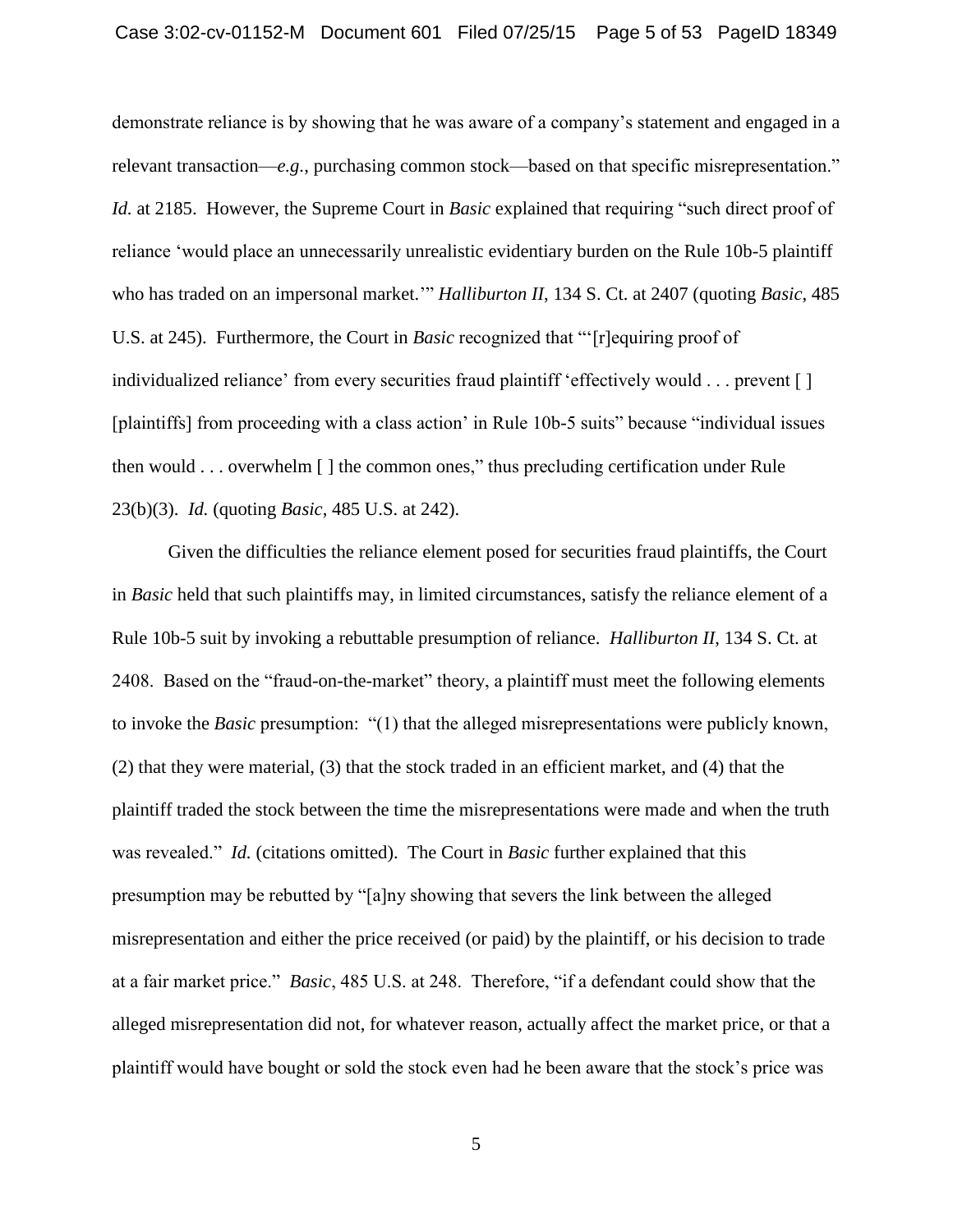tainted by fraud," the presumption of reliance would have been rebutted. *Halliburton II*, 134 S. Ct. at 2408 (citing *Basic*, 485 U.S. at 248–49).

The Court has already found, and still finds, that the Fund has met the certification requirements of numerosity, commonality, typicality, superiority, and adequacy under Federal Rule of Civil Procedure 23. *See Halliburton II*, 134 S. Ct. at 2406. Those findings remain undisturbed. *See Archdiocese of Milwaukee Supporting Fund, Inc. v. Halliburton Co.*, No. 3:02- 1152-M, 2012 WL 565997 (N.D. Tex. Jan. 27, 2012), *vacated on other grounds sub nom.*, *Halliburton II*, 134 S. Ct. 2398 (2014). The only issue before the Court on class certification is predominance under Federal Rule of Civil Procedure 23(b), which requires that "questions of law or fact common to class members predominate over any questions affecting only individual class members." Fed. R. Civ. P. 23(b).

To overcome the difficulties of showing reliance on a class-wide basis, the Fund must demonstrate that the *Basic* presumption applies, by showing that Halliburton's misrepresentations were publicly known and material, that Halliburton's stock traded in an efficient market, and that Plaintiffs traded the stock between the times the alleged misrepresentations were made and when the relevant truths were revealed. Prior to *Halliburton II*, if it did so, this Court would have treated its inquiry as then at an end. However, in *Halliburton II*, the Supreme Court clarified that securities fraud defendants may rebut the *Basic*  presumption at the class certification stage by presenting evidence of lack of price impact. *Halliburton II*, 134 S. Ct. at 2417. Thus, Halliburton now has the opportunity to rebut the presumption "with evidence that the asserted misrepresentation (or its correction) did not affect the market price." *Id.* at 2414.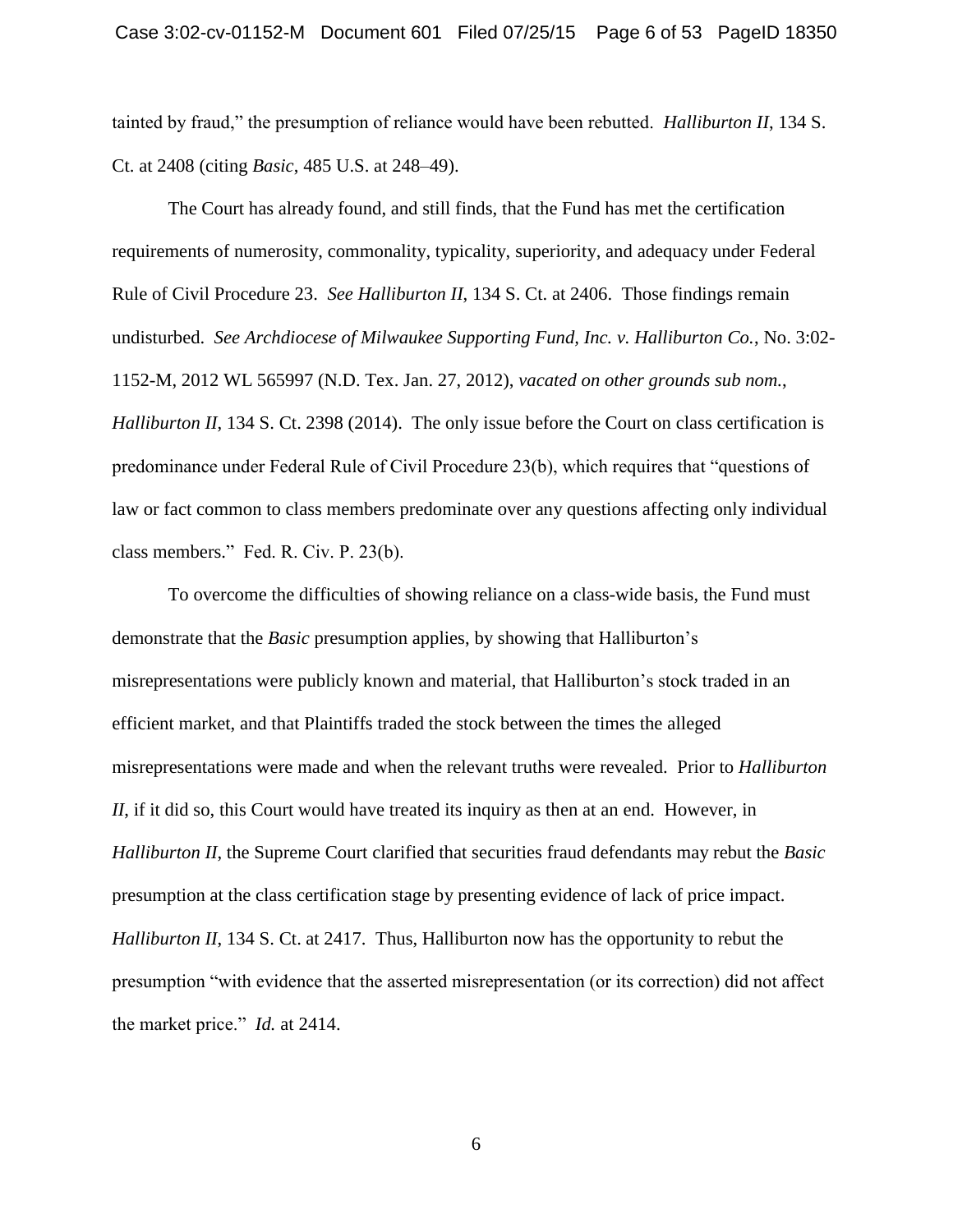Accordingly, the parties have submitted event studies, *i.e.*, regression analyses, to show that Halliburton's stock price was, or was not, affected on days when an alleged misrepresentation or corrective disclosure reached the market. *See id.* at 2415 (explaining that event studies may show both market efficiency and a lack of price impact). The parties also raise two threshold legal issues the Court will address before analyzing the parties' event studies—(1) who has the burden of production and persuasion; and (2) whether the Court should, as part of the price impact inquiry, rule as a matter of law that particular disclosures are corrective.

## **B. Burdens of Production and Persuasion**

The Court is of the opinion, and the parties seem to agree, that the placement of the burdens of production and persuasion in this case does not alter the Court's decision on the merits.<sup>12</sup> The Supreme Court did not state expressly in *Halliburton II* whether plaintiffs or defendants must carry the burden of persuasion to show price impact or lack thereof, but based on the Court's analysis of the Supreme Court's decision in *Halliburton II*, and decisions by other district courts since *Halliburton II*, the Court finds the burdens of production and persuasion to show lack of price impact are properly placed on Halliburton.

Halliburton argues that neither the majority opinion nor the concurrence in *Halliburton II* expressly stated that a defendant must prove a lack of price impact. Halliburton also contends that placing the burden of persuasion on the Fund is consistent with Federal Rule of Evidence 301, which states:

In a civil case, unless a federal statute or these rules provide otherwise, the party against whom a presumption is directed has the burden of producing evidence to rebut the presumption. But this rule does not shift the burden of persuasion, which remains on the party who had it originally.

<sup>12</sup> *See* Hr'g Tr. at 7:18–22, 17:6–12.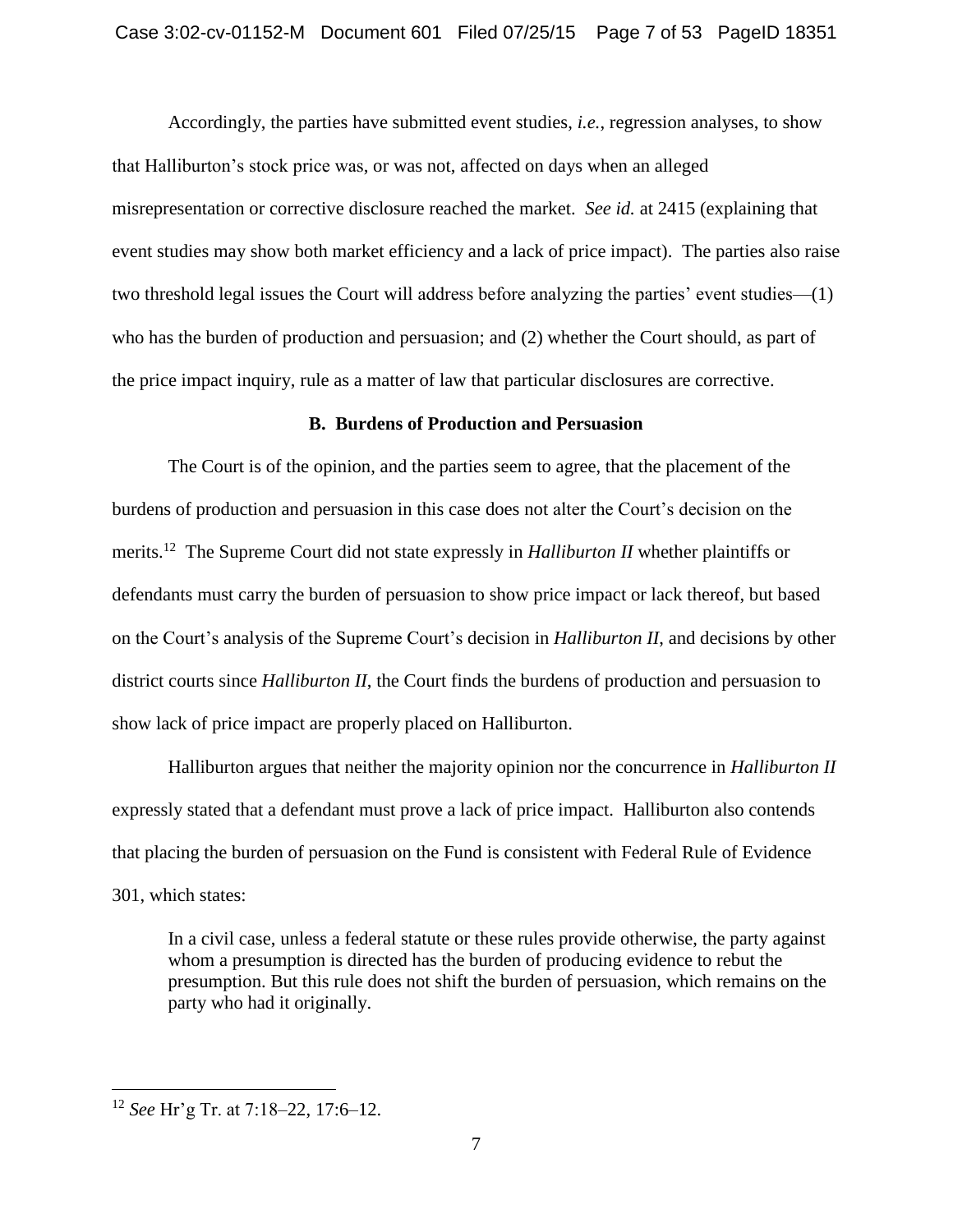Fed. R. Evid. 301. Thus, Halliburton argues that under Rule 301, which was cited by the Supreme Court in *Basic*, the defendant only has the burden of "producing evidence to rebut the presumption." 485 U.S. at 245 (stating that presumptions are useful devices for allocating the burdens of proof between parties). Halliburton contends that the Fund has the burden of showing reliance, and the *Basic* presumption allows it to satisfy that burden if the Fund can establish the facts that give rise to the presumption. However, once Halliburton produces evidence to rebut the presumption, the presumption is rebutted and the case can no longer move forward on a class basis. Dkt. No. 572 at 3; *see also* Merrit B. Fox, *Halliburton II: It All Depends on What Defendants Need to Show to Establish No Price Impact*, 70 Bus. Law 437, 457 n. 47 (2014-15) (summarizing the Fed. R. Evid. 301 argument). Halliburton further argues that plaintiffs have the burden of proving predominance under Rule  $23(b)(3)$ , and because price impact has everything to do with the issue of predominance, the burdens associated with the issue should fall on the Fund. According to Halliburton, once it rebuts the presumption, a class may not be certified unless the Fund proves price impact.

The Fund responds that *Halliburton II* places both the burden of production and persuasion on Halliburton, because the Supreme Court reaffirmed *Basic's* presumption of reliance, but held defendants could rebut the presumption at the class certification stage by carrying the burdens of production and persuasion.<sup>13</sup> In their concurrence, Justices Sotomayor, Ginsburg, and Breyer stated that the "Court recognizes that it is incumbent upon the defendant to show the absence of price impact." 134 S. Ct. at 2417 (citing majority opinion at 2413–2414). Plaintiffs argue that prior Fifth Circuit precedent remains unchanged and, therefore, the burden

<sup>13</sup> *See* Hr'g Tr. at 16:25–17:1.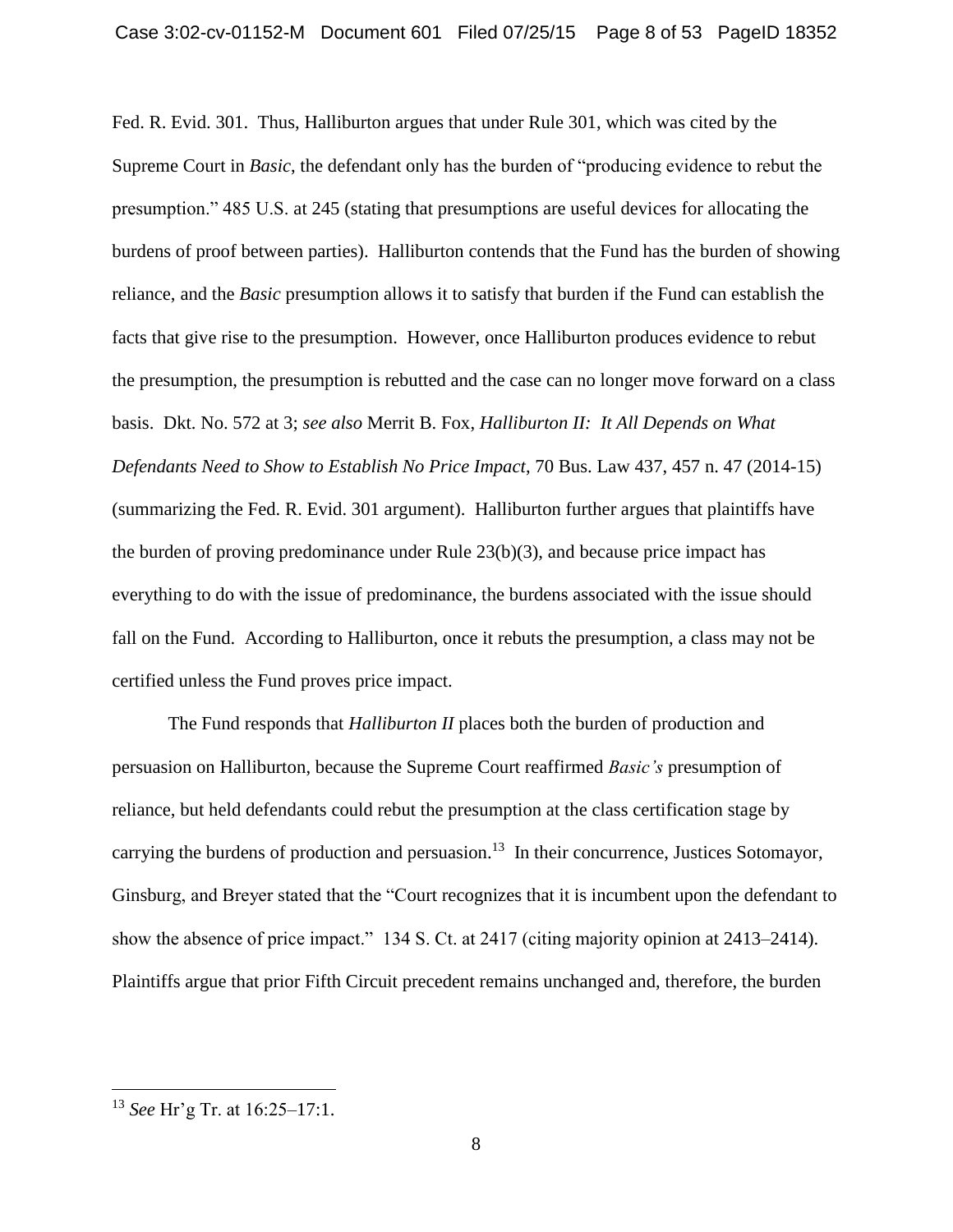of persuasion is on Halliburton. *See Abell v. Potomac Ins. Co.*, 858 F.2d 1104, 1118 (5th Cir. 1988), *vacated in part on other grounds sub nom. Fryar v. Abell*, 492 U.S. 914 (1989).

The Fund further argues that, despite Halliburton's invocation of Rule 301 in its briefing to the Supreme Court, the Court did not reference Rule 301 in *Halliburton II*. Moreover, the Fund claims that the fraud-on-the-market presumption is "a substantive doctrine of federal securities law" and is not a creation of Rule 301. *See Halliburton II*, 134 S. Ct. at 2411 (citing *Amgen*, 133 S. Ct. at 1193). Finally, the Fund contends that relieving Halliburton of the burden of persuasion would eviscerate the *Basic* presumption because Halliburton could arguably satisfy its burden merely by having an expert opine that price impact was absent. Shifting the burden would require the Fund to prove price impact directly at class certification—a proposal the Supreme Court said would radically alter the reliance showing.

In *Halliburton II*, the Court saw no reason to "artificially limit the [price impact] inquiry at the certification stage to indirect evidence," and authorized defendants to seek to defeat the *Basic* presumption at the class certification stage through direct as well as indirect price impact evidence. 134 S. Ct. at 2417. By requiring plaintiffs to carry the burden of persuasion to show price impact at the class certification stage, this Court would, in effect, be requiring the Fund to prove price impact directly, a proposition the Supreme Court refused to adopt. Indeed, as the concurrence noted, requiring direct proof at the class certification stage would have a radical impact on 10b-5 class actions. *See Halliburton II*, 134 S. Ct. at 2417 (Ginsburg, J., Sotomayor, J., Breyer, J., concurring) ("The Court's judgment . . . should impose no heavy toll on securitiesfraud plaintiffs with tenable claims" because "it is incumbent upon the defendant to show the absence of price impact.").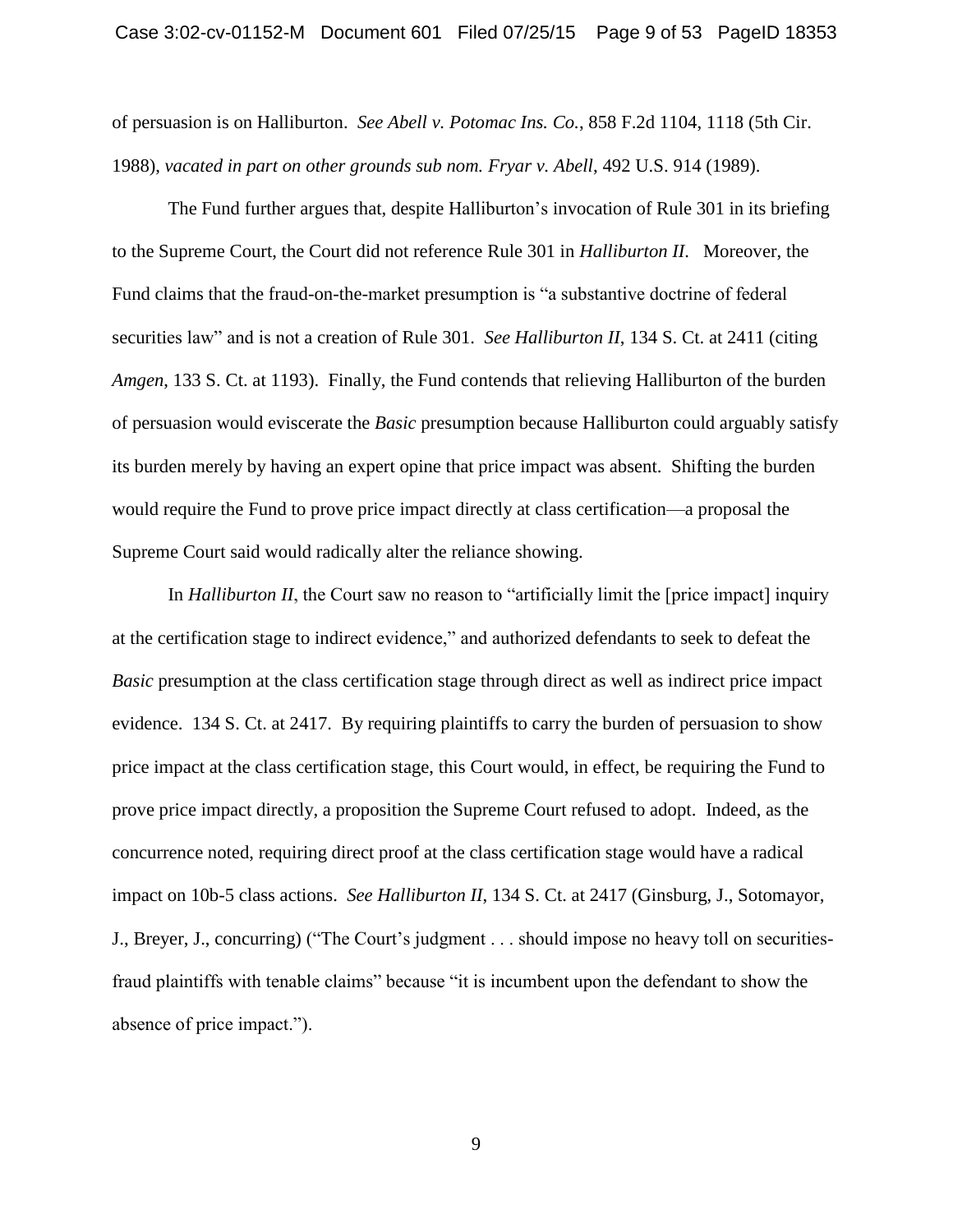In *Aranaz v. Catalyst Pharmaceutical Partners, Inc.*, the court stated that defendants had the burden of persuasion to show an absence of price impact at the class certification stage, and concluded they failed to carry that burden, where there was a clear and drastic spike in price and an equally drastic decline following the misrepresentation and correction, respectively. 302 F.R.D. 657, 673 (S.D. Fla. 2014). In *McIntire v. China MediaExpress Holdings, Inc.*, consistent with existing precedent in the Second Circuit, the court stated that the defendant bore the burden at the certification stage to prove a lack of price impact. 38 F. Supp. 3d 415, 434 (S.D.N.Y. 2014) (citing *Halliburton II*, 134 S. Ct. at 2417 (Ginsburg, J., concurring)). In *Wallace v. IntraLinks*, the court also found that the defendants bore the burden to show a lack of price impact. 302 F.R.D. 310, 317 (S.D.N.Y. 2014) (citing *McIntire*, 38 F. Supp. 3d at 434).

Halliburton relies on Rule 301 to support its argument that it should bear only the burden of production. First, it is worth noting that, in *Basic*, the Court cited Rule 301 merely to illustrate the usefulness of presumptions in allocating the burden of proof. The *Basic* presumption's consistency with Rule 301 was one of many reasons the Court cited to support the presumption's creation. *See Basic*, 485 U.S. at 245 (justifying the presumption as being supported by common sense, probability, and consistency with congressional policy in enacting the 1934 Securities Exchange Act). Moreover, the very nature of the fraud-on-the-market presumption makes it difficult to apply Rule 301 in a direct manner:

Rule 301 requires the party against whom a presumption is directed (the second party) to produce evidence suggesting the non-existence of the basic facts needed to establish the presumption. [Rule 301] seems to contemplate, though, that this evidence need only be sufficient enough to meet the burden of going forward. At this point the presumption disappears and the party that sought to invoke the presumption (the first party), without the aid of the presumption, has the burden of persuasion as to the fact that the presumption presumed. Behind this seemingly harsh rule appears to be a hidden assumption: the facts that need to be established to give rise to the presumption are probative as to the existence of the facts that the presumption presumes. So, while the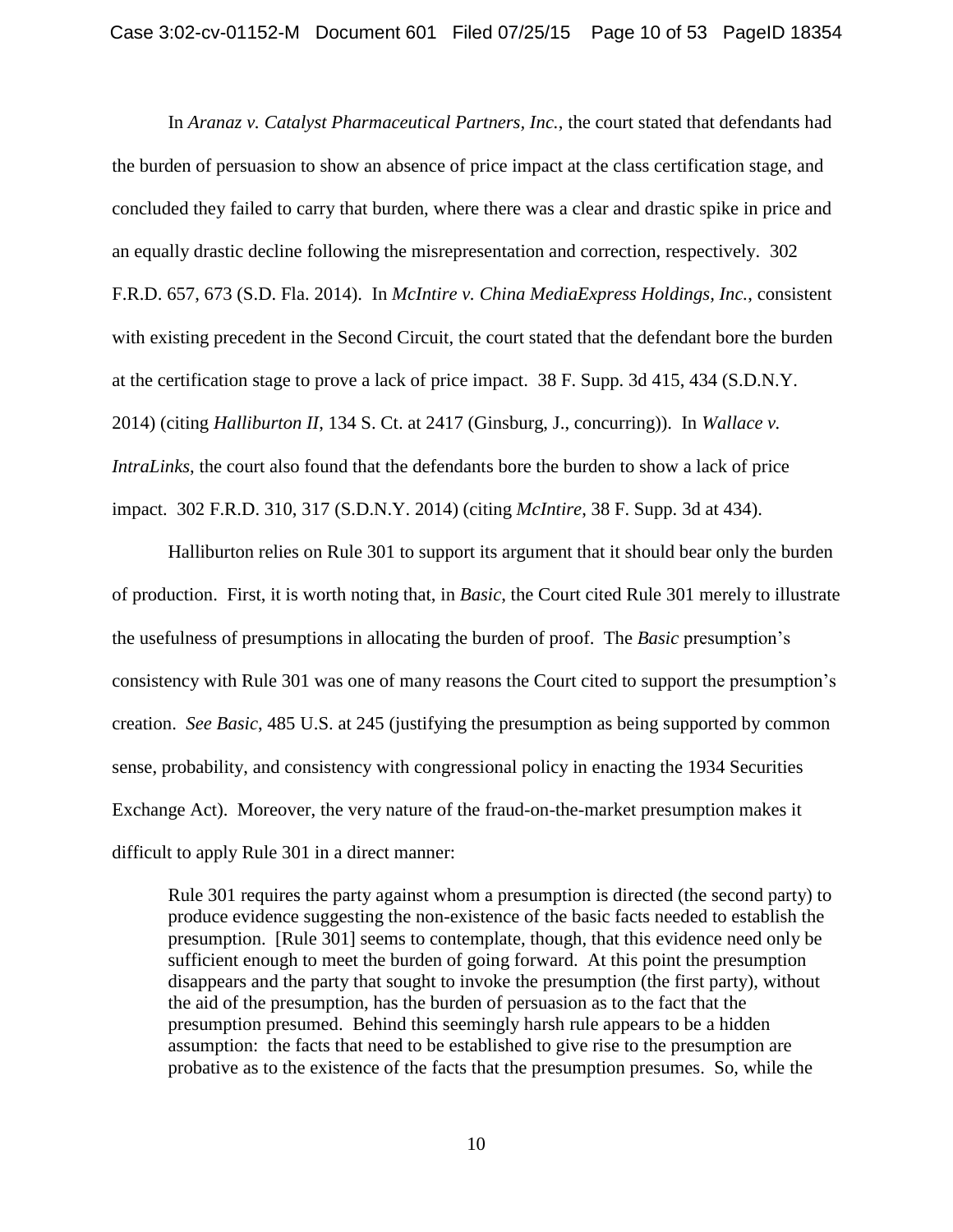first party no longer has the benefit of the presumption, it still has the benefit of the probative value of the evidence that it produced to originally give rise to the presumption.

Fox, *supra* p. 8, at 457–58. However, as Professor Fox explains, the fraud-on-the-market

presumption is atypical, and as a result, does not neatly fit into the Rule 301 framework:

The basic facts that the plaintiff needs to establish to give rise to [the fraud-on-the-market presumption]—the materiality of the misstatement and the efficiency of the market for the issuer's shares—are not probative to whether plaintiffs actually relied on the misstatement in the traditional sense. In other words, these basic facts do not help demonstrate that but for the misstatement, the plaintiffs would not have bought their shares. Rather, they are probative to whether the misstatement affected price.

*Id.* at 458. The Court in *Basic* essentially packaged a new cause of action as a presumption:

[I]f the plaintiffs establish the specified facts giving rise to [the fraud-on-the-market presumption]—materiality and market efficiency—the plaintiff need not prove something that has been traditionally required in fraud-based damage actions, i.e. , that but for the misstatement, each plaintiff would not have purchased her shares. Unlike the usual presumption, however, the facts needed to establish the fraud-on-the-market presumption are entirely unrelated to the likelihood that the fact presumed by the presumption actually existed.

*Id.* As Professor Fox explains, a literal application of Rule 301 to the fraud-on-the-market presumption in a class certification hearing would allow defendants to preclude class certification by merely putting on a reputable expert that can opine with 95% confidence that a corrective disclosure had no effect on price. *Id.* at 458–59. According to Halliburton's position on Rule 301, the Fund would then be forced to move forward and prove reliance without the aid of the presumption, which would doom the class on predominance grounds. The Fund would not be afforded an opportunity to salvage the class by producing its own reputable expert to challenge Halliburton's. The Court finds that the Supreme Court would not have modified the fraud-on-the-market presumption so substantially without explicitly saying so.

Thus, to the extent it matters with respect to any of the conclusions reached below, the Court finds that both the burden of production and the burden of persuasion are properly placed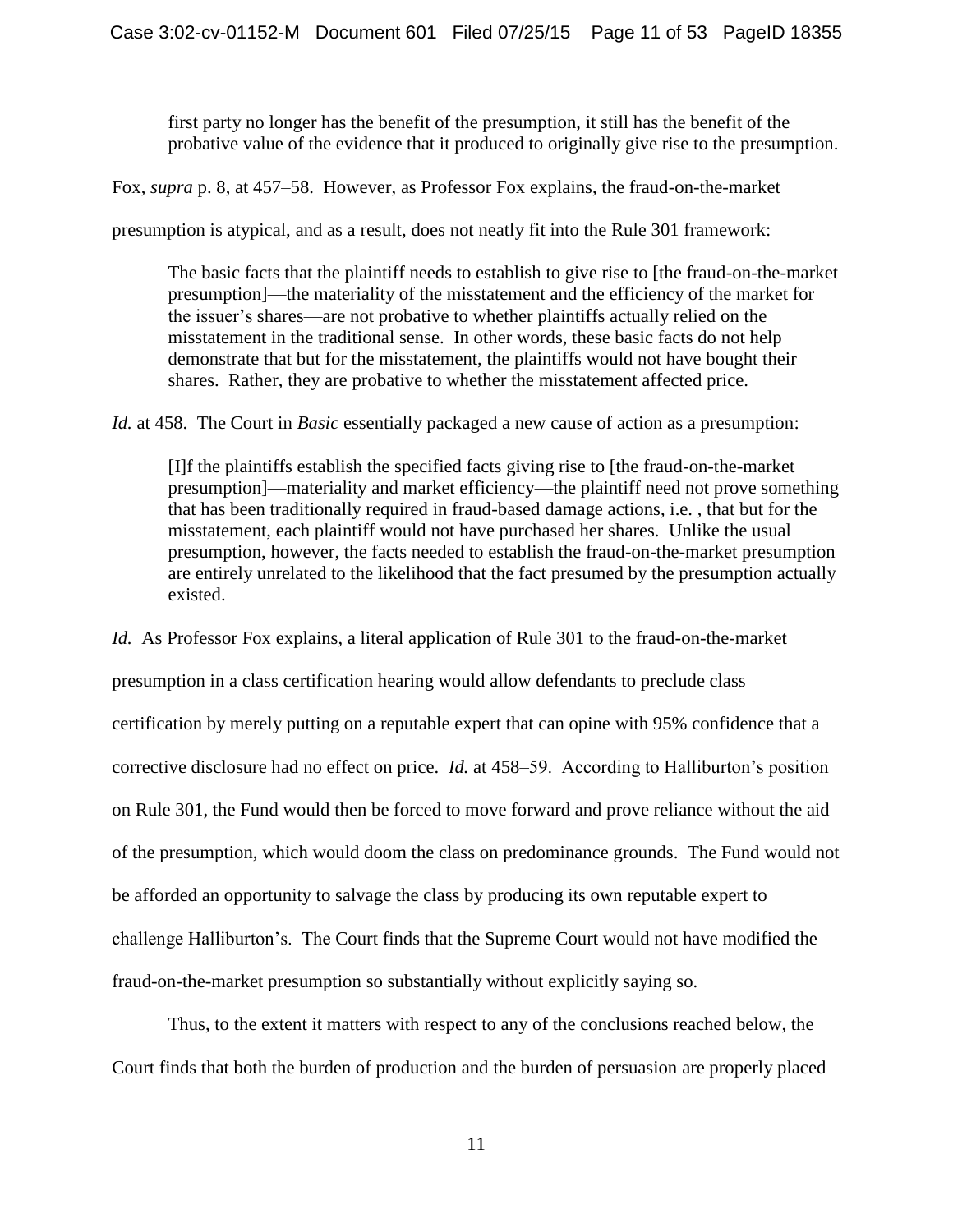on Halliburton. In other words, Halliburton must ultimately persuade the Court that its expert's event studies are more probative of price impact than the Fund's expert's event studies.

## **C. Corrective Disclosures**

Halliburton raises a threshold legal issue in its briefing on lack of price impact. It argues that each of the alleged corrective disclosures were not, in fact corrective, and therefore, Halliburton has rebutted the fraud-on-the-market presumption by showing a severance of the "link between the alleged misrepresentation and . . . the price received (or paid) by the plaintiff" because "the basis for the finding that the fraud had been transmitted through the market price [is] gone." *See Halliburton II*, 134 S. Ct. at 2415–16. Halliburton claims that there is evidence of no price impact when the alleged misrepresentation disclosed information already known by the market; said another way, a defendant rebuts the presumption by showing there was no *correction* that affected the market price. 14

Accordingly, Halliburton argues that this Court's prior findings and the Fifth Circuit's findings relating to loss causation remain intact, and both Courts found that the alleged corrective disclosures were not, as a matter of law, corrective of the alleged misrepresentations.

The Fund counters that the class certification stage is not an appropriate procedural stage for the Court to rule on whether the disclosures at issue were corrective, and that this legal issue is more properly addressed at the pleading stage or the later summary judgment stage of proceedings.<sup>15</sup> Rather, the Fund maintains that this Court's inquiry should be limited to price impact—assuming the disclosure was corrective of an earlier fraud, did Halliburton's stock price move on the day of the disclosure?<sup>16</sup>

<sup>14</sup> Dkt. No. 572 at 2.

<sup>15</sup> Hr'g Tr. at 17:18–18:3.

<sup>16</sup> *Id.* at 18:7–8.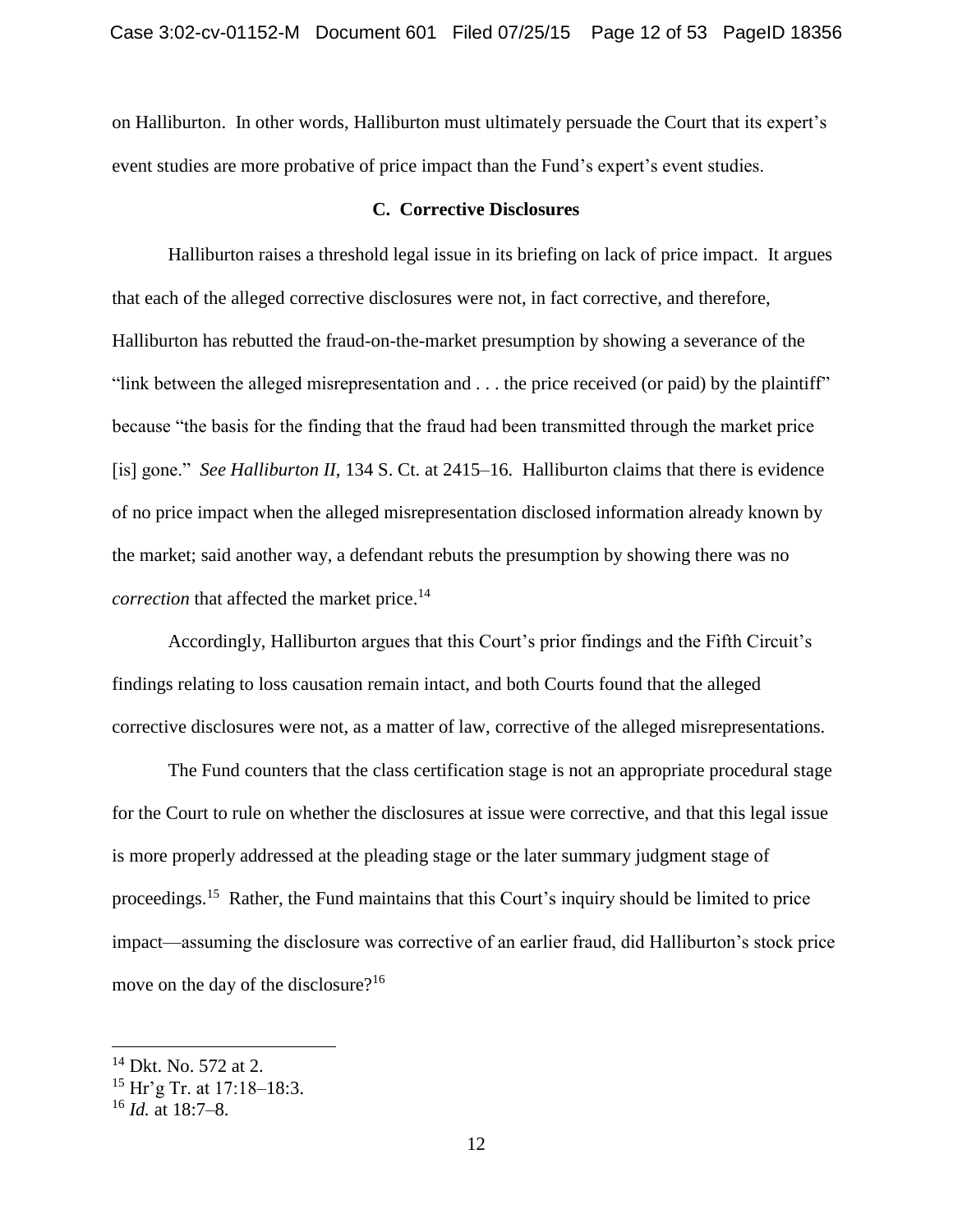Based on the Supreme Court's discussion in *Halliburton I*, *Amgen*, and *Halliburton II*, the Court finds that class certification is not the proper procedural stage for the Court to determine, as a matter of law, whether the relevant disclosures were corrective. Furthermore, the Court finds that Halliburton's arguments regarding whether the disclosures were corrective are, in effect, a veiled attempt to assert the "truth on the market" defense, which pertains to materiality and is not properly before the Court at this stage of the proceedings. *See Aranaz*, 302 F.R.D. at 671 ("[F]or purposes of determining at this early stage of litigation whether the alleged misrepresentation had any impact on the price of [the defendant's] stock, the Court must disregard evidence that the truth was known to the public.") (citing *Amgen*, 133 S. Ct. at 1203). 17

In *Halliburton I*, the Supreme Court held that loss causation is not a precondition for invoking *Basic*'s rebuttable presumption of reliance. 131 S. Ct. at 2185–86. The Court explained that loss causation "addresses a matter different from whether an investor relied on a misrepresentation, presumptively or otherwise, when buying or selling a stock." *Id*. at 2186. The Court described the reliance element in a 10b-5 action as "transaction causation," as distinguished from loss causation, which means the Court "focus[es] on the facts surrounding the investor's decision to engage in the transaction." *Id.* (citing *Dura Pharmaceuticals, Inc. v. Broudo*, 544 U.S. 336, 342 (2005)). In holding that loss causation need not be proved at the certification stage, the Court reasoned that "[l]oss causation has no logical connection to the facts necessary to establish the efficient market predicate to the fraud-on-the-market theory." *Id.* The

 $17$  For example, Halliburton argues that the December 21, 2000 disclosure that it was taking a \$120 million charge, in part due to losses on construction projects, was not corrective because Halliburton had previously disclosed the risk of cost overruns, and the market knew that such construction projects carried risk. Allen Rep. at 55 ¶ 116. In other words, Halliburton argues the market was *already aware* of what was disclosed on December 21, 2000. However, this is an argument more properly associated with materiality. *See Aranaz*, 302 F.R.D. at 671.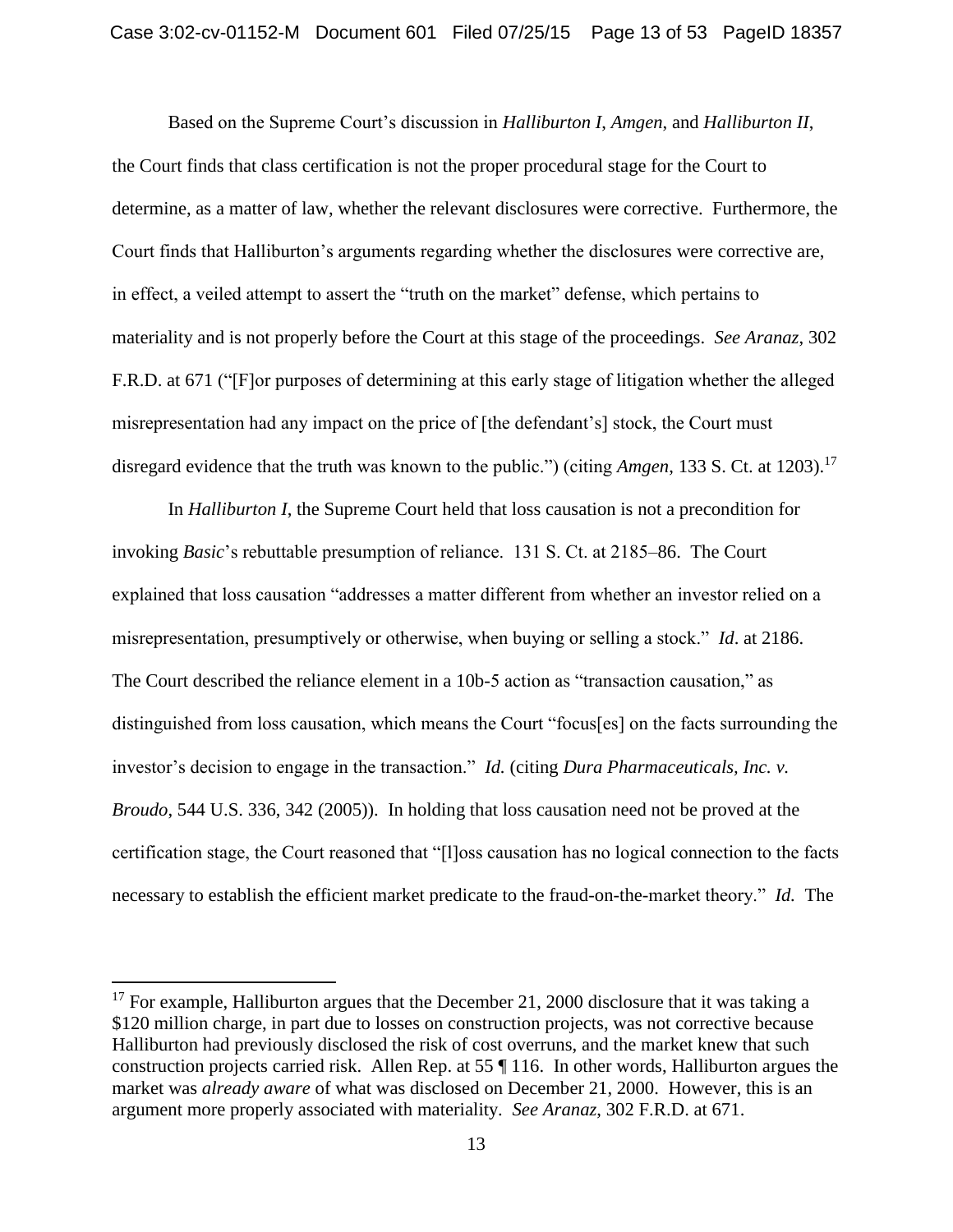Court found that requiring securities fraud plaintiffs to prove loss causation at the class certification stage would contradict *Basic*'s fundamental premise that an investor presumptively relies on a misrepresentation when it was incorporated in the market price at the time of the transaction. *Id.*

In *Amgen*, the Supreme Court held that securities fraud plaintiffs need not prove materiality at the class certification stage, reasoning that "the question of materiality is common to the class, and [ ] a failure of proof on that issue would not result in questions 'affecting only individual members' predominating . . . ." *Amgen*, 133 S. Ct. at 1197. The Court found that plaintiffs' inability to prove materiality would not create a "fatal dissimilarity" among class members and make the class-action mechanism inefficient or unfair. *Id.* Indeed, the Court found that materiality could be proven through evidence common to the class, and insufficient or absent evidence on materiality would "end the case for one and for all" because "no claim would remain in which individual reliance issues could potentially predominate." *Id.* at 1195. The Court found that Amgen, in seeking to challenge materiality, was seeking to disprove an element of a Rule 10b-5 cause of action, which is more properly dealt with at trial or on a motion for summary judgment. *Id.*

Finally, in *Halliburton II*, in rejecting the Fund's argument that *Amgen*'s reasoning should apply to preclude Halliburton from introducing evidence of lack of price impact at the certification stage, the Court found that "price impact differs from materiality in a crucial respect." 134 S. Ct. at 2416. According to the Court, "materiality is a discrete issue that can be resolved in isolation from the other prerequisites" and "can be wholly confined to the merits stage." *Id.* In contrast, price impact goes to *Basic*'s fundamental premise—"[t]he fact that a misrepresentation 'was reflected in the market price at the time of [the] transaction.'" *Id.* (citing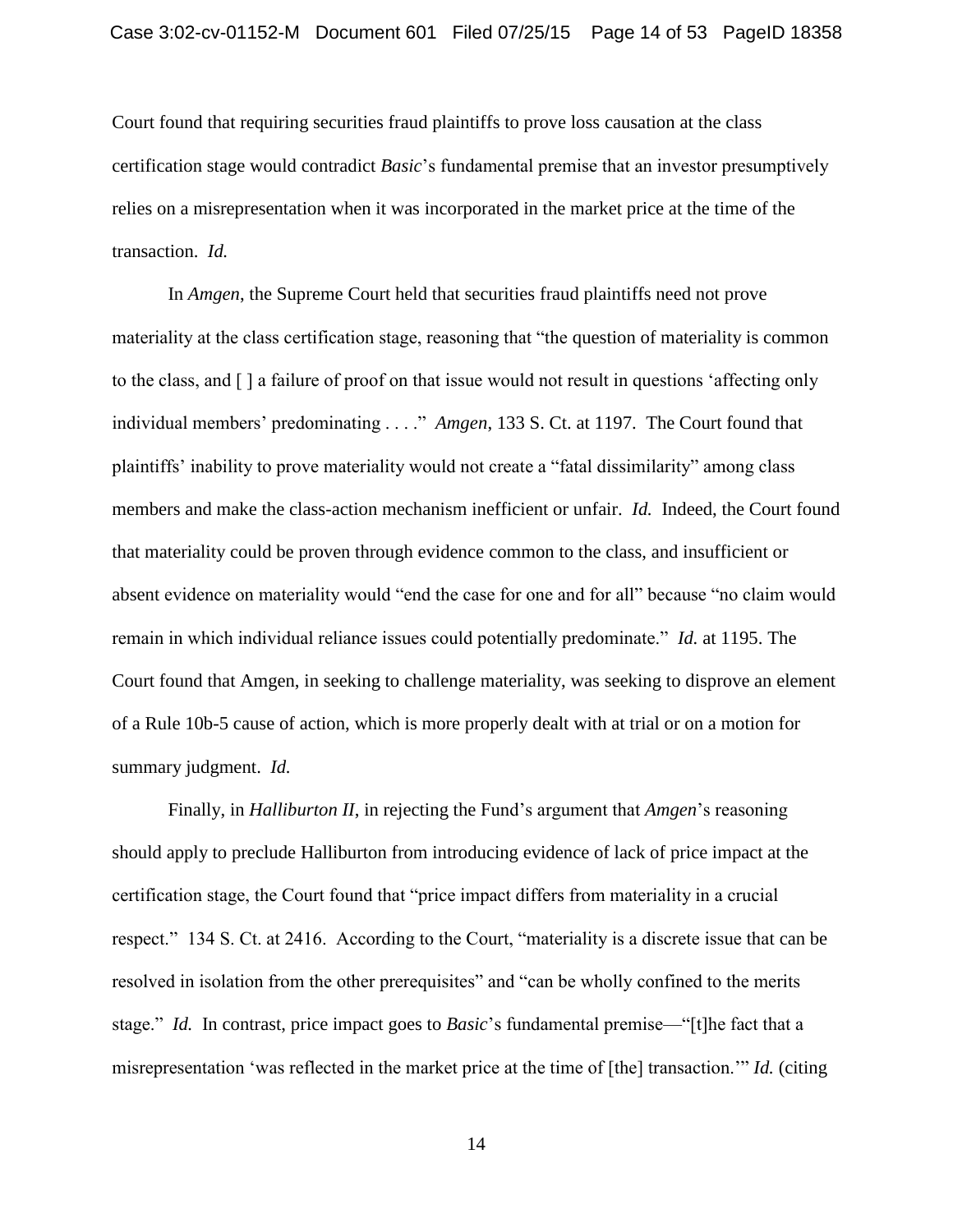*Halliburton I*, 131 S. Ct. at 2186). Because "publicity" and "market efficiency" are merely prerequisites for an indirect showing of price impact, evidence of which will already be before a court determining whether the *Basic* presumption applies, the Supreme Court held that defendants should be able to present evidence to rebut the *Basic* presumption at the certification stage. *Id.* at 2416–17.

This Court holds that *Amgen* and *Halliburton I* strongly suggest that the issue of whether disclosures are corrective is not a proper inquiry at the certification stage. *Basic* presupposes that a *misrepresentation* is reflected in the market price at the time of the transaction. *See Halliburton II*, 134 S. Ct. at 2416. Thus, at this stage of the proceedings, the Court concludes that the asserted misrepresentations were, in fact, misrepresentations, and assumes that the asserted corrective disclosures were corrective of the alleged misrepresentations. To hold otherwise would require the Court to pass judgment on the merits of the allegations after the dismissal stage and before summary judgment—in effect, giving a third bite at the apple to Halliburton. While it may be true that a finding that a particular disclosure was not corrective as a matter of law would "sever the link between the alleged misrepresentation and . . . the price received (or paid) by the plaintiff . . . .," the Court is unable to unravel such a finding from the materiality inquiry. *See Halliburton II*, 134 S. Ct. at 2415–16. Finally, a finding at this stage that a disclosure was not corrective will not result in a predominance problem, *i.e.*, a "fatal dissimilarity" that causes individual questions of law and fact to predominate over common questions. *See Amgen*, 133 S. Ct. at 1195–96. In other words, if Halliburton were to successfully persuade the Court at summary judgment that a particular disclosure was not corrective, it would end this controversy altogether. *See Aranaz*, 302 F.R.D. at 671.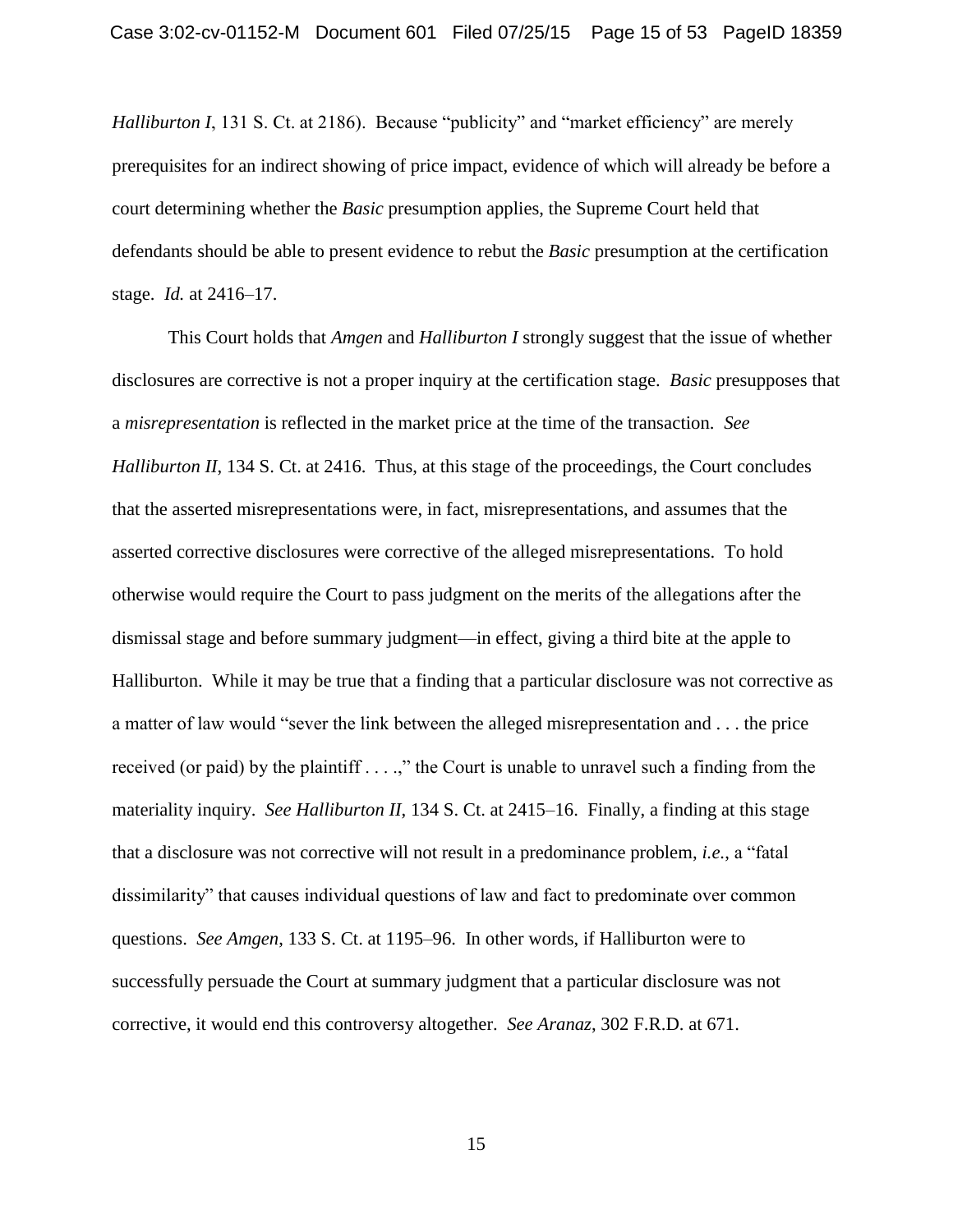#### **D. Price Impact**

Fraud on the market securities litigation typically focuses on a price change at the time of a corrective disclosure. Fox, *supra* p. 8, at 441. If a particular disclosure causes the stock price to decline at the time of disclosure, then the misrepresentation must have made the price higher than it would have otherwise been without the misrepresentation. *Id.* Measuring price change at the time of the corrective disclosure, rather than at the time of the corresponding misrepresentation, allows for the fact that many alleged misrepresentations conceal a truth. *Id.* Thus, the misrepresentation will not have changed the share price at the time it was made. *Id.*

To show that a corrective disclosure had a negative impact on a company's share price, courts generally require a party's expert to testify based on an event study that meets the 95% confidence standard, which means "one can reject with 95% confidence the null hypothesis that the corrective disclosure had no impact on price." *Id.* at 442 n. 17. An event study is generally comprised of two parts: (1) a calculation of the market-adjusted price change in the issuer's share price at the time the corrective disclosure became public, *i.e.*, the "difference between the observed price change [in Halliburton's stock price] and what the simultaneous change in overall stock market prices predicts would have been [Halliburton's] price change"; and (2) a determination of whether the corrective disclosure is among the [Halliburton-related] news that affected the price on the date the disclosure became public, *i.e.*, "ask[] how unusual it would be that the observed-market-adjusted price change is due solely to the day's other bits of [Halliburton-related] news and thus not in any part due to the corrective disclosure . . . by comparing the magnitude of the market-adjusted change in [Halliburton's] share price on the date of the corrective disclosure with the historical record of the daily, market-adjusted ups and downs in [Halliburton's] share price." *See id.* at 443.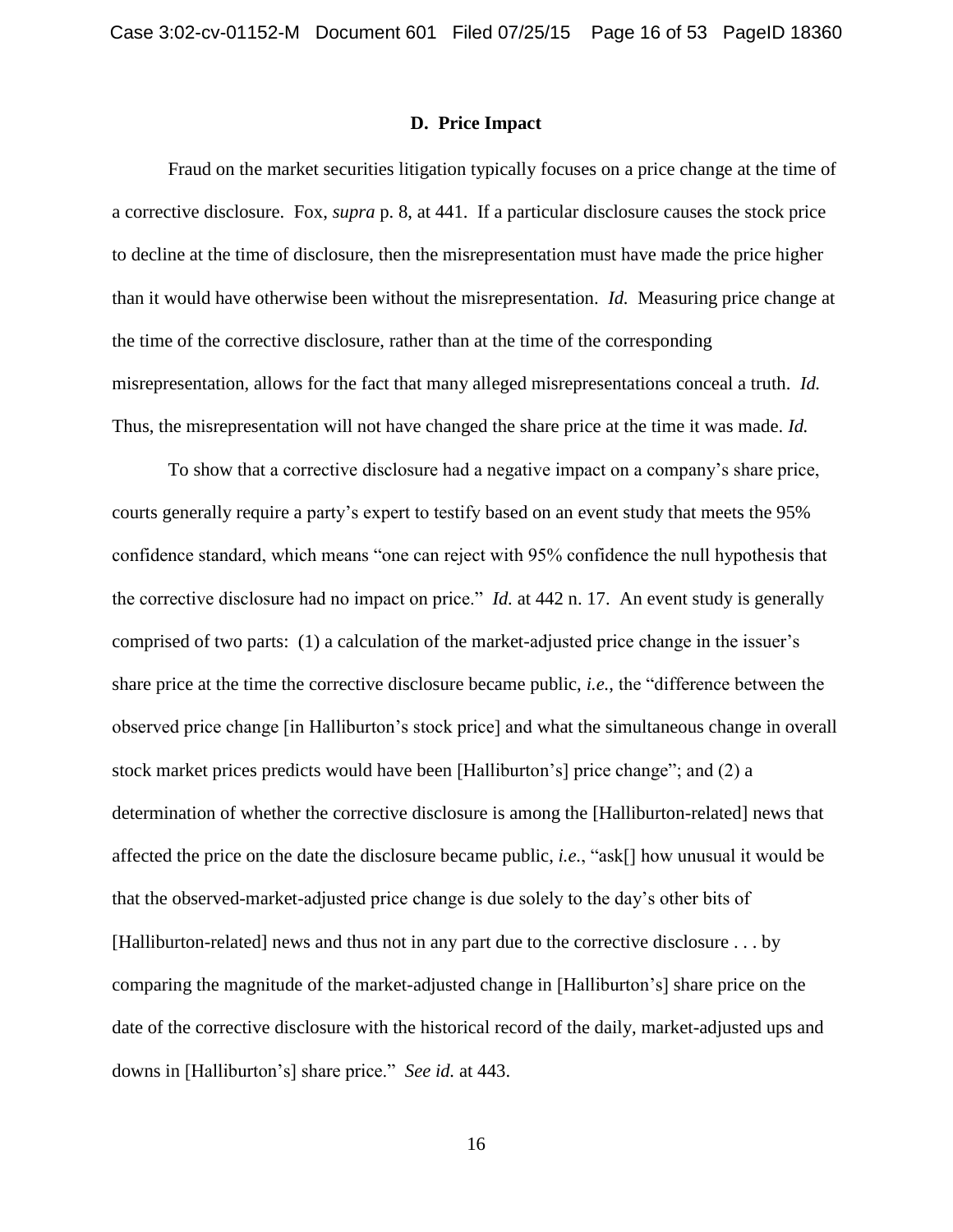## **1. Expert Findings**

The determination of whether lack of price impact has been shown largely turns on the competing methodologies of the parties' experts.

Halliburton's expert, Lucy Allen ("Allen"), previously submitted reports on market efficiency and loss causation, as did the Fund's prior expert, Jane Nettesheim ("Nettesheim"). The Fund obtained a new expert, Chad Coffman ("Coffman"), to conduct its event studies for price impact testimony.

Allen reviewed the Fund's Complaint, its prior expert reports, and other pleadings to ascertain when the alleged misrepresentations were made, what was alleged to be false, when the truth was allegedly revealed to the market, and what was alleged to be corrective in the asserted corrective disclosures. Allen Rep. at 9 ¶ 15. Allen identified twenty-five dates on which misrepresentations occurred and thirteen dates on which corrective disclosures occurred. *Id.* ¶ 16. Because three of the dates had both a corrective disclosure and an alleged misrepresentation, Allen analyzed thirty-five separate dates. *Id.*

Allen then collected publicly available information about Halliburton, its peers, and issues that affected those firms' stock prices during the class period, including press releases, conference calls, SEC filings, analyst reports, news stories, reports by credit rating agencies, trade publications, and data on expected future volatility of stock prices. *Id.* at 9–11 ¶ 17. Allen reviewed the collected information and commentary to determine what market factors affected Halliburton's stock price, what information was publicly known at what time, how analysts interpreted publicly known information about the alleged misrepresentations, and what analysts considered important and new in the alleged corrective disclosures. *Id.* at 11 ¶ 18.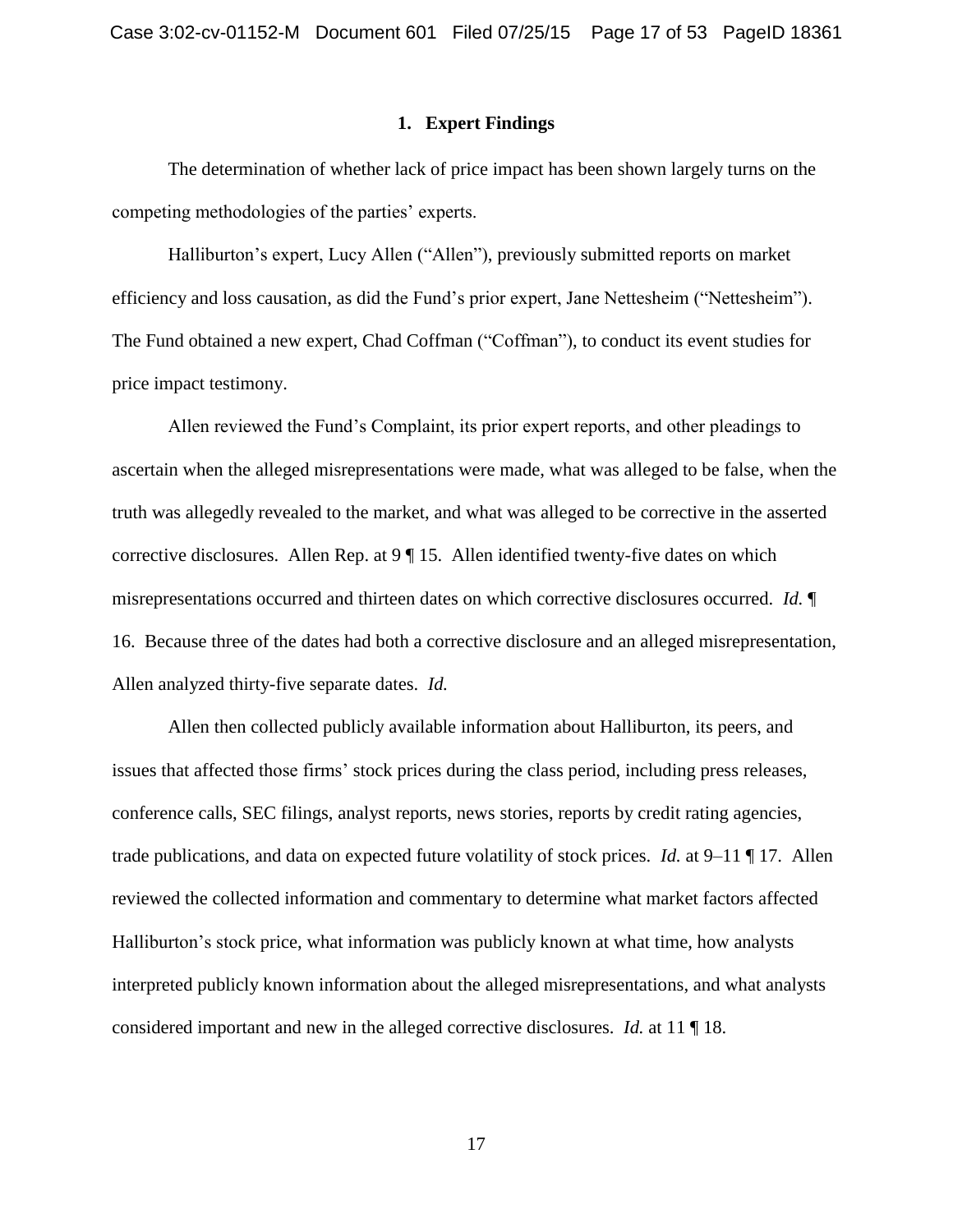Allen developed a market model and performed an event study to determine whether there was statistically significant price movement on the dates of the alleged misrepresentations and corrective disclosures. *Id.* ¶ 19. Event studies are used by academics to determine whether and how stock prices respond to new information, and they typically measure movement in a stock price after an event, adjusting for movement in the overall market and/or industry. *Id.* As discussed below, Allen selected specific indices to adjust for movements in the energy services and energy and construction industries. *Id.* at 13 ¶ 21. Her regression analysis estimated the relationship between Halliburton's daily stock returns and the daily returns of the two industry indices she chose. The results of Allen's regression analysis and the return of the industry indices were utilized to predict Halliburton's price movement. The difference between Halliburton's predicted return and its actual stock return constituted the portion of Halliburton stock price movement not explained by contemporaneous movements in Halliburton's industries. *Id.* Allen then tested the statistical significance of Halliburton's excess stock price movement, *i.e.*, price reaction, after each of the misrepresentations, corrective disclosures, and other relevant dates. *Id.* When analyzing the statistical significance of a price reaction to an event, Allen used the commonly-applied 95% confidence level, which means there is a 5% chance of finding a statistically significant price reaction even when there is company-specific news on the market and the price moves according to normal daily fluctuations.<sup>18</sup> *Id.*  $\P$  22. As is discussed below, Allen also applied a Bonferroni multiple comparison adjustment, the propriety of which is disputed by the Fund. *Id.* at 13–14 ¶¶ 23–25. Finally, Allen used the information and analyses described to examine whether the alleged misrepresentations impacted Halliburton's stock price.

<sup>&</sup>lt;sup>18</sup> In other words, "for every 100 price reactions analyzed at the 95% confidence level, on average, 5 will be statistically significant for no reason other than the normal daily variation in the stock price." Allen Rep. at 13 ¶ 22.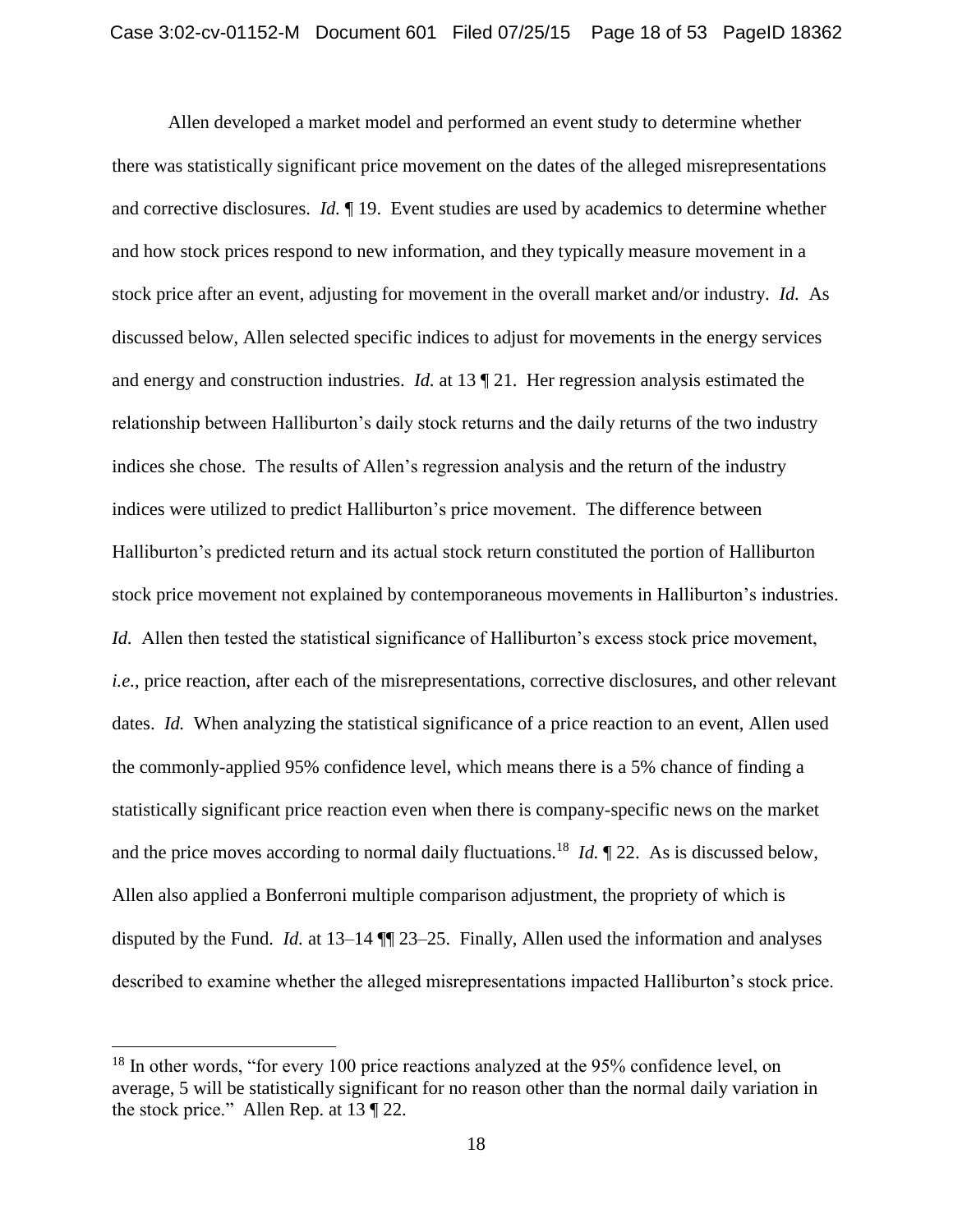*Id.* at 15 [9] 27. Ultimately, Allen found no price impact after any of the alleged misrepresentations or corrective disclosures, with the exception of December 7, 2001, about which Allen states there was no price reaction *as to the alleged misrepresentation*, which the Court interprets to mean that the price reaction was caused by factors other than Halliburton's disclosure of an adverse asbestos verdict.

In his rebuttal report, the Fund's expert, Chad Coffman, argued that there are six relevant events in this case on which to evaluate price impact: an accounting corrective disclosure on December 21, 2000, and asbestos corrective disclosures on June 28, 2001, August 9, 2001, October 30, 2001, December 4, 2001, and December 7, 2001. Coffman Rep. at 2–3 ¶ 8. Coffman claimed that his event study and analysis show that the market responded significantly to each of these six events. *Id.* at 3 ¶ 9. Coffman presumed that Plaintiffs' allegations are true that Halliburton made material misrepresentations or omissions, with scienter, regarding its asbestos liability and its accounting on fixed-price contracts. *Id.* at 12 ¶ 16. Coffman objects to several of the methods employed by Allen in her report, particularly her use of a multiple comparison adjustment and the choice of industry indices she used as bases to compare Halliburton's stock price movement.

Allen found no evidence of price impact as to the thirteen corrective disclosures identified by the Fund's prior expert, Jane Nettesheim. Hr'g Tr. at 8:7-11. Furthermore, according to Allen, Nettesheim's method of selecting the thirteen corrective disclosures was flawed, because Nettesheim first looked at every trading day during the 633 day class period, performed an event study testing Halliburton's stock price on each day, and then looked for Halliburton-specific news on the days on which Halliburton's stock had a significant price reaction. Allen Rep. at  $8 \parallel 13$ . If the news disclosed on the date of a significant price reaction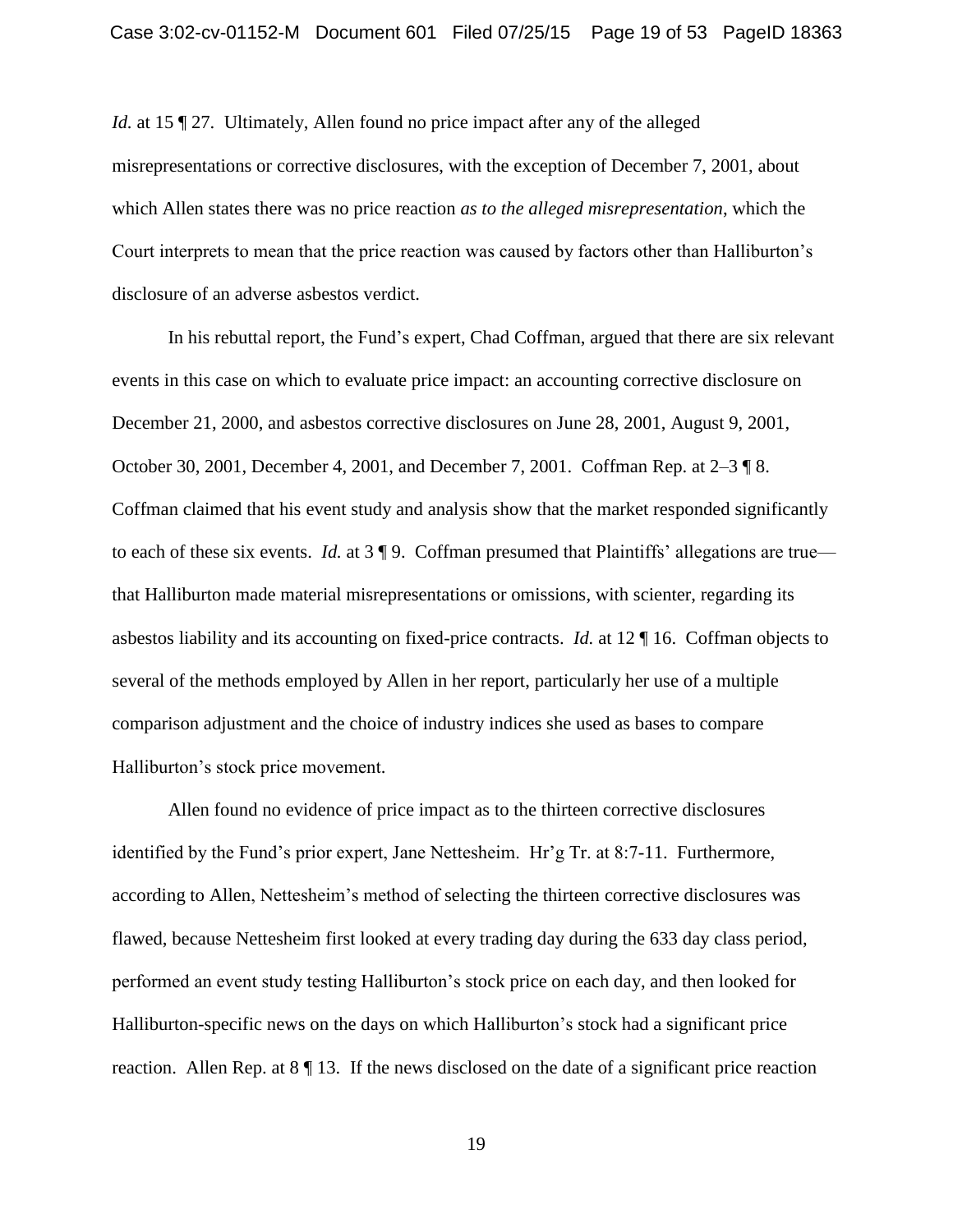related to the allegations in the Complaint, Nettesheim treated it as a corrective disclosure. Hr'g Tr. at 8:12-24. Halliburton argues that the six dates now identified by the Fund are merely a subset of the thirteen dates identified by Nettesheim, dates Halliburton alleges were derived from Nettesheim's original flawed methodology.<sup>19</sup> *Id.* at 32:10-12, 21-25, 33:6-9. The Fund responds that Nettesheim denied coming up with her dates in the way Allen argues, and that the Fund's new expert, Mr. Coffman, maintains the dates were selected because on those dates there was news related to the allegations in the Complaint, not because there was statistically significant price movement on those dates. *Id.* at 20:5-7; Coffman Rep. at 27 ¶ 48.

There is insufficient evidence before the Court to conclude that Nettesheim's methodology was flawed in the way Halliburton alleges. Nettesheim prepared reports regarding market efficiency and loss causation, not price impact. Here, Halliburton must show lack of price impact by showing that Allen's findings are more persuasive than Coffman's.

According to Allen, there are three primary differences between her methodology and Coffman's: (1) Coffman used an additional industry index to adjust for movements in Halliburton's specific industries; (2) Coffman made a multiple comparison adjustment only for six dates, rather than for the thirty-five separate dates alleged as either misrepresentations or corrective disclosures in the Complaint; and (3) Coffman applied a Holm-Bonferroni multiplecomparison adjustment.

For his part, Coffman argues there are two fundamental flaws to Allen's approach: (1) she did not adequately control for stock price movements in Halliburton's specific industries, and Coffman claims he dramatically increased the explanatory power of Allen's event study by

<sup>&</sup>lt;sup>19</sup> Allen explained, "[Coffman's] testing the height of people and not taking into account the fact that Nettesheim already started and handed him a list of basketball players." Hr'g Tr. at 43:3-5.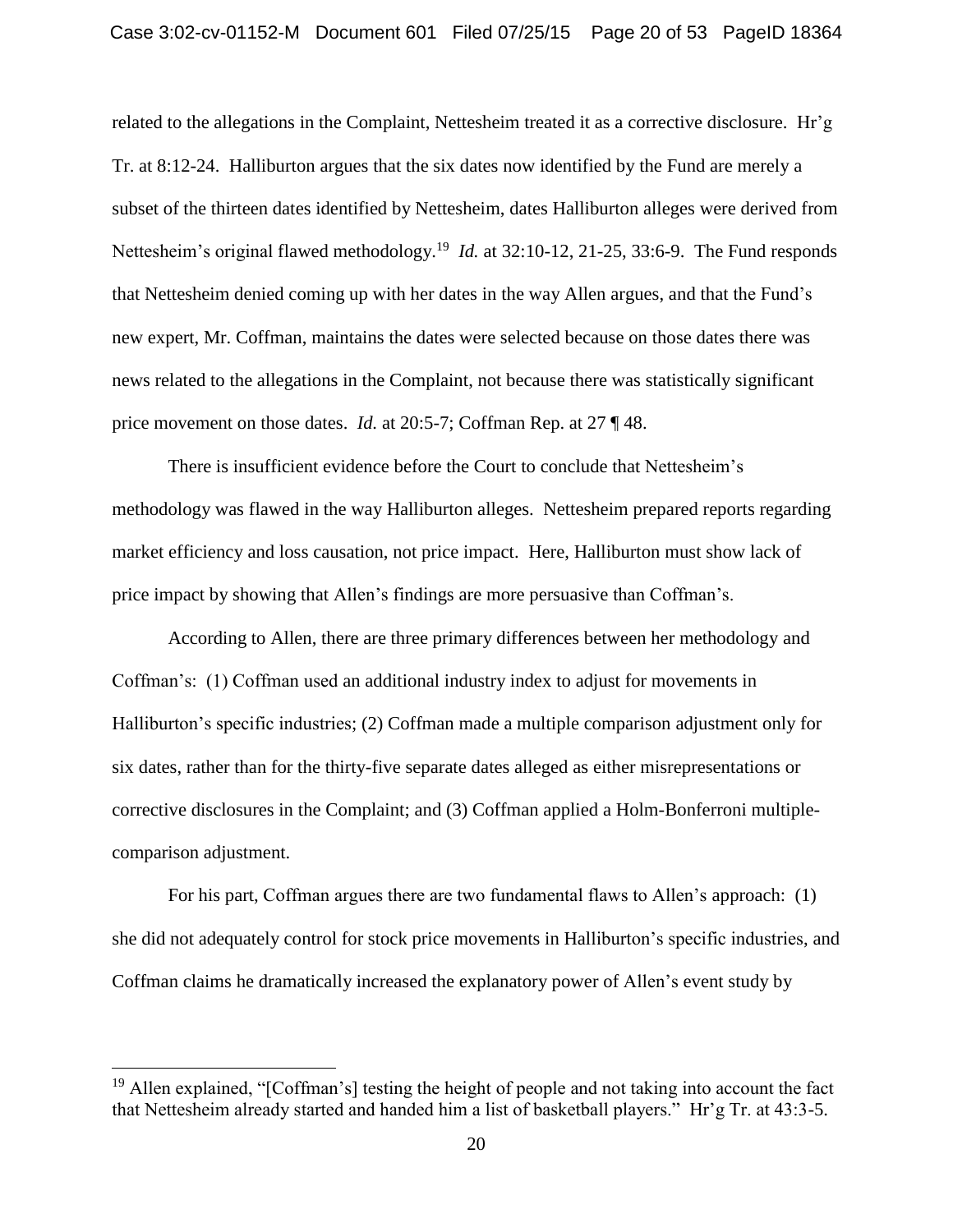creating an additional peer index; and (2) Allen's multiple comparison adjustment is novel, unnecessary, and yields erroneous results, because it in effect requires greater than a 99% confidence level for a stock price movement on a particular day to be considered statistically significant. If one were to use a multiple comparison adjustment, Coffman argues a Holm-Bonferroni adjustment would be more appropriate than a Bonferroni adjustment because it lowers the risk of false negatives—in other words, it lessens the likelihood of finding no price reaction when there actually is a price reaction. Coffman Rep. at  $4 \sqrt{\frac{9}{ii}}$ -(iii).

## **2. Control Group**

According to Allen, the fundamental flaw in Coffman's methodology was his construction and use of the control period. The control period is used to estimate the relationship between Halliburton and industry indices. An event study should take into account how Halliburton's stock moves relative to industry indices during the control period, and then that relationship should be used to predict on a test date whether Halliburton's stock price movement is significantly different from what would have been predicted under normal circumstances. Hr'g Tr. at 46:8-17.

Allen considered Halliburton's relationship to the industry indices by looking at the dates during the class period, excluding the thirty-five test dates Nettesheim claimed had a misrepresentation or corrective disclosure. Hr'g Tr. at 44:13-15. Allen concluded the other dates during the class period constituted the control group, to which she could compare the thirty-five test dates. *Id.* at 44:15-19. In contrast, Coffman did not test the thirty-five dates, instead testing only six dates; however, the thirty-five dates were also not in his control group, which, according to Allen, made his methodology internally inconsistent. *Id.* at 44:20-22.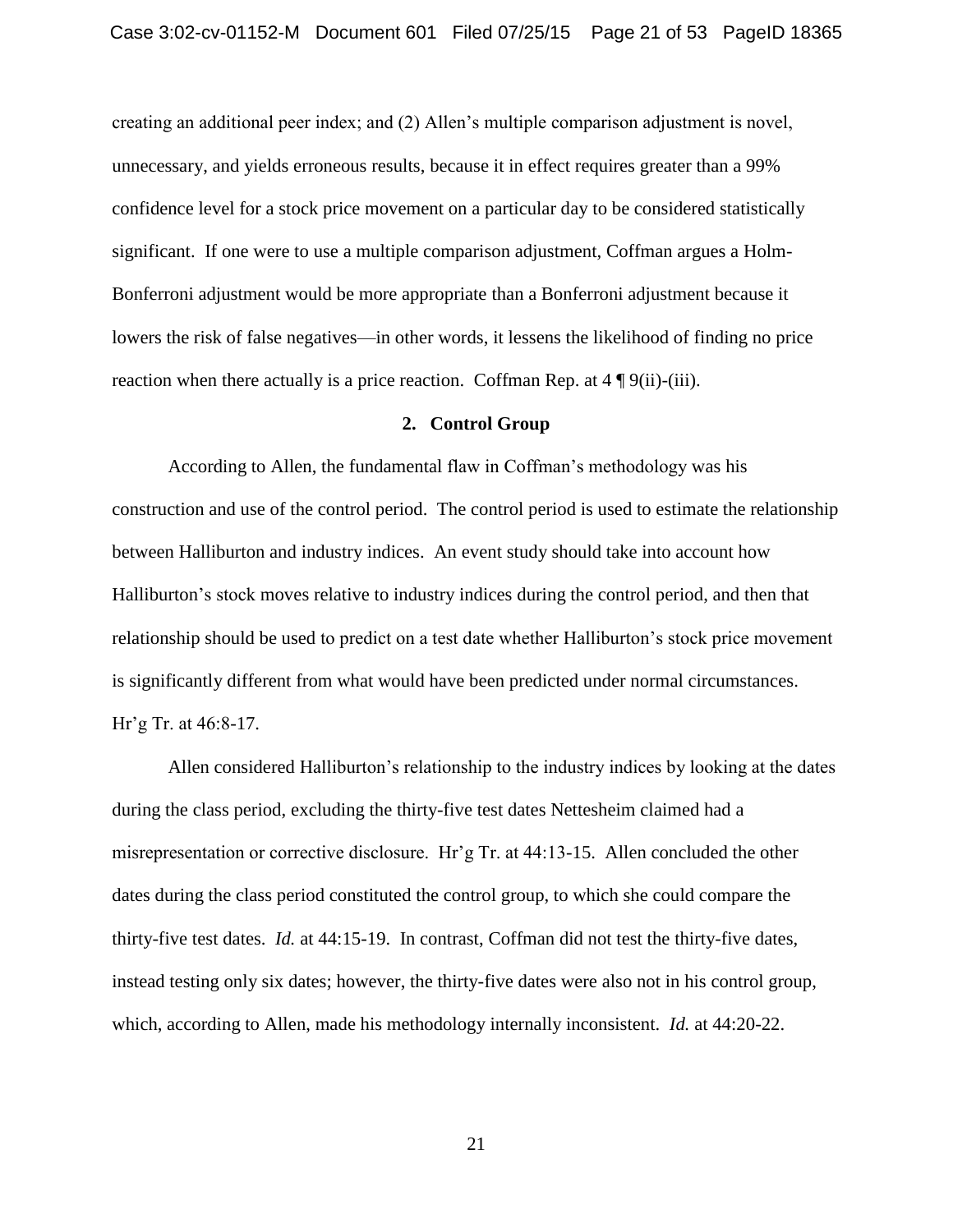Coffman also used the longer class period originally claimed, whereas Allen used the newer, shorter class period. *Id.* at 47:4-14.

To cure what she claims were Coffman's internal inconsistencies, Allen made two adjustments to Coffman's model: (1) she included the thirty-five test dates in his control period; and (2) she applied his methodology to the new class period. Allen also adopted all three changes Coffman suggested to her model, after which she found only two dates to be statistically significant—August 9, 2001 and December 7, 2001. *Id.* at 48:7-10, 17-21.

The Court is persuaded that Allen's adjustments to Coffman's model were appropriate to achieve internal consistency. The Fund provided no evidence, nor argument, that such adjustments to Coffman's model were unwarranted.<sup>20</sup> Thus, the Court will focus its analysis on August 9, 2001 and December 7, 2001, which both experts agree revealed a statistically significant price movement. Because the Court also finds lack of price impact on the other dates, for additional reasons, those dates are also discussed in further detail below.

## **3. Multiple Comparison Adjustment**

According to Allen, the multiple comparison issue arises when a large number of price reactions are tested for statistical significance, because the more price reactions tested, the greater the odds are of finding statistical significance simply due to chance. Allen Rep. at 13 ¶

23. Allen explained:

 $\overline{a}$ 

[I]magine rolling a 20-sided die with 19 white sides and 1 red side. If the die is rolled once, it would be surprising if the die landed red-side up since the likelihood of this occurring is only 5% (1 out of 20). However, if the die is rolled 100 times, it would be

<sup>&</sup>lt;sup>20</sup> In his report, Coffman argues that Allen adjusts for too many events, and the only relevant events to test are the alleged corrective disclosures, of which there are six, not thirty-five. Coffman Rep. at 30 ¶ 56. Even if the Court were to accept this argument as valid, it does not address Allen's consistency argument—if Coffman was going to only test six dates, he should have included all untested dates in his control group.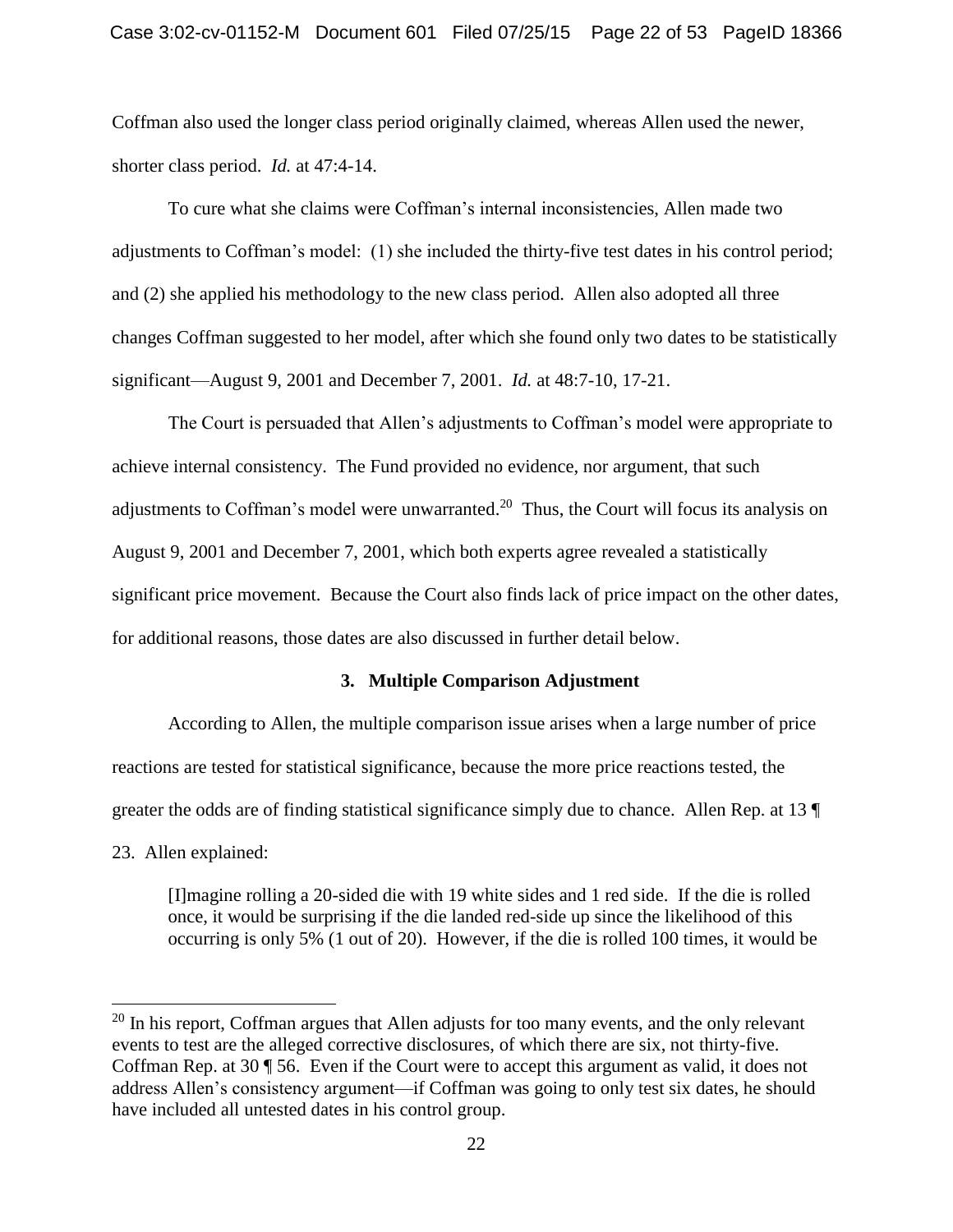much less surprising that the die landed red-side up 1 time since, on average, the die should land red-side up 5 times for every 100 rolls. Allen Rep. at 14 ¶ 24.

Allen argues that the multiple comparison problem arose in this case because the Fund asserted thirty-five dates on which alleged fraud inflated the stock price due to a misrepresentation or deflated the stock price because of a corrective disclosure. *Id.* at 14 ¶ 25. She calculated that each of thirty-five price reactions had a 5% chance of being found statistically significant because of normal fluctuations in the stock price. *Id.* Allen explains that, with that volume, it would not be surprising to find a statistically significant result on a day when no companyspecific news was released to the market, and that the problem was exacerbated in this case by Nettesheim's initial method of testing all dates during the class period for statistical significance before looking for company-specific news.<sup>21</sup> *Id.* at 14, n.28.

Allen claims a commonly accepted method to correct for the multiple comparison problem is to apply the "Bonferroni adjustment."<sup>22</sup> *Id.* at 15 | 26 (citing Hervé Abdi, ENCYCLOPEDIA OF MEASUREMENT AND STATISTICS 103–107 (Neil J. Salkind ed. 2007)). The Bonferroni adjustment takes into account the number of tests performed and adjusts the statistical thresholds of individual tests accordingly. *Id.*

 $21$  At the evidentiary hearing, Allen explained that if you test thirty-five dates at the 5% level, there is an 83% chance that you will find a statistically significant date due to chance. Hr'g Tr. at 34:10-12. However, if you test all dates in the class period, the chance of finding statistically significant price movement at the 5% confidence level increases to 99.99%. *Id.* at 34:22-25. In short, the more dates you test, the easier it is to find something statistically significant at the 5% confidence level. *Id.* at 35:3-5.

<sup>&</sup>lt;sup>22</sup> Allen alternatively applied the so-called Sidak adjustment, which she found did not change her conclusions. Allen Rep. at 15 n. 29; Hr'g Tr. at 33:22-25. In other words, she found the statistical significance result to be the same under either the Bonferroni or Sidak adjustment. Hr'g Tr. at 148:22-25. The Sidak adjustment is considered to be very similar to the Bonferroni adjustment. Abdi, *supra* at p. 23, 108 (explaining that the Bonferroni adjustment is more wellknown and more heavily cited than the Sidak adjustment).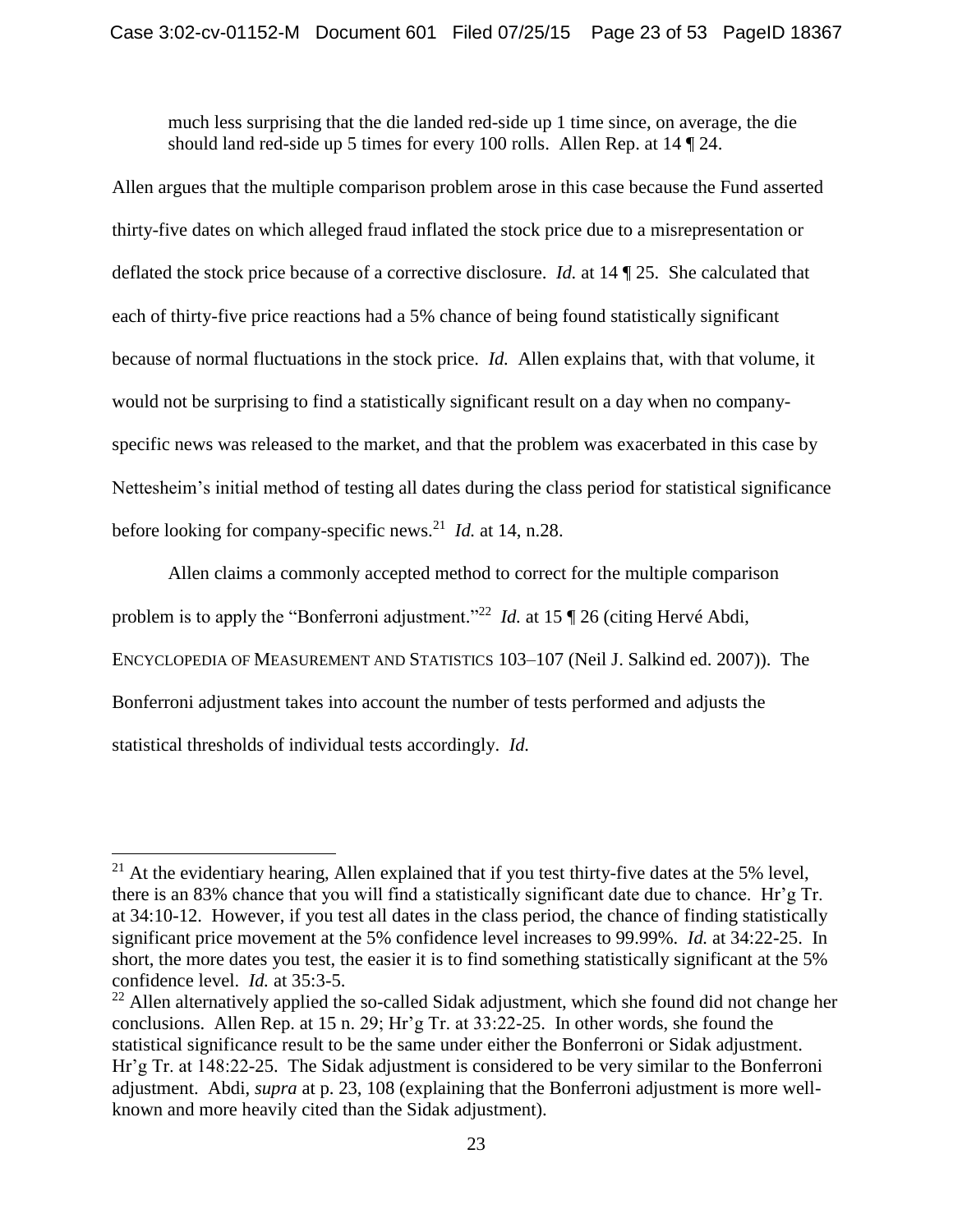Coffman argues that Allen's use of a multiple comparison adjustment is novel, improper, and yields erroneous results, because it results in unacceptably high false negatives.  $2^3$  Coffman Rep. at 4 ¶ 9. He claims that Allen's method requires stock price movement to be statistically significant at greater than 99% confidence instead of the generally accepted 95% threshold.<sup>24</sup> *Id.* 

Coffman contends that the standard approach among economists for determining the statistical significance of an event is to evaluate the probability of false positives for that particular event, given the observed price movement, and then compare it to the generally accepted 95% confidence threshold. Coffman Rep. at 25 ¶ 45. Coffman states that he has never seen a multiple comparison adjustment, like that applied by Allen, used in a securities case, with the exception of one case in which one of Allen's colleagues was a designated expert. *Id.* at 26 ¶ 46. Coffman responds that the multiple comparison problem is not present in this case, because there is no risk of "data mining," which he concludes arises when data is randomly tested.<sup>25</sup> *Id.* at 26 ¶ 47. Rather, he argues there is a clear theory in this case and objective criteria for determining which data to test—in a semi-strong efficient market like that present here, there is an expectation that stock prices will react negatively to the revelation of negative news. *Id.* at  $26-27$  ¶ 48; Hr'g Tr. at 171:10-14. He argues that on every one of the six dates he tested, there

 $23$  Coffman also refers to this as a "Type II" error. Type II errors refer to the probability of saying there was not a price reaction when, in fact, there was a price reaction. Coffman Rep. at 4 ¶ 9.

<sup>&</sup>lt;sup>24</sup> Coffman claims that Allen's application of the Bonferroni adjustment requires the price reaction to be significant at the 99.86% level, and only 6 out of 633 days during the class period would qualify as statistically significant under Allen's model. Coffman Rep. at 27–28 ¶ 52; Hr'g Tr. at 174:4-8. He notes that Allen herself testified that one would expect to observe 5% of the days to be statistically significant on chance alone. *Id.*

 $25$  Although Coffman uses the term "data mining," he did not elaborate on the concept or cite literature to explain the concept in the context of event studies. As far as the Court can tell, data mining is a very general term that is used in a wide variety of contexts in business and statistics. Moreover, none of the literature cited by Allen uses the term "data mining."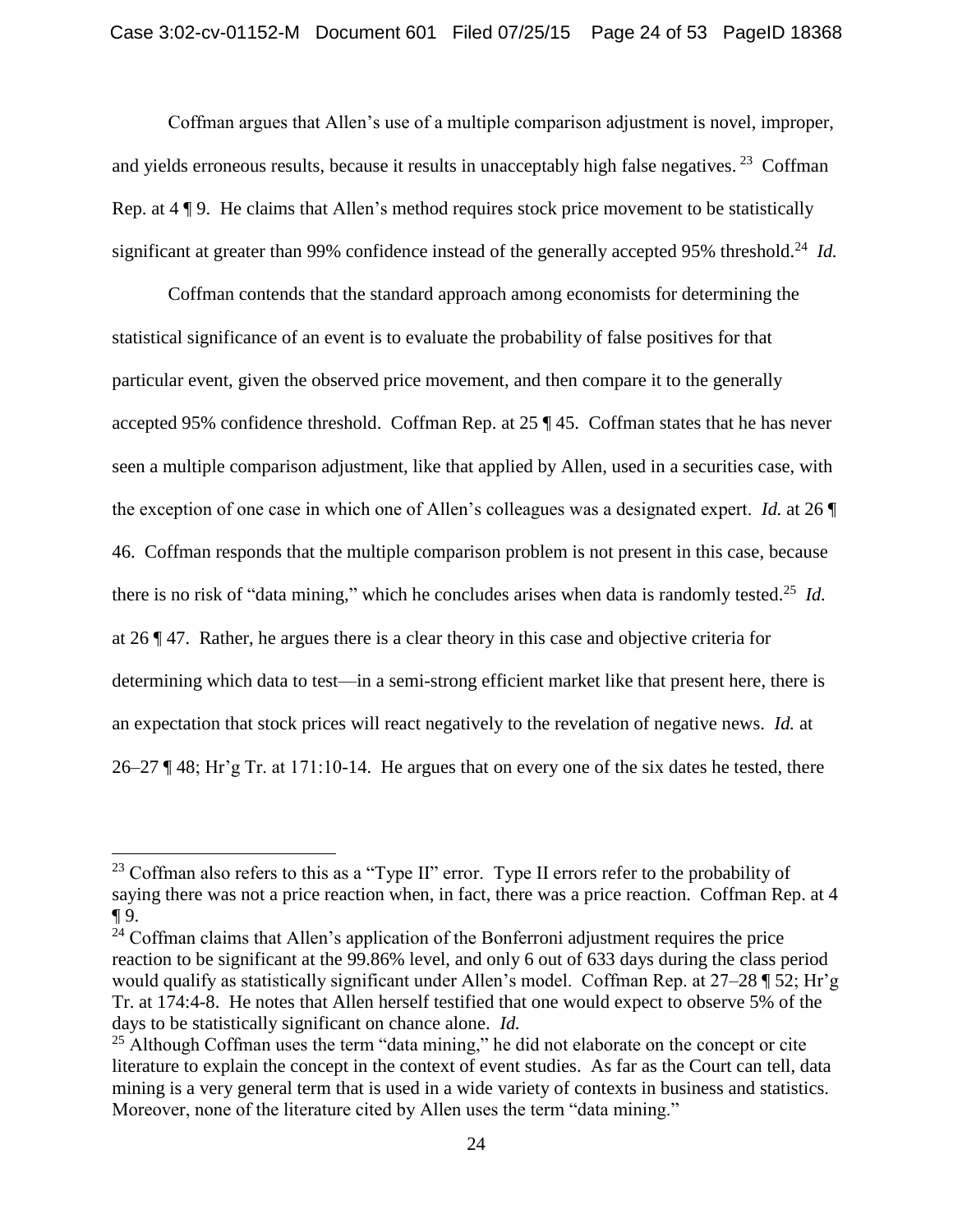was news about Halliburton's asbestos exposure or accounting information, and therefore, a multiple comparison adjustment is unnecessary. Hr'g Tr. at 171:15-19.

Alternatively, Coffman argues that if a multiple comparison adjustment is used, the appropriate adjustment is a Holm-Bonferroni adjustment, because it lessens the high probability of false negatives that arises with the more conservative Bonferroni adjustment. Coffman Rep. at 29 ¶ 53; Hr'g Tr. at 172:10-13.

The Court is persuaded that the use of a multiple comparison adjustment is proper in this case because of the substantial number of comparisons, thirty-five comparisons, being tested for statistical significance in Allen's analysis. *See* Charles Seife, "The Mid-Reading Salmon," *Scientific American*, Aug. 2011, 30 (explaining that, in instances where as few as 20-40 comparisons are made, researchers are virtually guaranteed to find statistical significance in results that are, in fact, "statistical flukes"). Moreover, there is the unverified, but not entirely refuted, specter that Mr. Coffman's predecessor, Ms. Nettesheim, selected her dates by looking for statistically significant dates and *then* looking for Halliburton-specific news on those dates, from which Mr. Coffman selected the six events in his expert report. Coffman argues that the dates analyzed were specifically chosen because of news related to the allegations, not because of statistical price movement. However, that argument does not refute Ms. Allen's point. She concedes that the six dates were chosen because of news related to the allegations, but she argues they were selected *after* the thirty-five dates were found to have statistical price movement. Coffman did not explain how Nettesheim chose her dates, nor did he go into detail about how he chose the six dates.

However, the Court is mindful of Coffman's contention that the Bonferroni adjustment is overly concerned with Type I errors—false positives—and thus generates a relatively high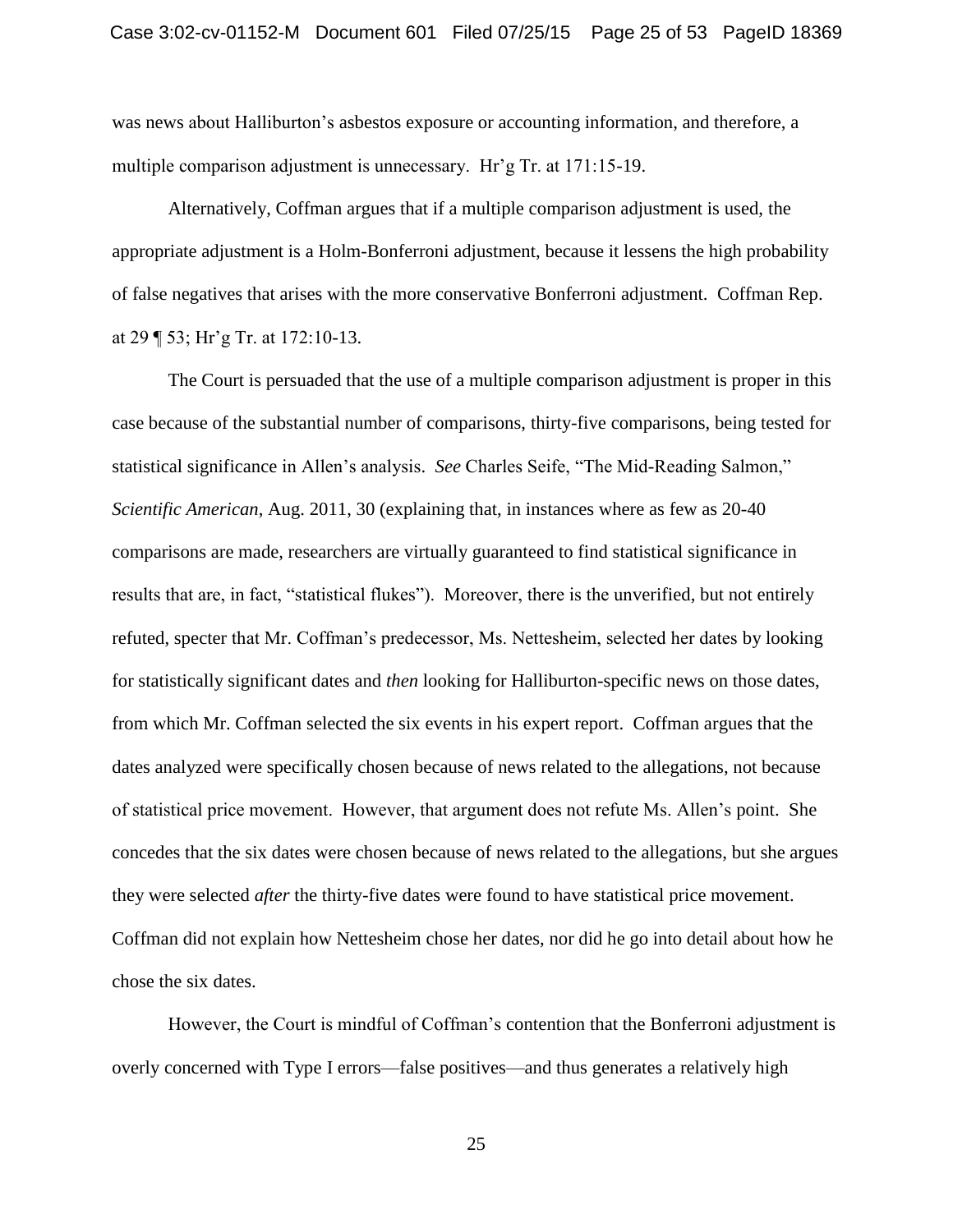incidence of Type II errors—false negatives. *See* Coffman Rep. at 30 ¶ 55; *see also* Abdi, *supra* p. 23, at 111 (explaining that the Bonferroni adjustment becomes "very conservative when the number of comparisons becomes large and when the tests are not independent"). Thus, to the extent the measure of price impact is affected by the use of the Bonferroni adjustment rather than the Holm-Bonferroni adjustment, the Court will apply the Holm-Bonferroni adjustment, because it addresses the multiple comparison problem raised by Allen, while also guarding against the prospect of unacceptably high levels of Type II errors warned about by Coffman. Although the Court is mindful of the Fund's argument that multiple comparison adjustments are rarely utilized in event studies for securities litigation, that argument does not refute the plausible concerns raised by Allen. The Court also notes that on certain of the dates in question, the absence of price impact is shown without making a Holm-Bonferroni adjustment. In conclusion, the Court finds that applying a Holm-Bonferroni multiple comparison adjustment is appropriate in this case.

#### **4. Additional Index**

To adjust for movement in Halliburton's industries, Allen selected an index for each of Halliburton's two main lines of business—(1) energy services, and (2) engineering and construction (E&C). To control for the energy services industry, she used the S&P 500 Energy Index, which is an off-the-shelf index used by Halliburton in its SEC filings to gauge its relative stock performance ("S&P Energy Index"). Allen Rep. at 12 ¶ 20. To control for the E&C industry, Allen used an index composed of Fortune 1000 companies classified by Fortune as being in the E&C industry ("Fortune E&C Index"). *Id.* Allen explained that she considered constructing an E&C index using analyst reports and financial news issued before and during the class period, but found the Fortune E&C Index had the "best fit" during the class period. *Id.* at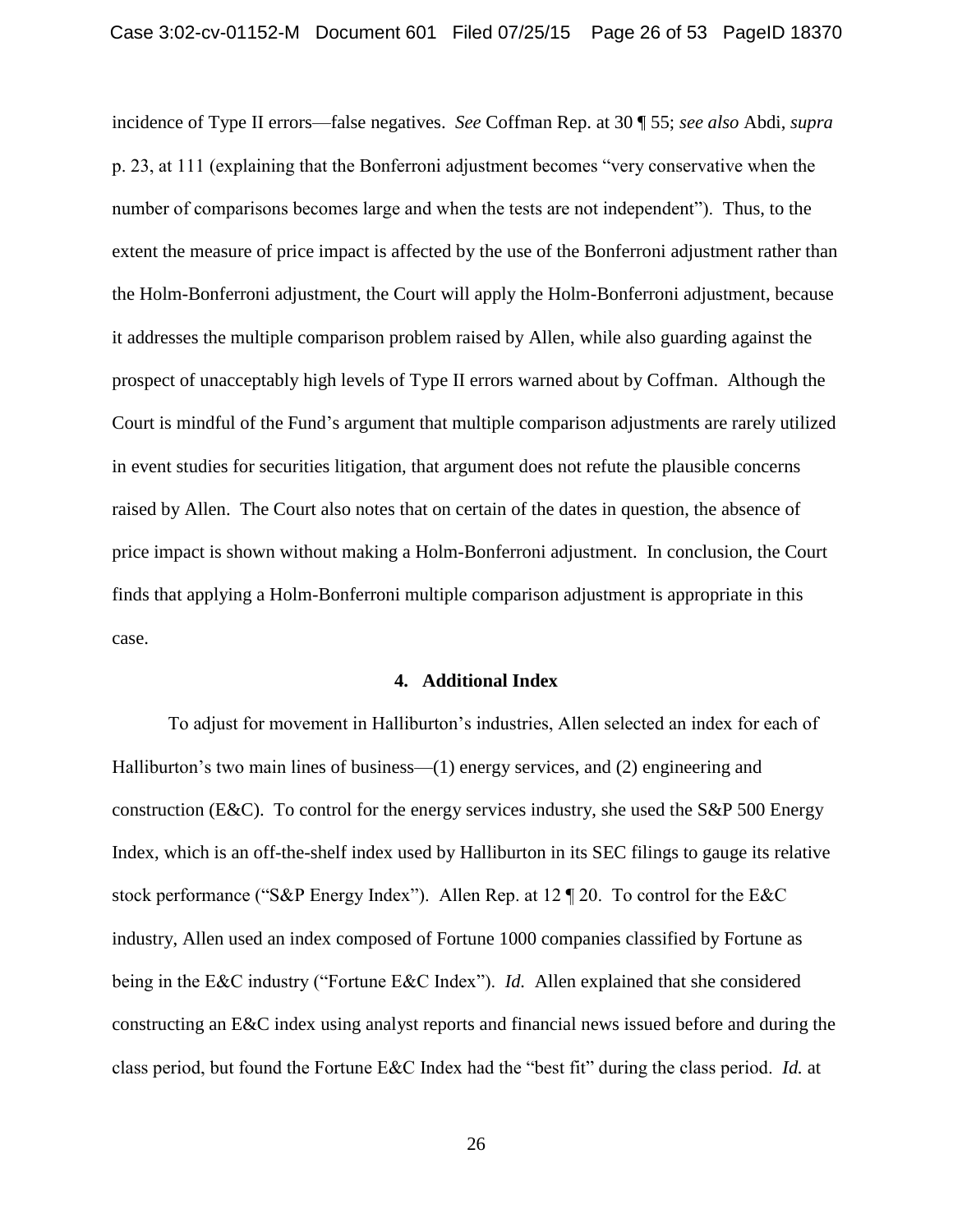12 n. 20. Allen also tested whether Halliburton's stock price movement during the class period could be better explained by an index constructed of companies discussed by analysts as having asbestos exposure; however, she found that such an index did not add any more explanatory power to her model than did the S&P Energy Index and the Fortune E&C Index. *Id.* at 12 n.21; *id.* at Ex. 2.

Coffman argues that Allen's model does not adequately control for stock price movements in Halliburton's specific industries, and so her model suffers from what he calls "omitted variable bias."<sup>26</sup> Instead of merely using the S&P Energy Index and the Fortune E&C Index, Coffman argues Allen should have included a peer index composed of companies identified by securities analysts as being Halliburton's peers. Coffman Rep. at 3–4 ¶ 9. Coffman claims to have dramatically increased the explanatory power of Allen's event study by including such an index. *Id.* at 4 | 9. Coffman describes the S&P Energy Index as being primarily comprised of oil companies. For example, the top three companies in the S&P Energy Index are oil-refining companies, not energy-services companies like Halliburton. Coffman Rep. at 17 ¶ 28. Therefore, an event that causes Halliburton's stock price to react might not similarly affect an oil company, and vice versa. *Id.* at 17–18 ¶ 29.

As a result, Coffman reviewed analyst reports and constructed a peer index composed of companies identified by analysts as being Halliburton's peers ("Analyst Index").<sup>27</sup> *Id.* at 18 ¶ 30;

<sup>&</sup>lt;sup>26</sup> Omitted variable bias is error that occurs from failing to control for an important determinant of the variable of interest, which often results in drawing inappropriate statistical conclusions. Coffman Rep. at 3 n. 5. In other words, Coffman argues that, because Allen's study lacks the additional Analyst Index as an independent variable, the dependent variable, *i.e.* price reaction, is unreliable.

 $27$  Allen confirmed that this was a valid approach for constructing an industry index. Coffman Rep. at 18 ¶ 30. However, Allen stated that using such an index did not improve the explanatory power of her model. Allen Rep. at 12 n.20-21. In her rebuttal, Allen ultimately applied the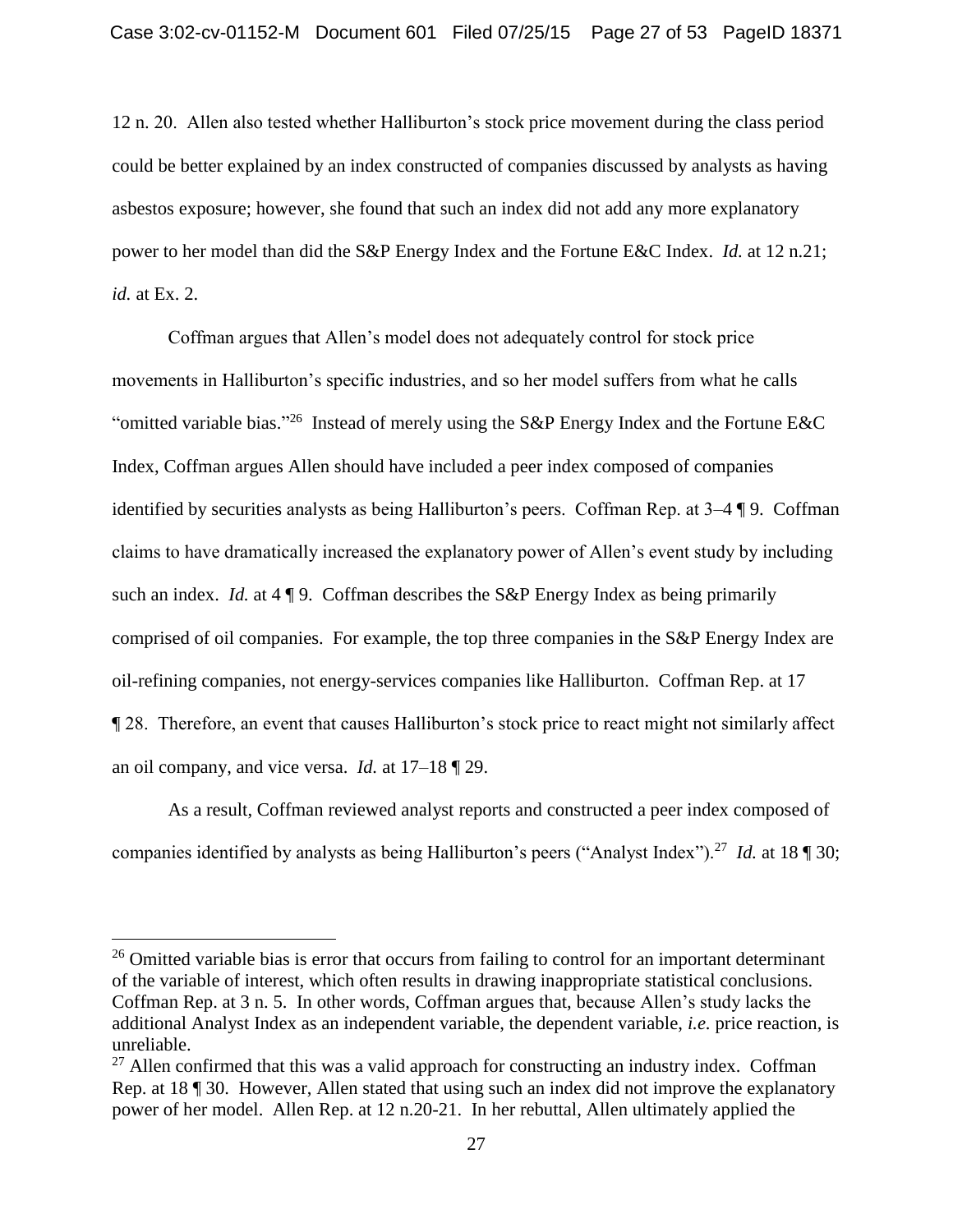*id.* at Ex. 2. According to Coffman, analysts covering Halliburton discussed Baker Hughes and Schlumberger far more than any other companies.<sup>28</sup> *Id.* at  $18-19$  [31. Coffman found that those two companies only represented 6.2% of the S&P Energy Index utilized by Allen. Coffman Rep. at 19 ¶ 32, Ex. 3a.

On the other hand, the Analyst Index is a value-weighted index comprised of companies cited by analysts as Halliburton's peers at least three times during the class period, and having a market capitalization of at least \$1 billion.<sup>29</sup> *Id.* at 19 ¶ 33. Baker Hughes and Schlumberger represent over half of the Analyst Index. *Id.* at Ex. 3a. Coffman argues, and provides evidence, that the addition of the Analyst Index better explains Halliburton's stock price movement.<sup>30</sup> Id.

 $\overline{a}$ 

http://www.halliburton.com/en-US/news/hal-acquisition.page?node-id=hfci272b. *See* Fed. R. Evid. 201(b)-(c) (permitting a court to take judicial notice of an undisputed fact established by unquestionable sources or that is generally known within the court's territorial jurisdiction).

Analyst Index while making the internal consistency adjustments to Coffman's model. Hr'g Tr. at 48:17-21.

<sup>&</sup>lt;sup>28</sup> The Court takes judicial notice of the fact that Halliburton and Baker Hughes have recently merged. *See* March 27, 2015 Halliburton Press Release, "Halliburton and Baker Hughes announce approval of transaction by stockholders of both companies,"

 $29$  Coffman did not explain exactly where the Halliburton citations were located, either in analyst reports or elsewhere. The Court will assume that the citations to which Coffman refers were in analyst reports.

 $30$  Coffman stated that the adjusted R-squared statistic, which increases if a new term improves a model more than would be expected by chance increases from 49% to 74%, which the Court interprets to mean Allen's model explains only 49% of the variance in Halliburton's stock price during the class period, while adding the Analyst Index explains 74% of the variance. Coffman Rep. at 20–21 ¶¶ 34-35. Coffman also states that adding the Analyst Index also reduces the Root Mean Squared Error (RMSE) from .0228 to .0162, which the Court interprets to mean there is less unexplained "randomness" in the model with the Analyst Index. *Id.* at 21 ¶ 36. In contrast, Coffman contends that Allen's regression model attributed 40% more of Halliburton's stock price volatility to "randomness," rather than to industry effects. *Id.* Coffman also found that the "coefficient," which measures the magnitude of the influence that the particular index has on Halliburton's stock price, is higher for the Analyst Index than it is for the S&P Energy Index or the Fortune E&C Index. *Id.* at 21–22 ¶ 37. Finally, he found that the t-statistic, which is used to measure whether the relationship being measured is unlikely to occur by chance, indicates Halliburton's correlation with the Analyst Index is statistically significant at greater than a 99.99% confidence level. *Id.* at 22 ¶ 37.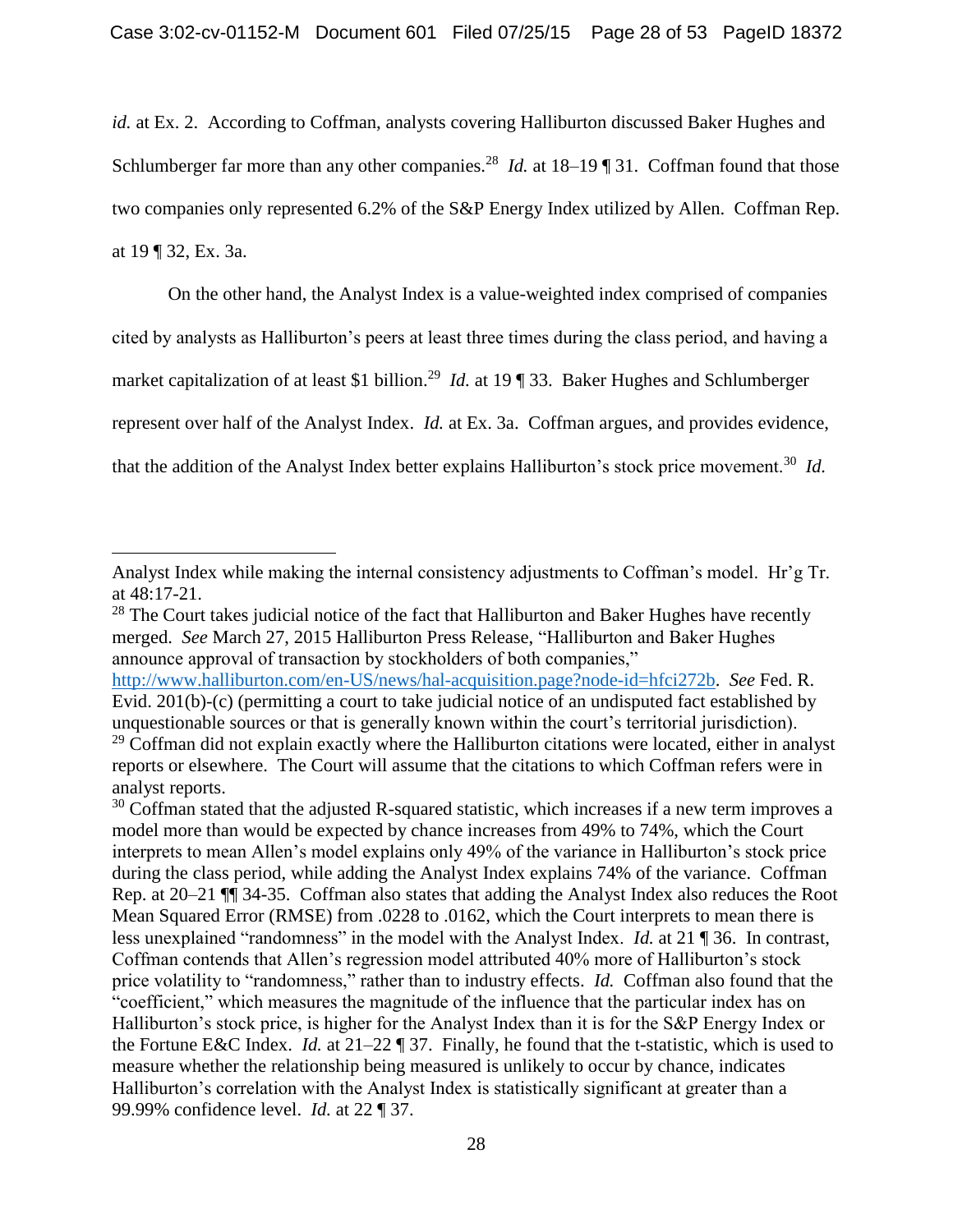at 20  $\degree$  34. Allen did not meaningfully rebut that evidence.<sup>31</sup>

 $\overline{a}$ 

Because the addition of the Analyst Index constructed by Coffman increases the explanatory power of Allen's model, the Court is persuaded that it should be utilized in measuring the statistical significance of the price reaction on the six dates in question.

## **5. One or Two-Day Windows**

On several of the six dates chosen by Coffman to measure price impact, he used a twoday window to measure price impact. For example, Coffman argues that a price decline on December 22, 2000 is related to a corrective disclosure on December 21, 2000. He argues that use of a two-day window is widely observed in financial literature, and Allen herself used a twoday window when comparing Halliburton's returns to other asbestos companies in the wake of the December 7, 2001 corrective disclosure. Coffman Rep. at 10–11 ¶ 13. Nevertheless, Coffman argues that all but one event has a statistically significant return, with greater than 95% confidence, over a one-day window, with December 21, 2000 being the only exception.

The Court finds that, in this case, the use of a two-day window is inappropriate to measure price impact in an efficient market. An efficient market is said to digest or impound news into the stock price in a matter of minutes; therefore, an alleged corrective disclosure released to the market at the start of Day 1, coupled with an absence of price impact throughout

 $31$  Hr'g Tr. at 151:12-15 (Q: "Would the explanatory power of your [re]gression analyses be increased by adding to your model to the Coffman peer group?" A [Allen]: "Yes. Mr. Coffman says the explanatory power increases and it does increase when he adds an additional index."); *id.* at 152:14-18 (O: "And does the RMSE change in your model if you use Mr. Coffman's index?" A [Allen]: "Yes. The error goes down, which is what makes more things appear to be statistically significant than they would be if you didn't include the index."). Allen argued in part that the "more [Coffman] puts stuff in to [his model] to explain Halliburton's stock price, the more any deviation from the stock price then becomes statistically significant," which she says is akin to data mining. *Id.* at 151:17-21. She also noted that, in Coffman's prior reports, he used off-the-shelf indices and looked at what companies compared themselves to in SEC filings, as Allen did here. *Id.* at 48:17-21.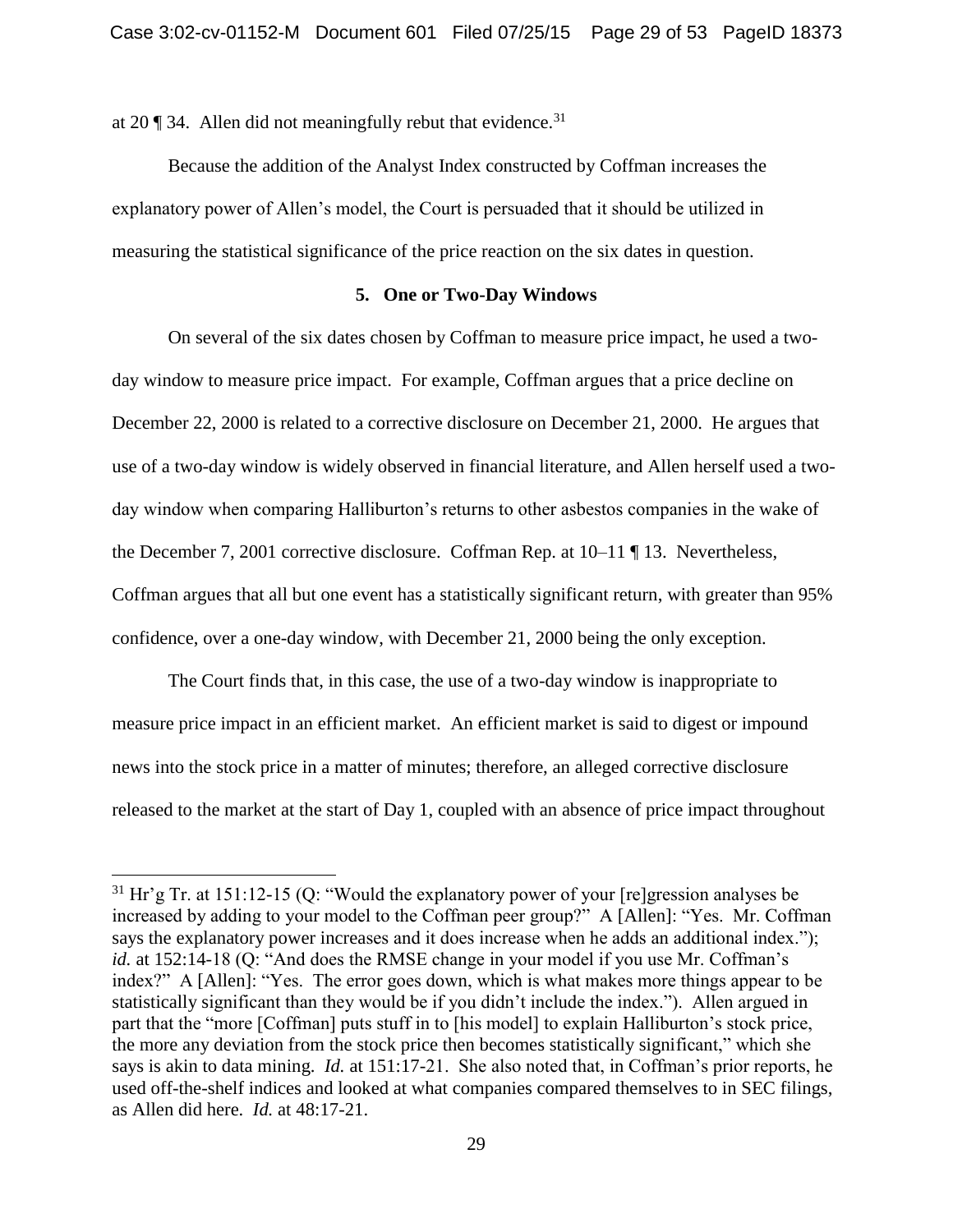Day 1, followed by a price impact on Day 2, will not show price impact as to the alleged corrective disclosure. *See* Allen Rep. at 59 n.135 (citing Richard A. Brealey & Stewart C. Myers, *Principles of Corporate Finance*, at 351–53 (McGraw-Hill: New York, 7th ed. 2003)) (explaining that studies show that when firms publish their latest earnings or announce dividend changes, the major part of the price adjustment occurs within 5 to 10 minutes of the announcement); *see also* Fox, *supra* p. 8, at 444 n. 20 ("[W]e can assume that the predictive value of any firm-specific information that becomes newly public is reflected in price very quickly."). As is discussed below, this principle negates the Fund's allegation of price impact on December 21, 2000 and Halliburton's argument that there was no price reaction on the second trading day after Halliburton's December 7, 2001 disclosure.

## **6. Events at Issue**

#### **A. Fixed-Price Construction Contracts**

On December 21, 2000, Halliburton issued a press release announcing that it would take a \$120 million after-tax charge because of restructuring and charges on projects in its engineering and construction business. Def. App. 336–37 (12/21/00 Press Release). According to the Fund, Halliburton's 1999 10-K, released on March 14, 2000, disclosed "[c]laims and charge orders which are in the process of being negotiated with customers, for extra work or changes in the scope of work are included in revenue when collection is deemed probable." Allen Rep. at 46 ¶ 94. The Fund alleges that this disclosure was a misrepresentation because Halliburton allegedly included claims in revenues even when their collection was not probable. *Id.* The truth was allegedly revealed to the market in a series of corrective disclosures, one of which was Halliburton's December 21, 2000 Press Release announcing a \$120 million after-tax charge.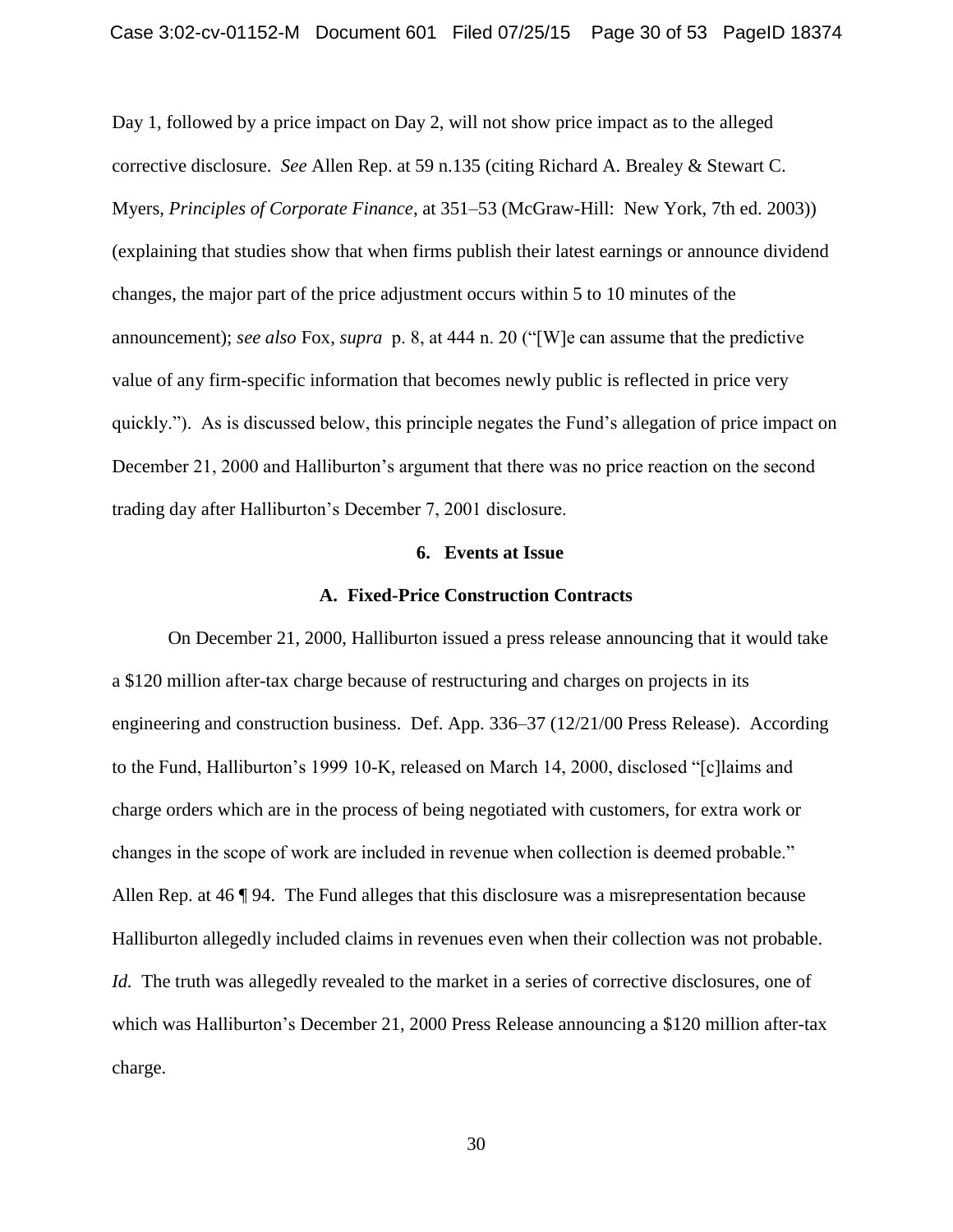Allen argues there was no statistically significant price reaction on this date, both with and without adjusting for multiple comparisons. Allen Rep. at 47 ¶ 95. She also argues the disclosure was not corrective, and the market did not see it as such.<sup>32</sup> *Id.* at 49 ¶ 97; *id.* at 55–56 ¶¶ 116–21. Furthermore, Allen faults Coffman for using a two-day window to measure price reaction, arguing that Coffman's approach ignores market efficiency, on which the *Basic* presumption relies. *Id.* at 59 n.135; Hr'g Tr. at 54:23-25. Allen argues that the press release was sent out at 8:58 a.m., *before* the market opened at 9:30 a.m., on December 21, 2000, and Coffman could only show price impact during the end of the day on December 22, 2000, nearly two days after the information entered the market. *Id.* at 58–59 ¶¶ 128–29; Hr'g Tr. at 50:23– 51:1. Even still, after making a multiple comparison adjustment, Allen finds there was not a statistically significant price impact on December 22, 2000.<sup>33</sup> *Id.* at 49 ¶ 98.

Coffman found that, using a two-day window, with no multiple comparison adjustment, there was a negative and statistically significant decline in Halliburton's stock price following the December 21, 2000 press release. Coffman Rep. at 10 ¶ 13; *id.* at 83 ¶ 182. Coffman also noted that Allen used a two-day window to show a lack of price impact on December 7, 2001. Coffman Rep. at 84 ¶ 184. Further, Coffman found statistically significant intraday movement during the day on December 21, 2000, at a 90% confidence level. *Id.*  $\P$  185–86. Coffman agreed that there was no statistically significant stock price reaction on December 21, 2000, and

 $32$  However, as already discussed, the Court does not address this argument because it is more properly addressed at the pleading stage or merits stage of litigation, not the class certification stage.

<sup>&</sup>lt;sup>33</sup> To the extent the Fund argues that Halliburton's financial statements released on January 30, 2001 increased the December 21, 2000 charge from \$120 million to \$193 million, Allen contends that the \$193 million was pre-tax, and therefore consistent with the December 21, 2000 release. Allen Rep. at 60 ¶¶ 132–33. She notes that there was no price reaction on January 30, 2001, with or without adjusting for multiple comparisons. *Id.*; Allen Rep. at Ex. 1.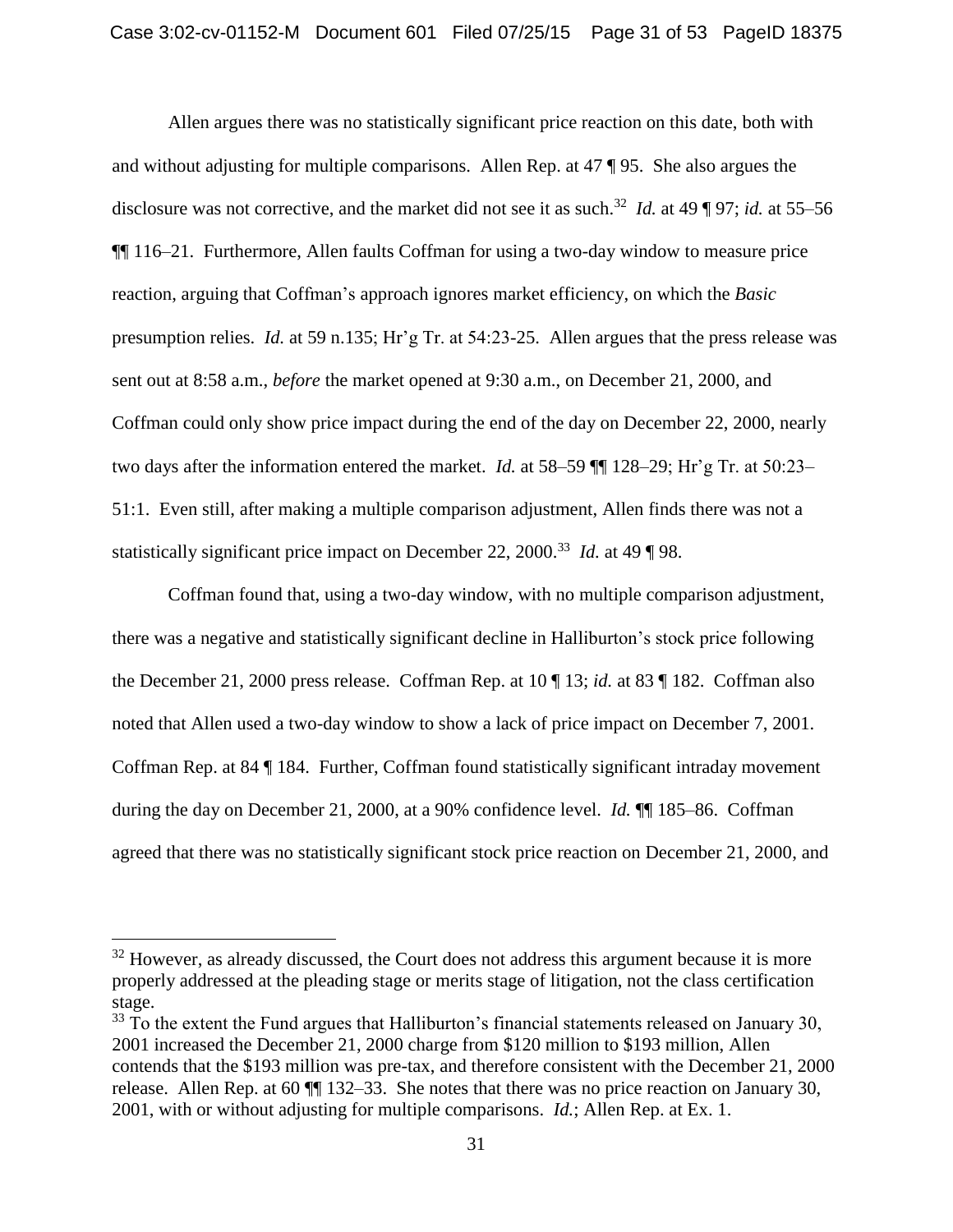that his event studies generally use closing prices rather than intraday prices. *Id.* at 83 ¶ 183; Hr'g Tr. at 185:1-10.

Having considered the evidence provided by Allen and Coffman, the Court finds that there was no price impact on Halliburton's stock following the December 21, 2000 disclosure, assuming it was corrective. Absent a compelling explanation, which was not given, the Court finds that the use of a two-day window is inconsistent with an efficient market, especially where the relevant disclosure was made before the market opened on Day 1. Even without adjusting for multiple comparisons, Coffman found an intraday statistically significant price reaction on Day 1 only at a 90% confidence level, which is less than the 95% confidence level both experts require in their regression analyses and which the Court finds is necessary. *See* Hr'g Tr. at 58:14-18, 59:1, 201:16-202:8 (Coffman agreeing that the Reference Guide on Multiple Regression, published by the Judicial Conference of the United States, requires that the level of statistical significance be 95%). In contrast, with and without a multiple comparison adjustment, Allen found no price impact on December 21, 2000. The Court agrees with Halliburton that there was no price impact on December 21, 2000, and finds that Defendants have rebutted the *Basic* presumption as to the allegedly corrective disclosure made on that date.

#### **B. Asbestos Disclosures**

The Fund performed event studies for two types of disclosures relating to Halliburton's asbestos liability—(1) Halliburton's disclosures relating to the liability of its subsidiary, Dresser, for asbestos claims incurred by Dresser's former subsidiary, Harbison-Walker ("Harbison"), which allegedly revealed that Halliburton knew Harbison needed financial assistance, but declined to disclose the full extent of Harbison's request for assistance; and (2) a series of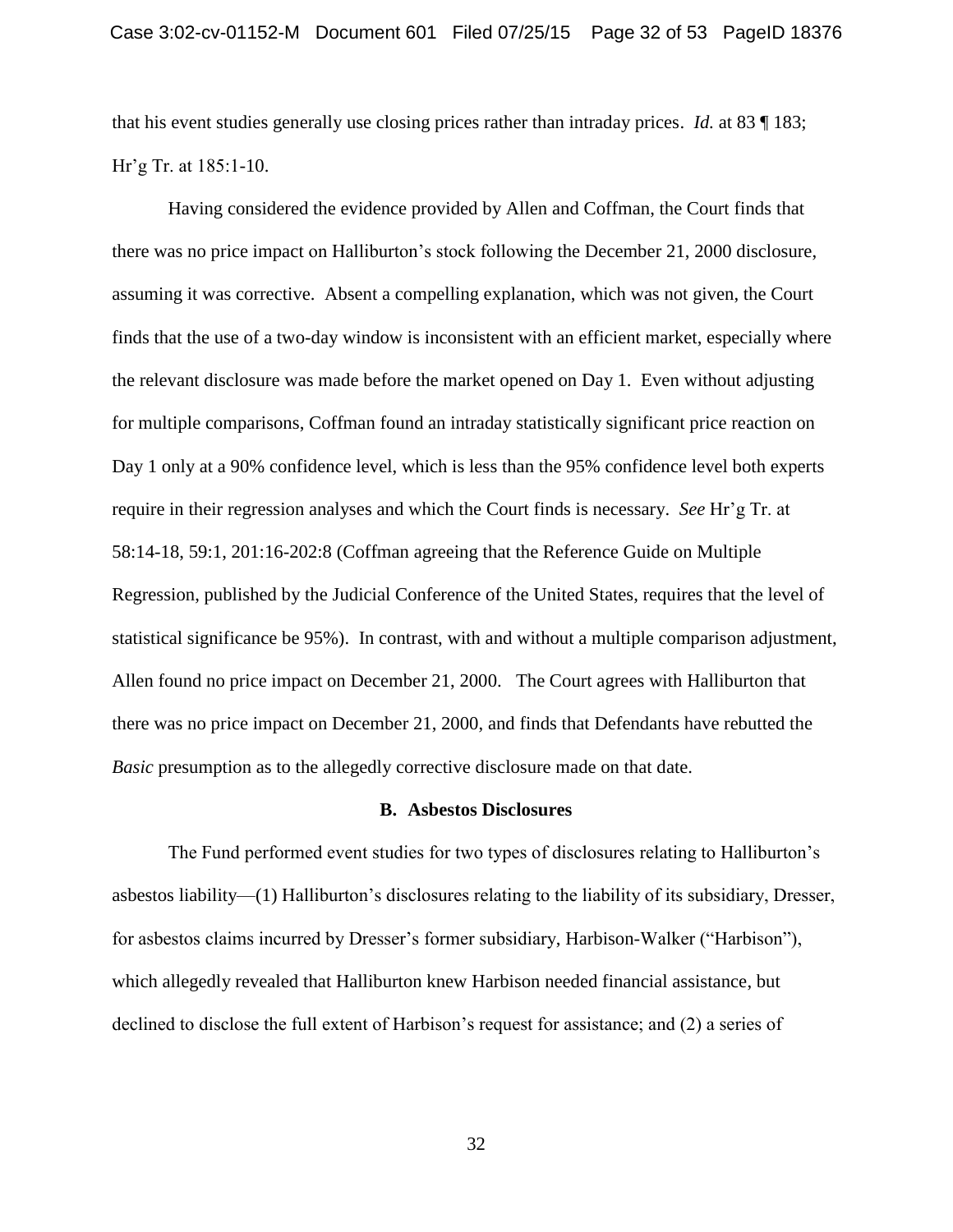adverse asbestos verdicts and judgments against Dresser, which allegedly revealed that Halliburton knew its asbestos liability was more significant than it had previously disclosed.

On May 14, 1999, in its 10-Q, Halliburton reported that its subsidiary, Dresser, had potential asbestos liability for claims filed against its former subsidiary, Harbison. Def. App. 255 (5/14/99 10-Q at 7). In early 1999, Halliburton had disclosed that Harbison had commenced arbitration, disputing its responsibility to indemnify Dresser for these claims. *Id.* On August 13, 1999, in its next 10-Q, Halliburton stated that Harbison was claiming it was owed \$40 million for amounts it had previously paid to resolve post-1992 asbestos claims. Def. App. 261 (8/13/99 Halliburton 10-Q at 8).<sup>34</sup> On November 9, 2000, Halliburton reported that it and Harbison had settled, and that Harbison had agreed to continue defending post-1992 claims and acknowledged its obligation to indemnify Dresser. Def. App. 330–32 (11/9/00 Halliburton 10-Q at 10-11).

#### **a. June 28, 2001**

On June 28, 2001, Halliburton informed investors of a "new development," that Harbison had approached Halliburton seeking claims management and financial assistance concerning the post-1992 claims. Def. App. 367–68 (6/28/01 Halliburton Press Release at 1-2). On July 25, 2001, Halliburton announced it would take over management of the post-1992 claims against Dresser, and that Halliburton would take a \$60 million after-tax reserve for those claims. Def. App. 370 (7/25/01 Halliburton Press Release at 2).

Halliburton argues that its June 28, 2001 disclosure of Harbison's request for claims management and financial assistance did not correct any alleged misrepresentation, and thus

<sup>&</sup>lt;sup>34</sup> Allen found no statistically significant price reaction to this announcement under her model or Coffman's model. Hr'g Tr. at 67:5-9. Of course, there is an important distinction between disclosing the existence of a demand or dispute and disclosing the fact that the demand would, indeed, be satisfied by Halliburton, and the latter happened on June 28, 2001.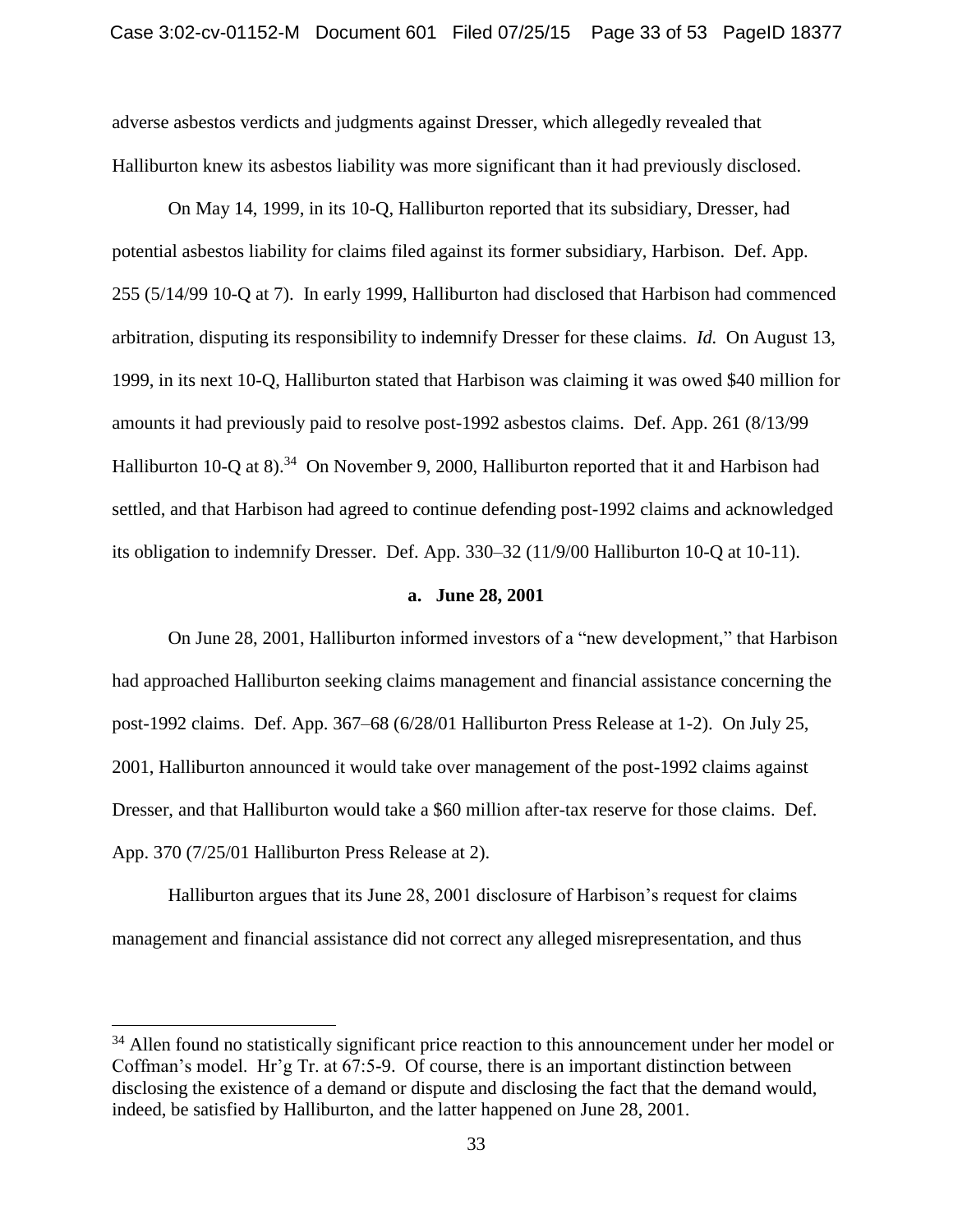there can be no price impact on that date. Allen Rep. at 122 ¶ 281. Halliburton argues that investors were aware of the indemnity relationship between Harbison and Dresser throughout the class period, and Halliburton had already disclosed the risk that it would have to pay Harbison's post-1992 claims, with no price reaction. *Id.* at 123 ¶ 283 (citing 1999 10-Q, filed May 14, 1999); Allen Rep. at Ex. 1. Furthermore, Halliburton says Ms. Allen's opinion confirms as much, because she found no evidence that market analysts viewed the June 28, 2001 disclosure as indicating that Halliburton's prior representations had been misleading. Allen Rep. at 126 ¶ 290. Finally, Allen's study found no statistically significant price drop that day, after making a Bonferroni multiple comparison adjustment, and she found no statistically significant price drop under Coffman's model after making internal consistency adjustments. Allen Rep. at 125 ¶ 289; Hr'g Tr. at 63:19-25.

The Fund argues that the June 28, 2001 press release was corrective of Halliburton's fraudulent omission that it knew Harbison would be seeking financial assistance, and that it knew there would likely be an increase in the number of asbestos claims filed against it. Dkt. No. 594 at 19. According to the Fund, the June 28, 2001 press release indicated that Halliburton's costs for resolving at least some of its pending claims would rise, which made the release corrective of Halliburton's prior misrepresentations about its liability for pending claims. Coffman Rep. at 69–70 ¶¶ 147–49. Coffman notes that Allen cited to an analyst report from A.G. Edwards, in which the analyst connected the June 28, 2001 press release to Halliburton's representations in previous SEC filings. *Id.* at 70 ¶¶ 147–48 (quoting Allen Rep. at ¶ 287). Furthermore, Coffman claims that many of Allen's arguments focus on whether there was a material misrepresentation, when the inquiry should be to assume a material misrepresentation, and then determine whether there was price impact. Coffman Rep. at 72 ¶ 153. Despite Allen's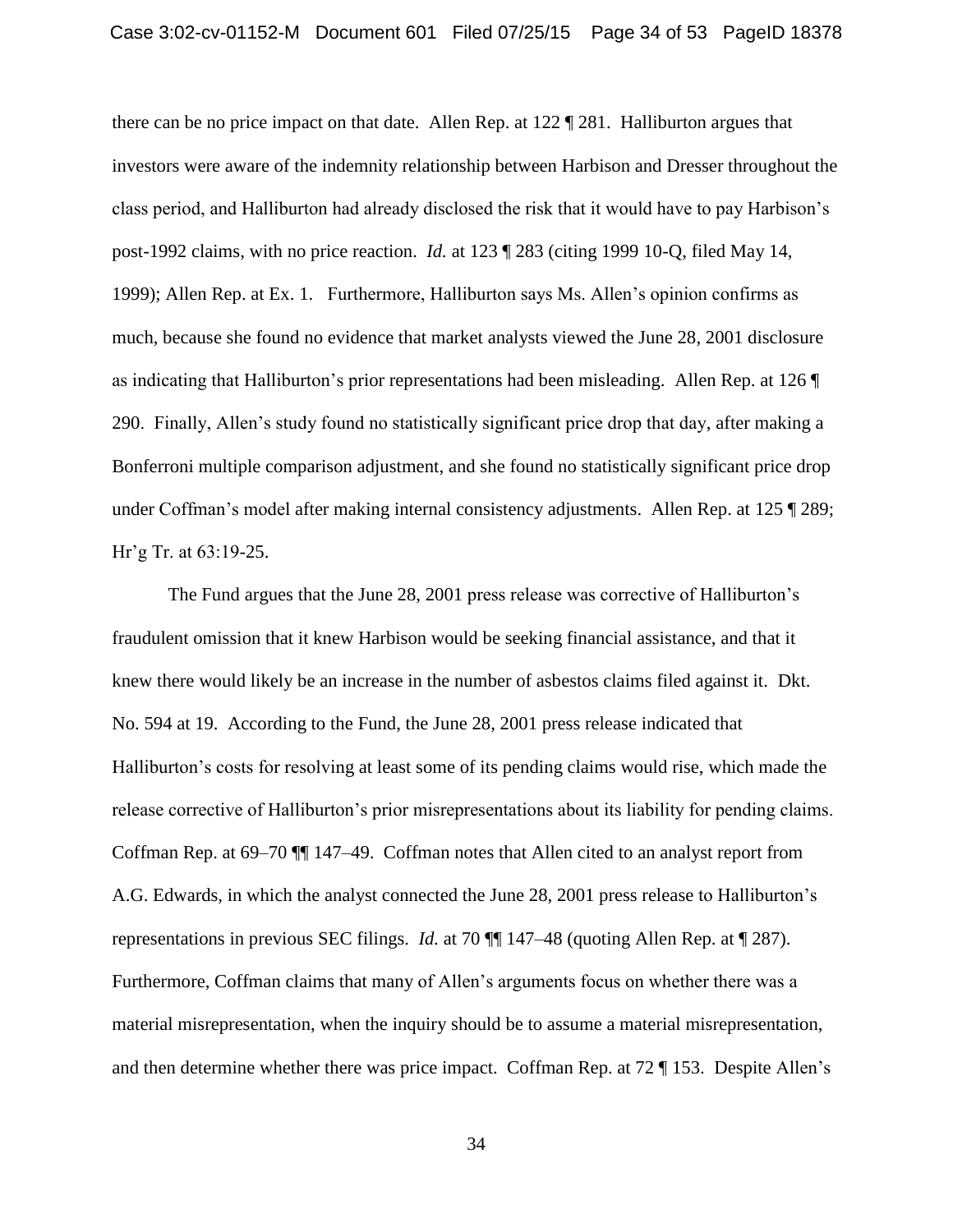argument that analysts did not understand Halliburton's June 28, 2001 announcement as revealing a prior falsity, Coffman maintains it is not necessary for analysts to contemporaneously recognize the prior announcement as false, as Allen agreed. Coffman Rep. at 72–73 ¶ 154 (citing Allen Dep. at 103:5-10). Coffman found a negative and statistically significant price reaction in both the one and two day windows following the June 28, 2001 disclosure, and he claims that Allen did as well, before she applied the Bonferroni adjustment. Coffman Rep. at 70–71 ¶¶ 150–51.

Having considered the evidence provided by Allen and Coffman, the Court finds there was no price impact relating to the June 28, 2001 disclosure. As already stated, the Court will limit its inquiry to the event studies, not to the factual matter of whether the disclosure was corrective. The issue regarding this event is whether the Court should apply the Holm-Bonferroni adjustment to Allen's model and whether the "internal consistency" adjustments advocated by Allen are appropriately applied to Coffman's model. As already discussed, Allen made each of three adjustments advocated by Coffman—using the additional Analyst Index, making a multiple comparison adjustment for only six dates, and applying the Holm-Bonferroni adjustment—and added in the balance of the thirty-five dates to make Coffman's model internally consistent, and she found no price impact. Hr'g Tr. at 48:7-11. As already discussed, the Court finds that these adjustments are appropriately applied to Coffman's model. Accordingly, neither Coffman's, nor Allen's, analysis shows price impact on June 28, 2001, and Defendants have rebutted the *Basic* presumption as to the corrective disclosure on that date.

## **b. August 9, 2001**

On August 9, 2001, Halliburton filed its second quarter 2001 10-Q, in which it explained that, during that quarter, Halliburton "experienced an upward trend in the rate of new asbestos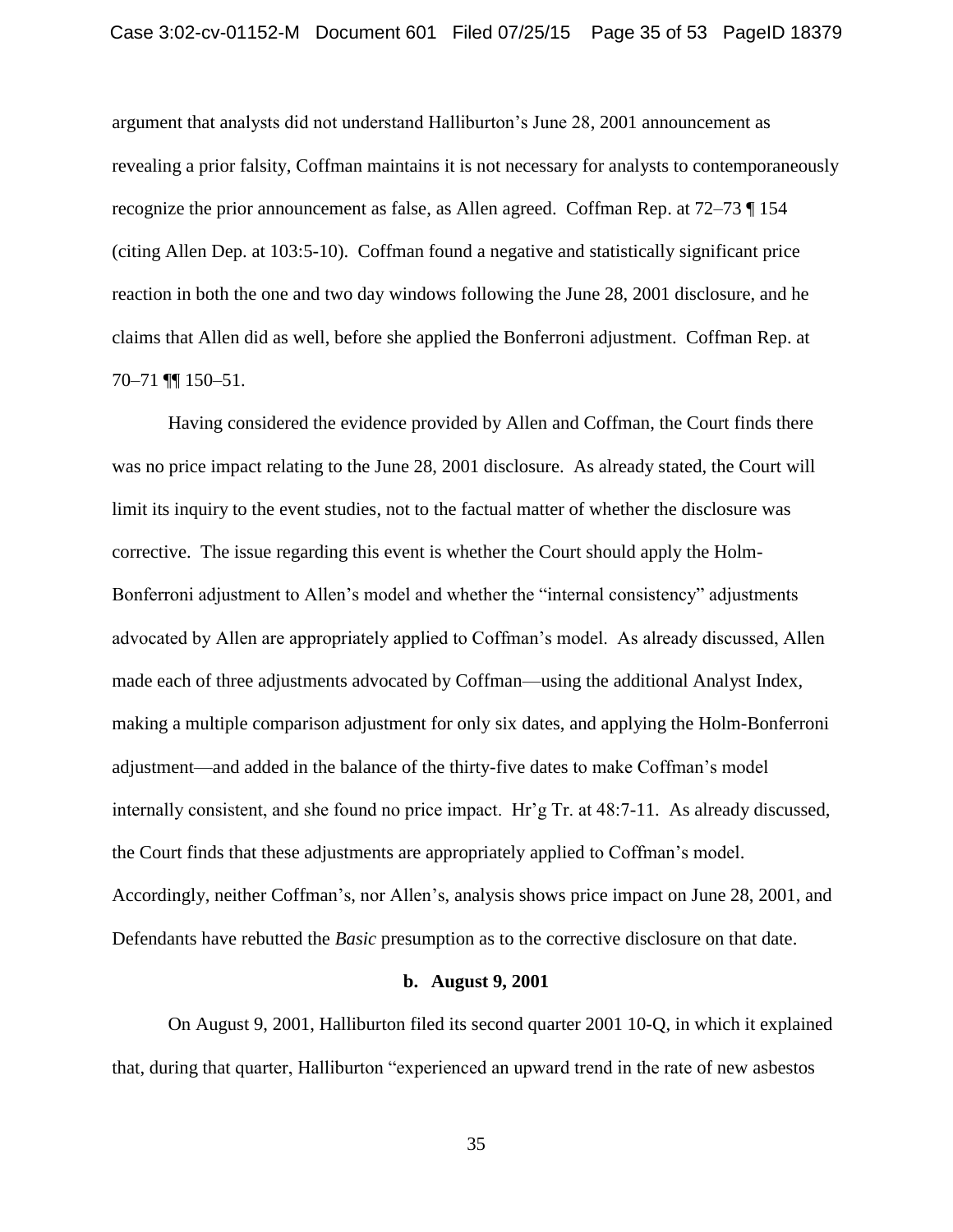claims" being filed. Pl. App. 388 (Halliburton 2Q01 SEC Form 10-Q). Halliburton also explained that its gross asbestos liability had grown to \$699 million as of June 30, 2001, which was much larger than the \$60 million in liability Halliburton had announced on July 25, 2001.<sup>35</sup> Coffman Rep. at 74 ¶ 159 (citing Pl. App. 388). Coffman claims that Halliburton's 10-Q disclosure provided additional detail regarding Halliburton's asbestos exposure. *Id.* at 73 ¶ 157.

Halliburton argues that the 10-Q was actually confirmatory of information Halliburton had previously reported, and therefore not a corrective disclosure nor evidence of price impact. Halliburton argues that the \$699 million figure disclosed in the August 9th 10-Q appears much larger than the figure previously announced, but the figures are in fact the same because the previously-announced figure was net of insurance.<sup>36</sup> Hr'g Tr. at 73:22-23. On July 25, 2001, Halliburton disclosed the \$60 million figure as a net amount because market analysts stated that Halliburton had approximately 75% of its claims covered by insurance, and the Harbison claims were 90% covered. *Id.* at 74:7-11, 221:7-25. Therefore, on July 25, 2001, the market could have easily surmised that Halliburton's gross asbestos liability was around \$699 million, and there

<sup>&</sup>lt;sup>35</sup> The Fund initially claimed that the August 9, 2001 10-Q disclosed for the first time that Halliburton had increased its asbestos reserves from \$30 million to \$124 million, but Coffman now concedes that this information was already disclosed to the market on July 25, 2001. Coffman Rep. at 73–74 ¶ 158; Hr'g Tr. at 218:17. Halliburton's net asbestos liability as of March 31, 2001 was \$ 30 million. Allen Rep. at 126–27 ¶ 293. The \$124 million in net liabilities reported on August 9, 2001 was an increase of nearly \$95 million from the previous period. *Id.* However, this increase was almost entirely due to the \$92 million pre-tax amount the company decided to record for pending Harbison claims, which it had already announced in a press release issued July 25, 2001. *Id.* The \$60 million in the August 9, 2001 10-Q was the exact same information announced in the July 25, 2001 press release. Allen Rep. at 127 ¶ 195; Hr'g Tr. at 71:8-11, 72:15-16.

<sup>&</sup>lt;sup>36</sup> The \$60 million net liability previously disclosed approximates to \$92 million pretax, and applying the 90% coverage rate to the \$92 million pretax figure results in \$920 million gross liability, which does not include the \$84 million Halliburton had disclosed in non-Harbison related claims in the prior quarter. In any event, \$920 million is substantially larger than the \$699 million the Fund claims was a corrective disclosure. Hr'g Tr. at 221–22.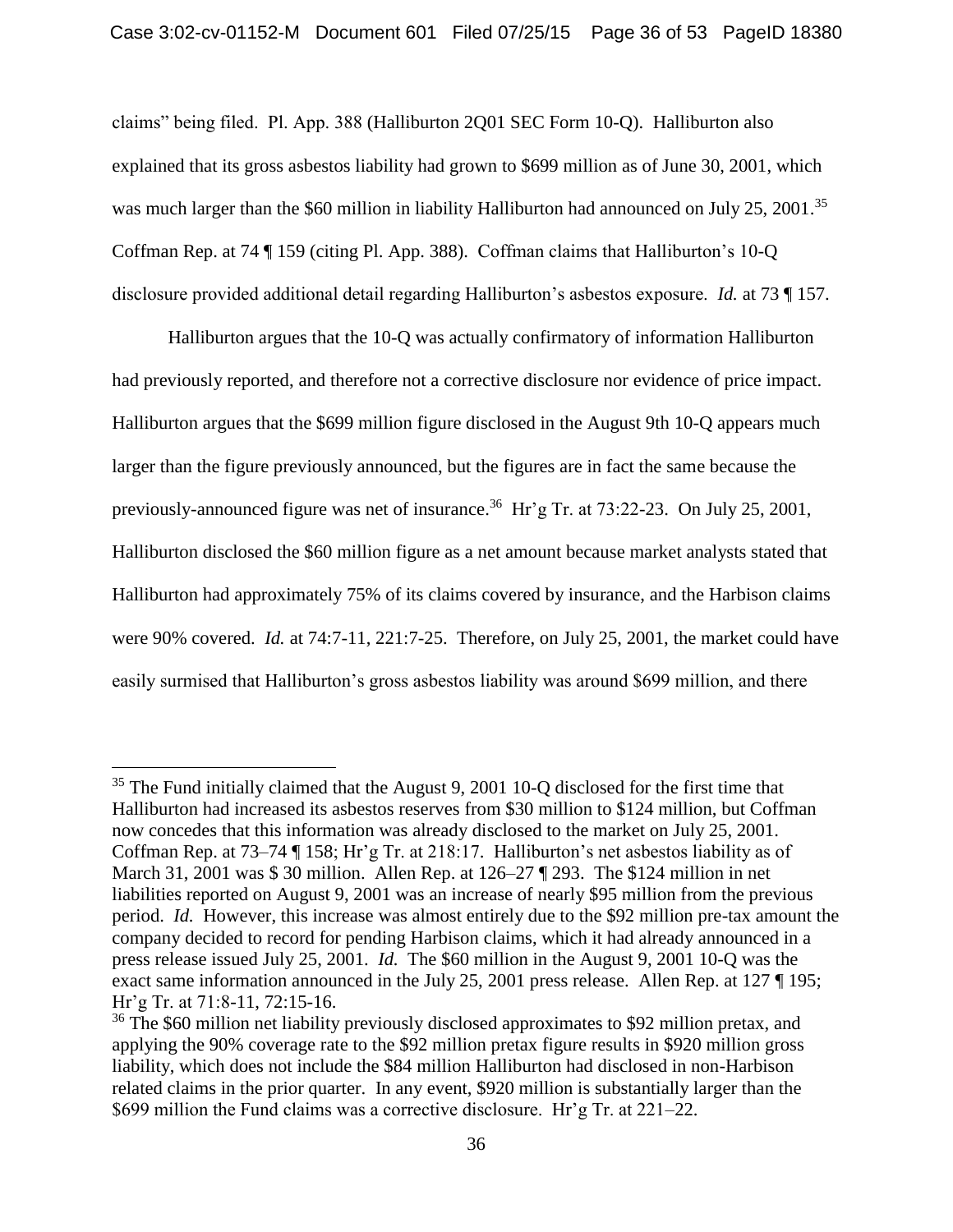was no statistically significant price reaction on that date according to Coffman's and Allen's respective models. *Id.* at 79:1-4.

Halliburton also rejects the Fund's attempted focus on an alleged increase in the rate of new asbestos claims being filed, because it argues that the rate of new claims being filed increased at a relatively consistent rate in each of the previous quarters in 2001. Hr'g Tr. at 77:21-25. Halliburton argues that it never stated that its claims or rate of claims would never increase. *Id.*

After adjusting for multiple comparisons, Allen argues there was no statistically significant price reaction on August 9, 2001. *Id.* ¶ 299; Hr'g Tr. at 70:6-7. On the other hand, Coffman found a statistically significant price reaction before the application of a multiple comparison adjustment. Coffman Rep. at 74–75 ¶ 161.

The Court finds that, on this date, Halliburton has met its burden of showing a lack of price impact, if only because the Fund has not shown that Halliburton disclosed any information related to its asbestos liability that was not already impounded in the market price of the stock on August 9, 2001, and therefore, there can be no price reaction. Halliburton effectively rebutted the Fund's claims that Halliburton disclosed either a substantial increase in its gross asbestos liability or a substantial increase in the rate of new claims. Halliburton has demonstrated that the gross liability figures were akin to comparing apples and oranges, in that the previously disclosed figures were after-tax and/or net of insurance, and Halliburton's rate of insurance coverage was well known to the market. Coffman contends that his studies show that it was "highly unlikely that the market anticipated everything that was announced" on August 9, 2001, because his study shows a statistically significant price reaction at the 99.99% level on that date. Hr'g Tr. at 226:5-8. The Fund has shown that there was a price movement on that date;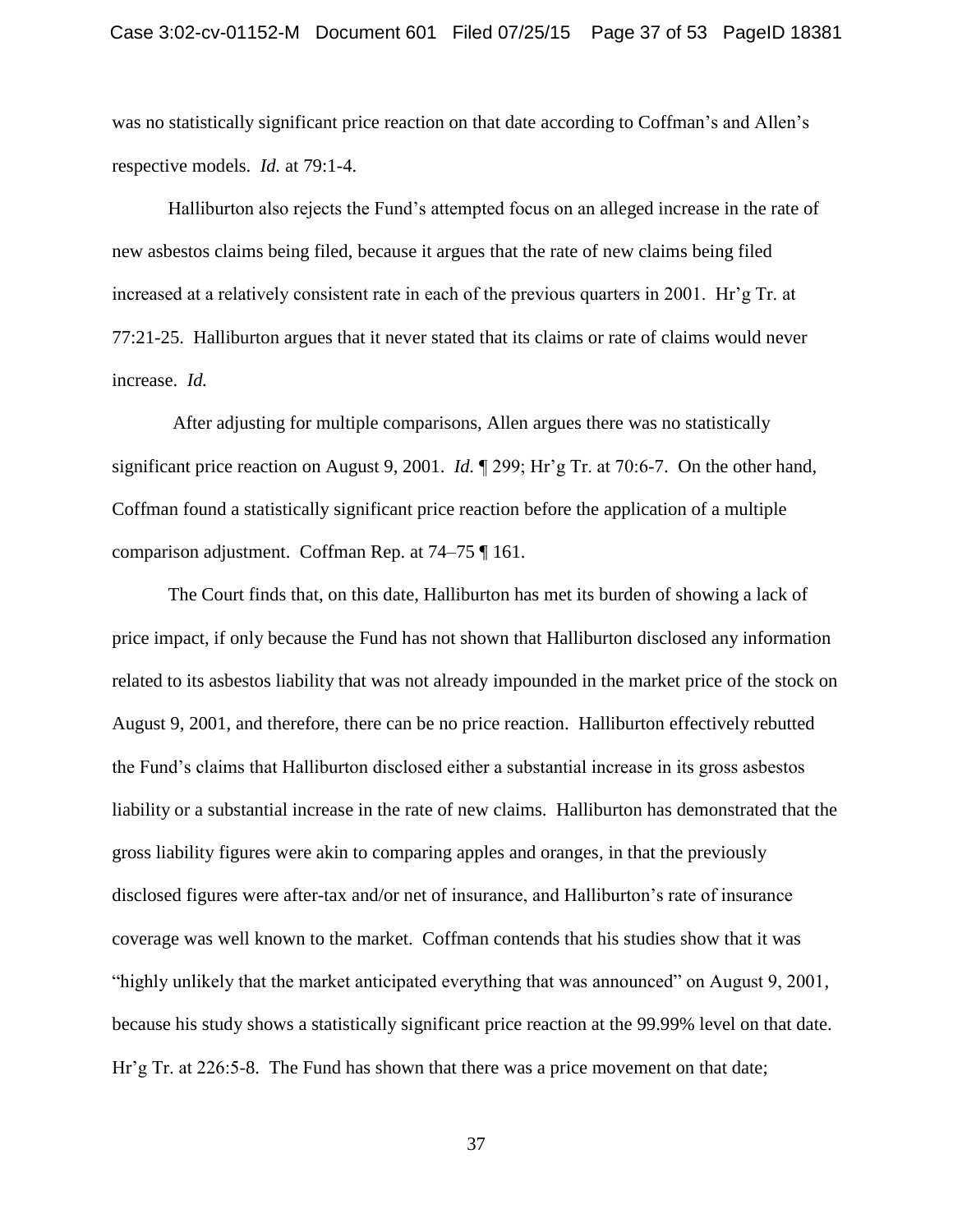however, Halliburton has demonstrated that the disclosure that allegedly caused the price reaction was already disclosed to the market on July 25th, to no price reaction. The Court's finding is reinforced by Coffman and the Fund's concession that the Fund's previous alleged corrective disclosure—that net asbestos liability increased from \$60 million to \$124 million had already been disclosed on July 25, 2001. Coffman's new theories relating to August 9, 2001 fare no better under closer scrutiny. The Court is not determining as a matter of law that the disclosures were not corrective, but rather, that Halliburton has shown that the information alleged by the Fund to be corrective was *both* already disclosed *and* caused no statistically significant price reaction. Thus, the Court finds that Halliburton has rebutted the *Basic*  presumption with respect to the corrective disclosure on August 9, 2001.

#### **c. October 30, 2001**

On October 26, 2001, a Mississippi jury found Dresser, AC&S Inc., and 3M Corp. liable for damages totaling \$150 million, one of the largest verdicts ever rendered in asbestos litigation at the time. Allen Rep. at 88 ¶ 202. Dresser's share was \$21.25 million, and Halliburton announced the verdict in a press release issued on October 30, 2001. *Id*.

Allen notes that the verdict was first announced on Sunday, October 28, 2001 in the *Clarion-Ledger*, a Mississippi statewide newspaper, and Associated Press wires. *Id.* at 88–89 ¶ 203, 207; Hr'g Tr. at 84:7-9. Allen argues that this disclosure on October 28, two days before Halliburton's press release of October 30, negates any price reaction on October 30 or 31, because an efficient market would have already absorbed the news of the verdict and impounded that news in the stock price *before* Halliburton's press release was issued. Hr'g Tr. at 82:24-25, 85:17-19. Allen found no statistically significant price reaction on October 29, when Dresser's codefendant in the case, 3M Corp., made a public announcement about the verdict that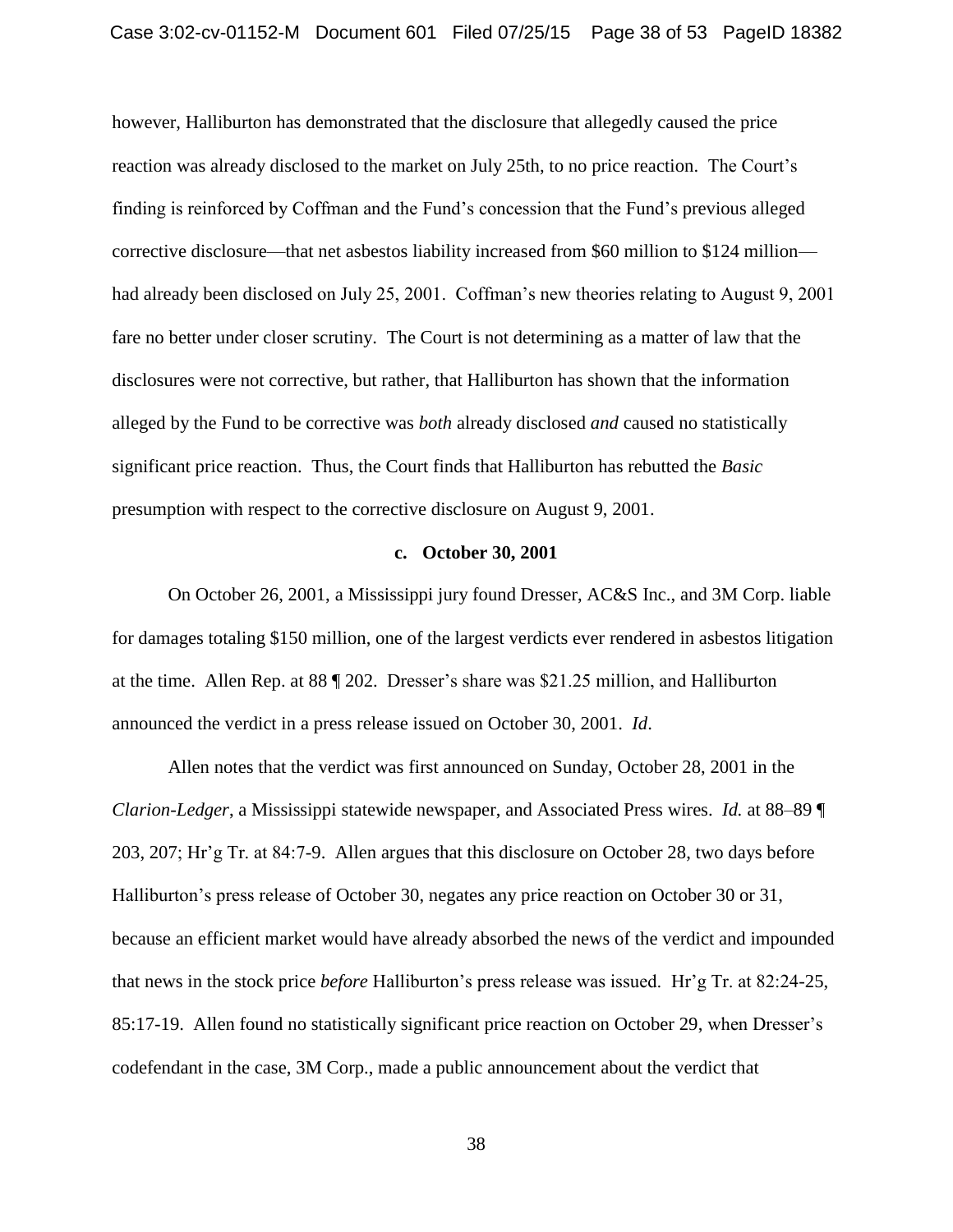mentioned Dresser. *Id.* at 89  $\P$  204-05. According to Allen, there is significant overlap between Halliburton and 3M investors—more than half of Halliburton's outstanding shares are owned by investors that also own 3M shares—so one would assume that many investors that took notice of the 3M press release would also be interested in Halliburton. Hr'g Tr. at 86:16-20.

Allen also notes that analysts later commented on the lack of price reaction following the Mississippi verdict. Allen Rep. at 89 ¶ 206 (quoting Credit Suisse Report, 12/10/01) ("Looking at Halliburton's share price performance over the past year it is interesting to note that it didn't move – up or down . . . when the company made the filing for the second case, on the 30th of October."). Despite the verdict's unprecedented size, Allen argues that analysts did not change their outlook on Halliburton's asbestos liability, and instead noted that the asbestos litigation environment was unpredictable and irrational. Allen Rep. at 90 ¶ 208 (quoting Salomon Smith Barney Report, 10/31/01) ("The disclosure . . . does not appear to signal a meaningful change in the pattern of asbestos litigation for the company . . . we recognize the unpredictability and apparent irrationality of the asbestos litigation environment in general.").

Finally, Allen found no statistically significant price reaction following the October 30, 2001 announcement, after making a Bonferroni adjustment for multiple comparisons. Allen Rep. at 90 ¶ 210; *id.* at Ex. 1. Allen also found no statistically significant price reaction on October 31, 2001, the date the press release was issued, after she made internal consistency adjustments to Coffman's model. Hr'g Tr. at 88:21-23.

Coffman argues that Allen's event study shows a statistically significant decline in Halliburton's stock price on October 31 and November 1, which coincides with Halliburton's announcement of the Mississippi verdict. Coffman Rep. at 61 ¶ 127; Hr'g Tr. at 193:10-14 (Coffman explained that the verdict was announced by Halliburton after the close of the market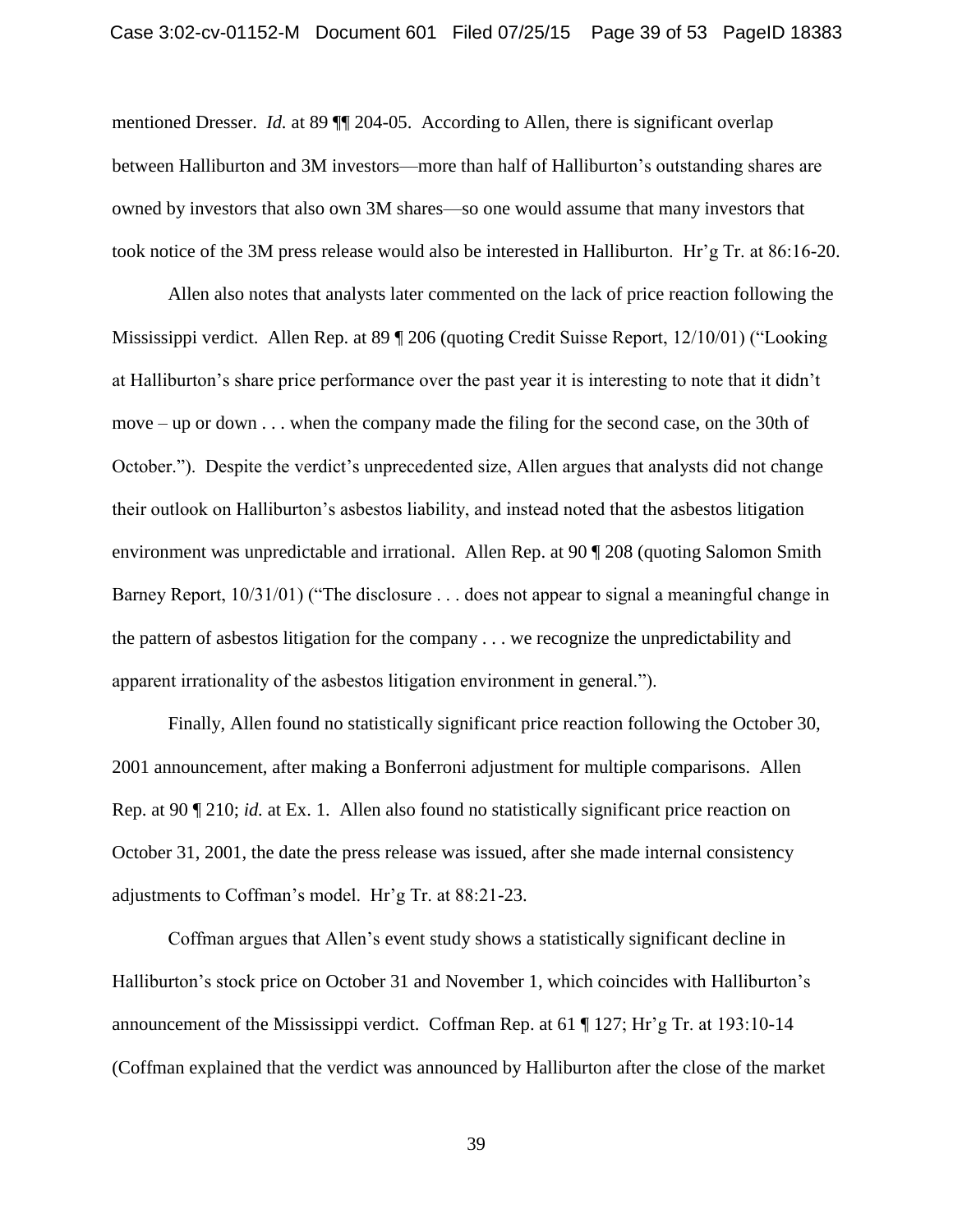on October 30). Coffman claims Allen has provided no evidence that shows Halliburton's stock was reacting to some alternative information. *Id.* To the extent Allen argues there is no price impact on these days, Coffman attributes her findings to her utilization of a multiple comparison adjustment, which he finds flawed. Coffman Rep. at 62 ¶ 128.

Coffman tested October 31and November 1, as opposed to October 28 and 29, because he argues that those were the first dates during that period that analysts and news outlets specifically talked about Halliburton's role in the Mississippi case. Hr'g Tr. at 193:20-23; Pl. Hr'g Ex. 19- 20. Coffman argues that it is entirely plausible that the vast majority of market participants did not become aware of the verdict until Halliburton issued its own press release. Coffman Rep. at 62 ¶ 129. Coffman argues that many market participants may not monitor Mississippi newspapers, and it is unsurprising that those market participants might have missed the 3M announcement, because 3M is in a different industry, and the 3M announcement did not mention Halliburton by name. *Id.* Coffman argues that there were at least two analyst reports issued between the time of the article in the *Clarion-Ledger* and Halliburton's press release on the evening of October 30, neither of which mentioned the verdict. Hr'g Tr. at 193:24-194:7; Pl. Ex. 22 (Johnson Rice & Company L.L.C. Report, 10/29/01); Pl. Hr'g Ex. 23 (Deutsche Bank Alex. Brown Inc. Report, 10/29/01). In contrast, analyst reports on October 31 described the verdict as new information. Coffman Rep. at 62 ¶ 129, n.124; Pl. Hr'g Ex. 20 (Salomon Smith Barney Report, 12/31/01)*.* Finally, Coffman argues that the two-day market capitalization decline of \$539 million far exceeded the financial impact of the verdict itself, \$21.25 million, which means the market was impounding additional information beyond the direct financial impact of the verdict. *Id.* at 63 ¶ 130. Coffman points out that Allen's asbestos index on those days showed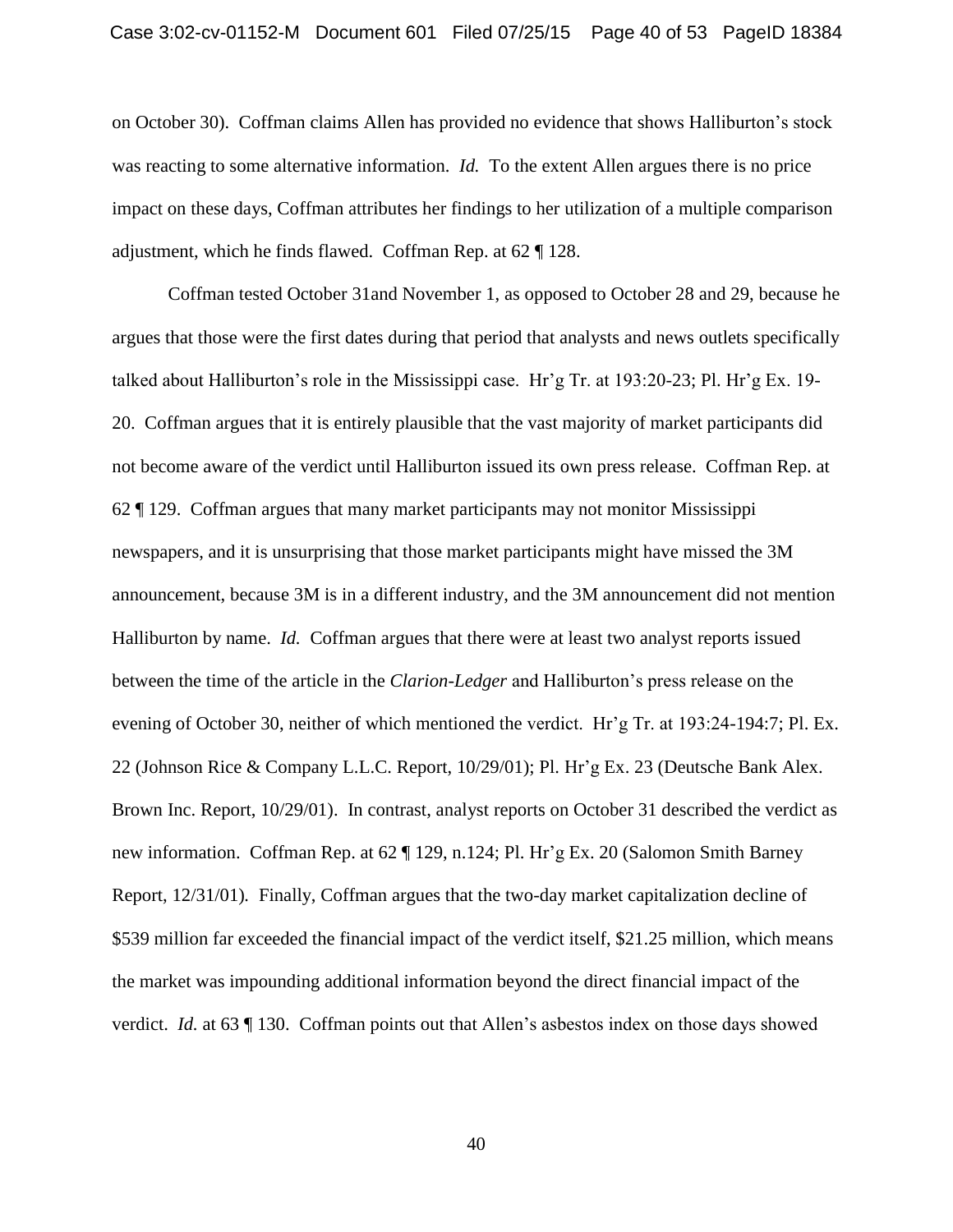positive growth, which means that Halliburton's price decline cannot be attributed to general uncertainty about asbestos. *Id.*

The Court finds that Halliburton has met its burden and demonstrated a lack of price impact as to the announcement of the Mississippi verdict. The Court will not rule on whether the October 30 press release actually contained a corrective disclosure, for the reasons already discussed. However, the Court is persuaded that the absence of a price reaction on October 29, after the verdict had already been disclosed in a statewide newspaper, some AP wires, *and* 3M had disclosed the verdict in a press release which mentioned Dresser by name, all negates any finding of a price reaction on October 30 or 31. Public announcements preceded Halliburton's press release and, as already discussed, the Court is required to assume that the market had already absorbed that information by the time Halliburton made its own announcement on the evening of October 30. Mr. Coffman attempts to downplay the readership of the *Clarion-Ledger*, notes that the 3M announcement did not mention Halliburton by name, and argues that there was a dearth of analyst reports between the date of the *Clarion-Ledger* publication and Halliburton's own press release. Taken together, the presence of these disclosures and the absence of price impact on October 29 and 30 persuade the Court that Halliburton has showed an absence of price impact as to the October 30, 2001 press release regarding the Mississippi verdict.<sup>37</sup> Moreover, if Allen's internal consistency adjustments are applied to Coffman's

 $37$  The Court asked Ms. Allen whether there is a distinction between newspapers, and the speed in which some newspaper disclosures reach an efficient market. Hr'g Tr. at 85:20-87:5. Allen did not draw a firm distinction between a publication like the Wall Street Journal and a newspaper like the Clarion-Ledger. *Id.* However, she noted that a semi-strong market is supposed to assume that the market absorbs all public information, and here, there was a substantial overlap between 3M investors and Halliburton investors. *Id.* Mr. Coffman does not argue that the 3M announcement and associated news stories did not reach the market shortly after being released. As discussed, the 3M press release did, in fact, mention Dresser by name. *Id.* at 87:3-6.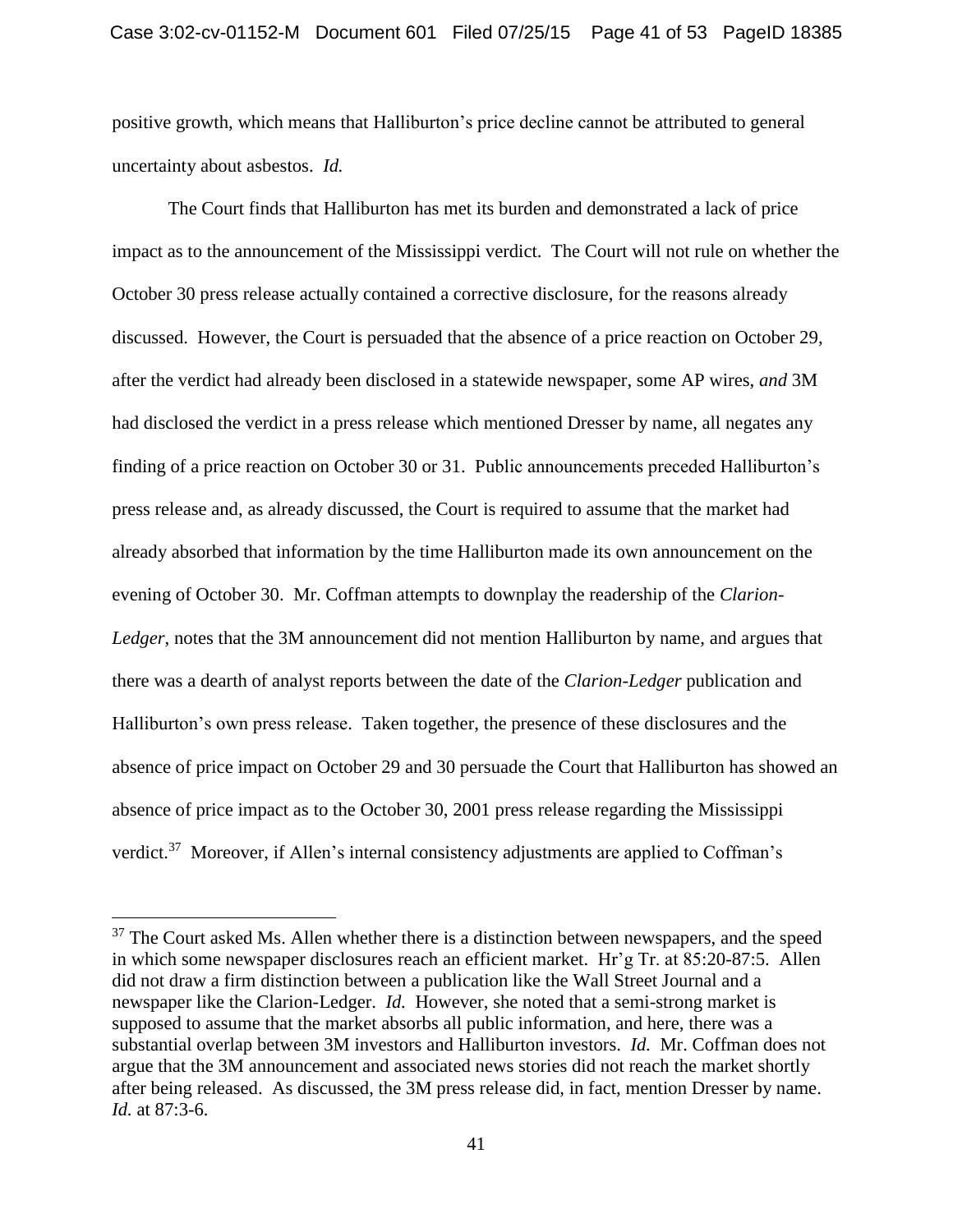analysis, along with the Holm-Bonferroni multiple comparison adjustment and the additional Analyst Index, there is no price impact on October 31 either, and the Court has already stated that it finds those adjustments to be appropriate. Thus, the Court finds that Halliburton has rebutted the *Basic* presumption with respect to the Mississippi verdict announced on October 30, 2001.

#### **d. December 4, 2001**

On December 4, 2001, Halliburton announced in an 8-K filing that on November 29, 2001, a Texas district court entered judgment against Dresser for its \$65 million share of a \$130 million verdict rendered on September 12, 2001 against Halliburton's subsidiary, Dresser, and another co-defendant. Allen Rep. at 86 ¶ 193, 91 ¶ 211. Halliburton also disclosed in the same 8-K filing that the same Texas district court entered three additional judgments against Dresser in favor of 100 other asbestos plaintiffs, awarding them \$35.7 million because of a breach of a settlement agreement signed earlier in the year by Harbison. *Id.* at 91 ¶ 211. The 8-K was released after the market closed on December 3 and before the opening bell on December 4. Hr'g Tr. at 176:5-6.

The earliest news story Allen could find about the September 12 verdict was a September 20, 2001 story in the *Beaumont Enterprise*, a daily paper covering Orange County, Texas, and she argues there was no statistically significant price reaction after that disclosure, despite the record size of the verdict and Halliburton's involvement. *Id.* at 86 ¶¶ 194-95. Allen also asserts that there was no price reaction to a story published on September 21, 2000 in Mealey's, which covers litigation and asbestos news. *Id.* at 86–87 ¶ 196. Her conclusions about the price reactions were based on her analysis before and after adjusting for multiple comparisons. *Id.* at 86– 87 ¶ 195; *id.* at Ex. 1. Finally, she relied on analyst commentary months later that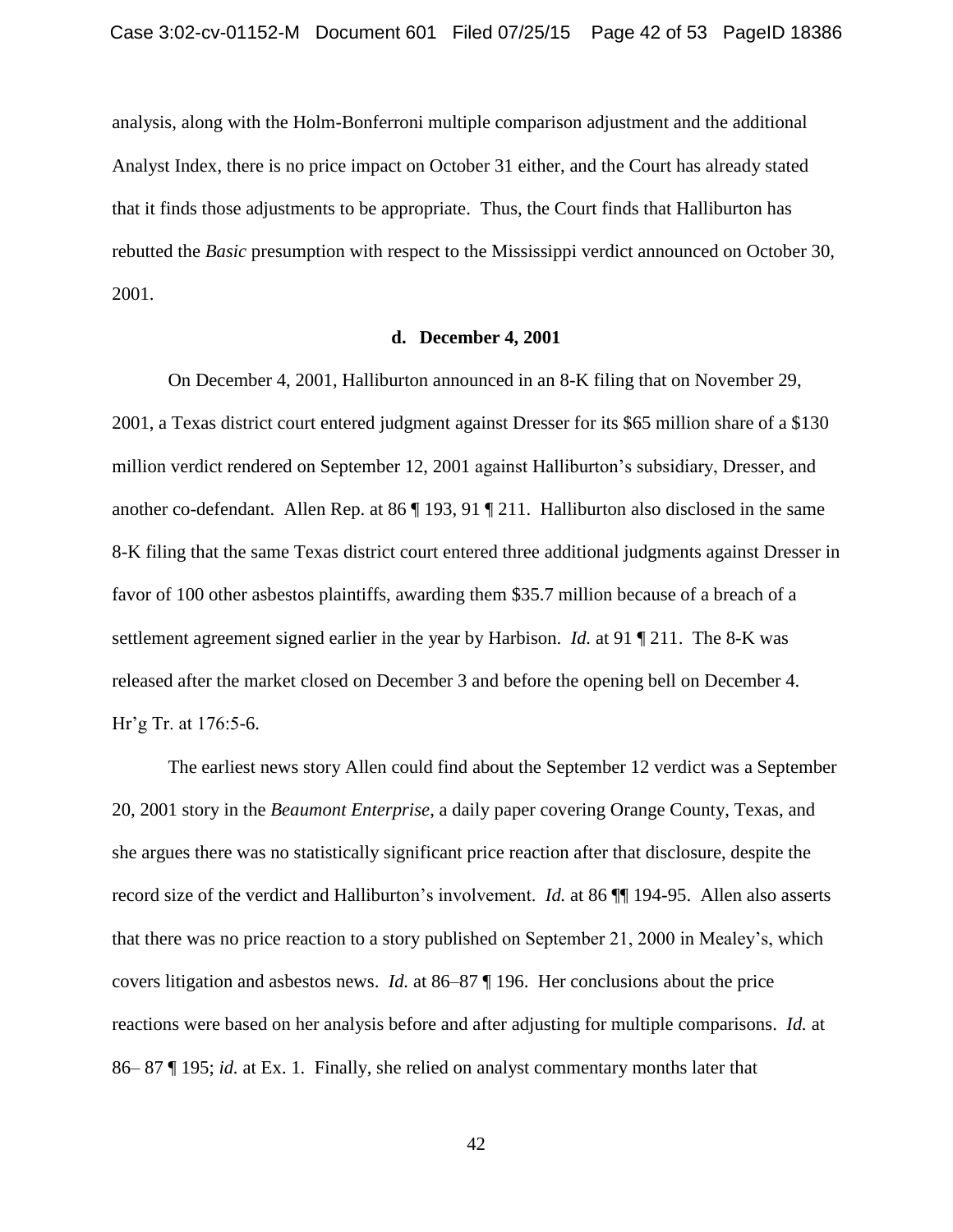mentioned the absence of price reaction after the September 12, 2001 verdict. *Id.* at 87 ¶ 197. Thus, Allen argues that news reports and trade publications disclosed the verdict underlying the December 4 judgment months earlier, to no price reaction. Allen Rep. at 91–92 ¶¶ 214-15.

Allen also notes that analysts described the announcement on December 4th as widely known. *Id.* at 92 ¶ 217. As for the disclosure of judgments relating to Harbison's breach of settlement agreements, Allen argues that the 8-K disclosure was not corrective, because Halliburton had made no prior representation about these cases, the market was well aware of the possibility of adverse rulings, and analysts did not find the disclosures to be corrective. *Id.* ¶¶ 218-19.

Allen found no statistically significant price reaction after the 8-K release on December 4, both before and after adjusting for multiple comparisons, and she also found no price reaction on December 5, 2001. Allen Rep. at 91–92 ¶¶ 211, 220; Hr'g Tr. at 88:16-18. Allen found no price impact based on Coffman's model either, once she applied the internal consistency adjustments already discussed. Hr'g Tr. at 88:21-23.

In response, Coffman argues that there was in fact a stock price decline of nearly 5% on September 20, 2001, and after including his Analyst Index, there was a negative price reaction that is significant at the 90% confidence level. Coffman Rep. at 58 ¶ 119. Coffman notes that Halliburton's stock fell by \$258 million, even though the verdict rendered against it was only \$65 million. *Id.* With respect to the December 4 disclosure, Coffman refutes Allen's argument that the absence of a price reaction on September 20 negates a finding of price impact on December 4, and notes that the December 4 announcement and the price reaction to it were consistent with the market slowly learning more about Halliburton's asbestos liabilities as time went on, with the December 4 announcement serving as the proverbial straw that broke the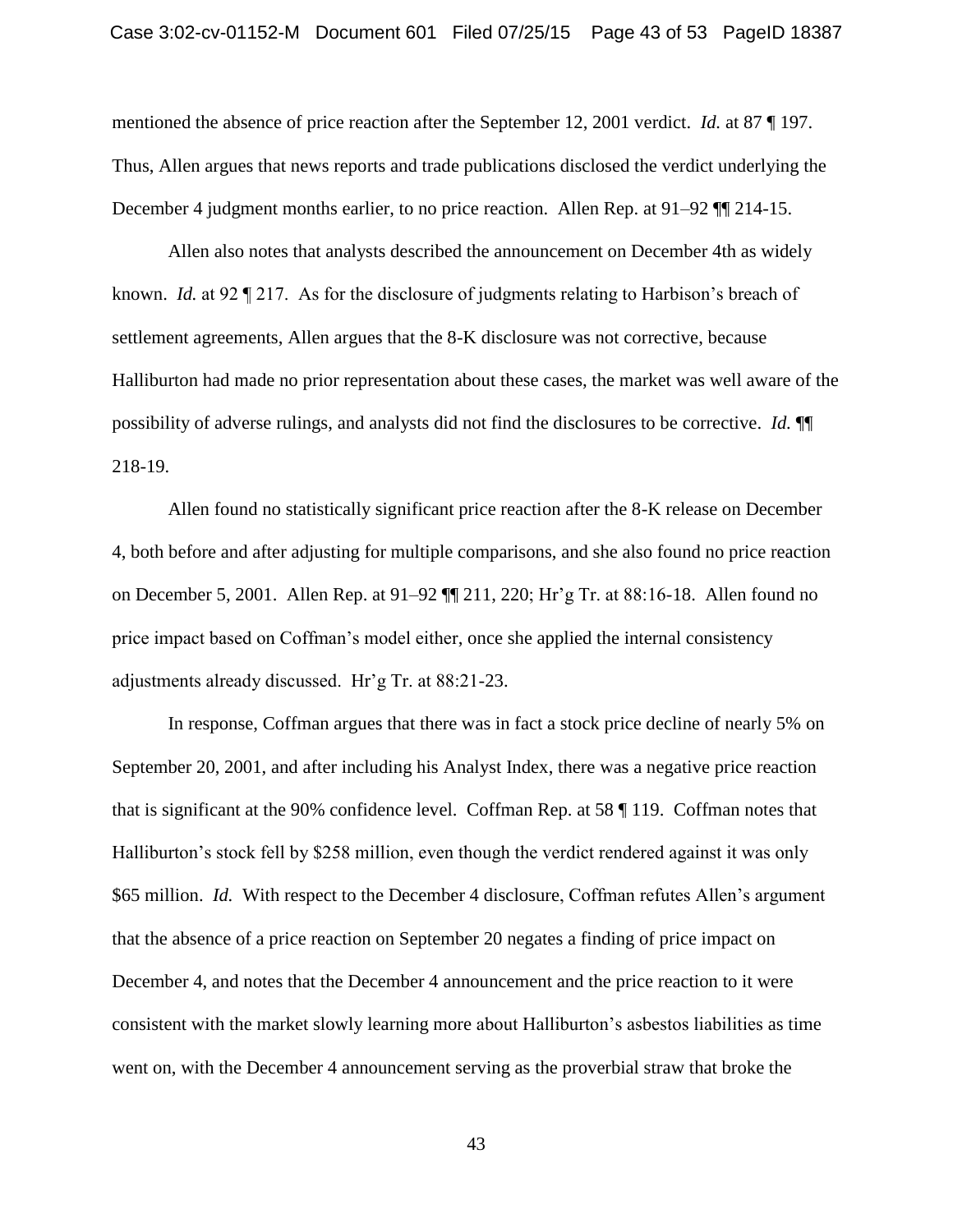camel's back. *Id.* at 60 ¶ 123. Coffman argues that Allen fails to explain why the \$35.7 million in judgments for Harbison's breach of settlement agreements was not new information or was unrelated to the Fund's claims, and the entry of judgment on the September 12 verdict signaled that the judge was not overturning the verdict. *Id.* at 64 ¶ 133. After adding the Analyst Index, Coffman found a statistically significant price decline over both one and two-day windows on December 4 and 5 at above the 99% confidence level. *Id.* at 63 ¶ 131.

The Court finds that Halliburton has met its burden of showing an absence of price impact as to the disclosures in the December 4 press release. First, the Court does not view the absence of price impact as to the September 12 jury verdict as dispositive, or even meaningfully relevant, if only because, as the Court explained during the hearing, there is an important distinction between the rendering of a verdict and the entry of a judgment. Moreover, the December 4 press release also disclosed that Halliburton would be liable for \$35.7 million in judgments relating to Harbison's breach of settlement agreements, and there was no corresponding news relating to those judgments disclosed on September 20. Thus, the Court will look only at whether there was a statistically significant price reaction on December 4, 2001. If Allen's internal consistency adjustments are applied to Coffman's model, there was no statistically significant price reaction on December 4. Hr'g Tr. at 88:21-23. The Court has already explained that these adjustments are appropriate; accordingly, the Court finds a lack of price impact on December 4, 2001 and Halliburton has met its burden of rebutting the *Basic* presumption with respect to the corrective disclosure made on that date.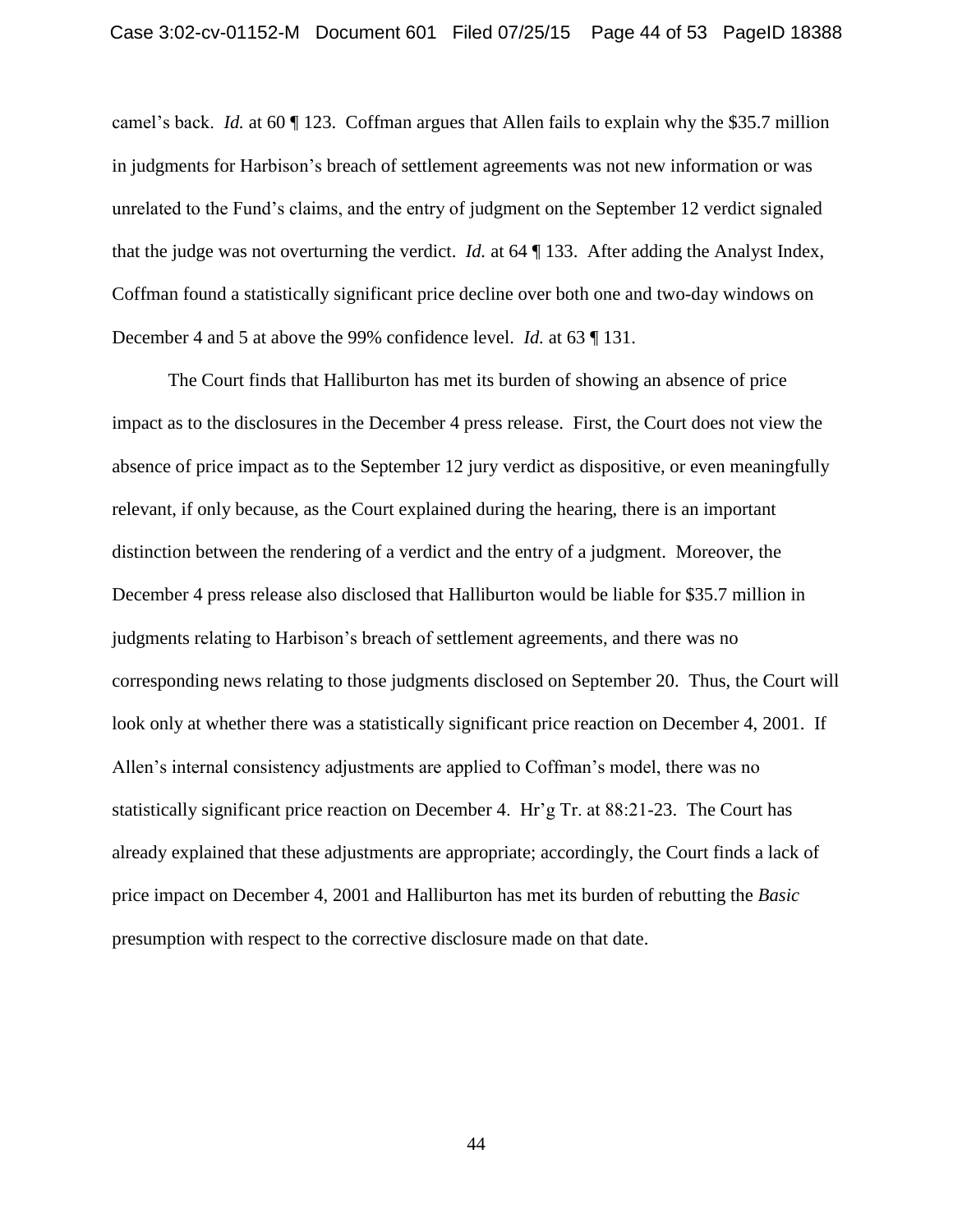## **e. December 7, 2001**

On December 7, 2001, before the market opened, Halliburton issued a press release announcing that a Baltimore jury had returned a verdict in favor of five plaintiffs against three defendants, and Dresser's share of responsibility for the verdict was \$30 million. Def. App. 424 (12/7/01 Halliburton Press Release at 2); Allen Rep. at 93 ¶ 221. On that day, Halliburton's stock price dropped by approximately 40%, a decline that was statistically significant under both Coffman and Allen's models.<sup>38</sup> Hr'g Tr. at 91:6-10. However, Halliburton argues that the question is whether there was price impact *from the alleged misrepresentation*, not simply whether the price dropped from the announcement. *Id.* at 91:25-92:2. Accordingly, Allen concludes that there was no price impact as to the alleged misrepresentation. *Id.* at 91:19-20. Allen supports her conclusion by arguing that (1) Halliburton's stock rebounded on the next trading day, Monday, December 10, 2001, (2) the announcement did not include any new information regarding any of the alleged misrepresentations concerning Halliburton's asbestos liability, (3) analysts continued to believe Halliburton was effectively managing its asbestos liability and did not believe they had been previously misled, and (4) the price decline is more properly attributed to an increase in uncertainty, changes in the asbestos environment, and a spike in implied volatility that also affected other asbestos companies at the end of the class period. Coffman disputes each of the foregoing, and notes that Allen admitted in her deposition that she cannot attribute Halliburton's entire price decline to other factors, such as implied volatility. Coffman Rep. at 32–33 ¶ 61. Coffman argues that newly disclosed information—the

 $38$  Coffman explains that the "P value" for December 7, which is the probability of a false positive, is virtually zero and indicates that there is well over a 99.9 percent confidence that the stock price moved in response to the news announced on that date. Hr'g Tr. at 182:14-17.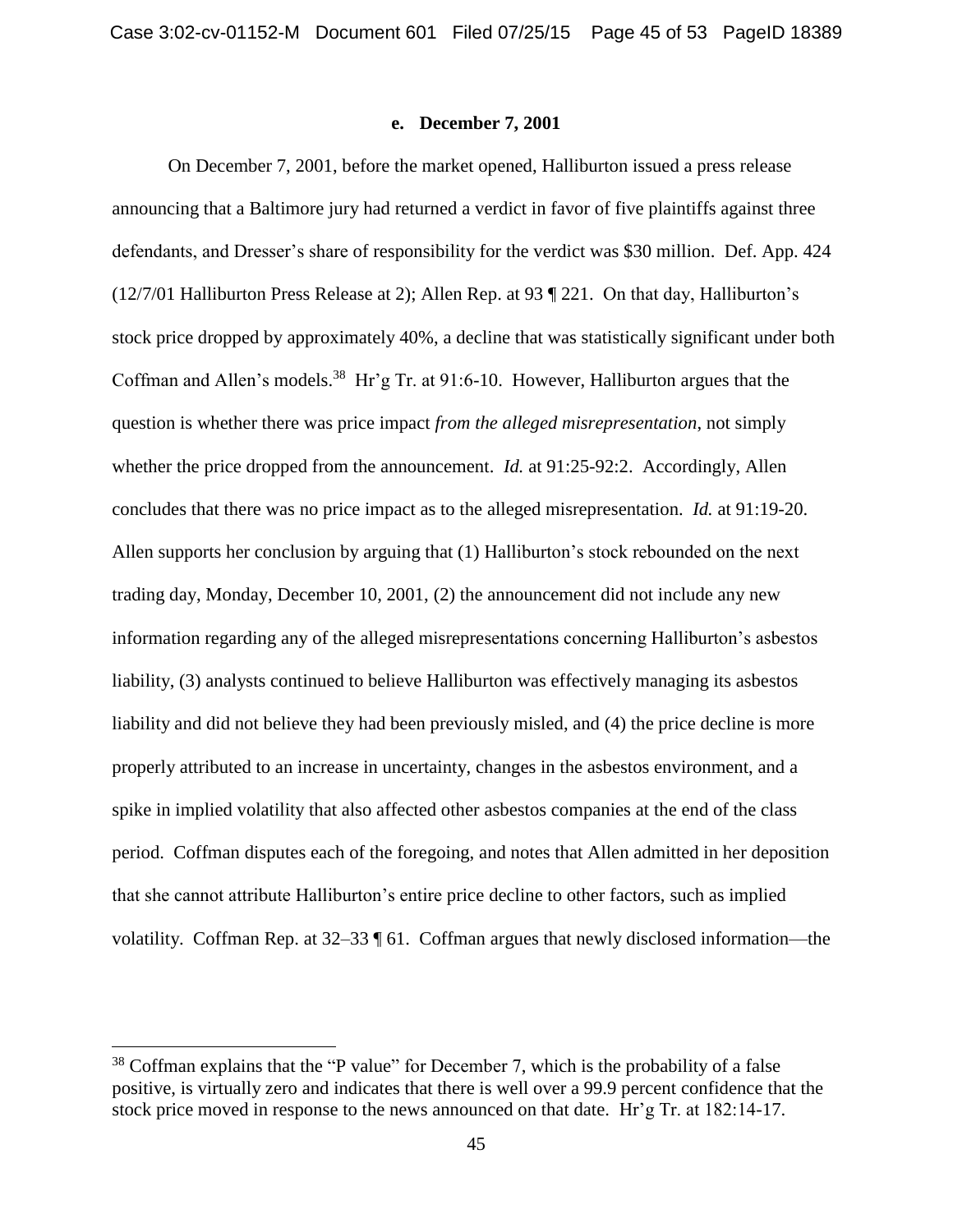Baltimore verdict—corrected Halliburton's previous disclosures relating to its asbestos liability, and caused the price decline on December 7. *Id.*

The Court finds that Halliburton cannot show an absence of price impact based on the December 10 price rebound, because, as already discussed, the Court will not find an absence of price impact based on the returns during Day 2 of a disclosure made on Day 1, because to do so would be inconsistent with an efficient market, which is said to digest or impound news into the stock price in a matter of minutes. *See* Fox, *supra* p. 8, at 444 n. 20. Thus, Halliburton cannot show an absence of price impact by a rebound in the stock price on December 10. Furthermore, the Court will not determine as a matter of law whether the verdict announcement was corrective.<sup>39</sup> Thus, the Court will focus on the analyst reports addressing the December 7 announcement and Halliburton's argument that general uncertainty in the asbestos environment caused Halliburton's statistically significant price decline.

Allen argues that none of the analysts covering Halliburton indicated after the December 7 announcement that they had been misled, but instead, the analysts continued to think Halliburton was effectively managing its asbestos liabilities. Allen Rep. at 75 ¶ 167. Analysts believed Halliburton was keeping adequate reserves, insurance would cover the verdicts, and the verdicts would be overturned or modified because Halliburton did not become involved in the

 $39$  Halliburton argues that the Fund's theory—that the disclosure caused the market to realize Halliburton had been misleading it—is contradicted by the reaction, or lack thereof, to previous, larger verdicts and judgments. Allen Rep. at 94 ¶ 224. The Texas and Mississippi verdicts were larger in total and Halliburton's relative responsibility was larger, and there was no price reaction on September 20 or December 4, as already discussed. *Id.* Moreover, the Baltimore verdict disclosed on December 7 was for mesothelioma, which is always associated with greater damages awards because it is fatal and caused only by asbestos. *Id.* ¶ 225. As already discussed, the Court assumes at this class certification stage that Halliburton's disclosure was, in fact, corrective. Moreover, unlike August 9 and October 30, where information had already been disclosed to the market, to no price impact, the Baltimore verdict had not been previously disclosed.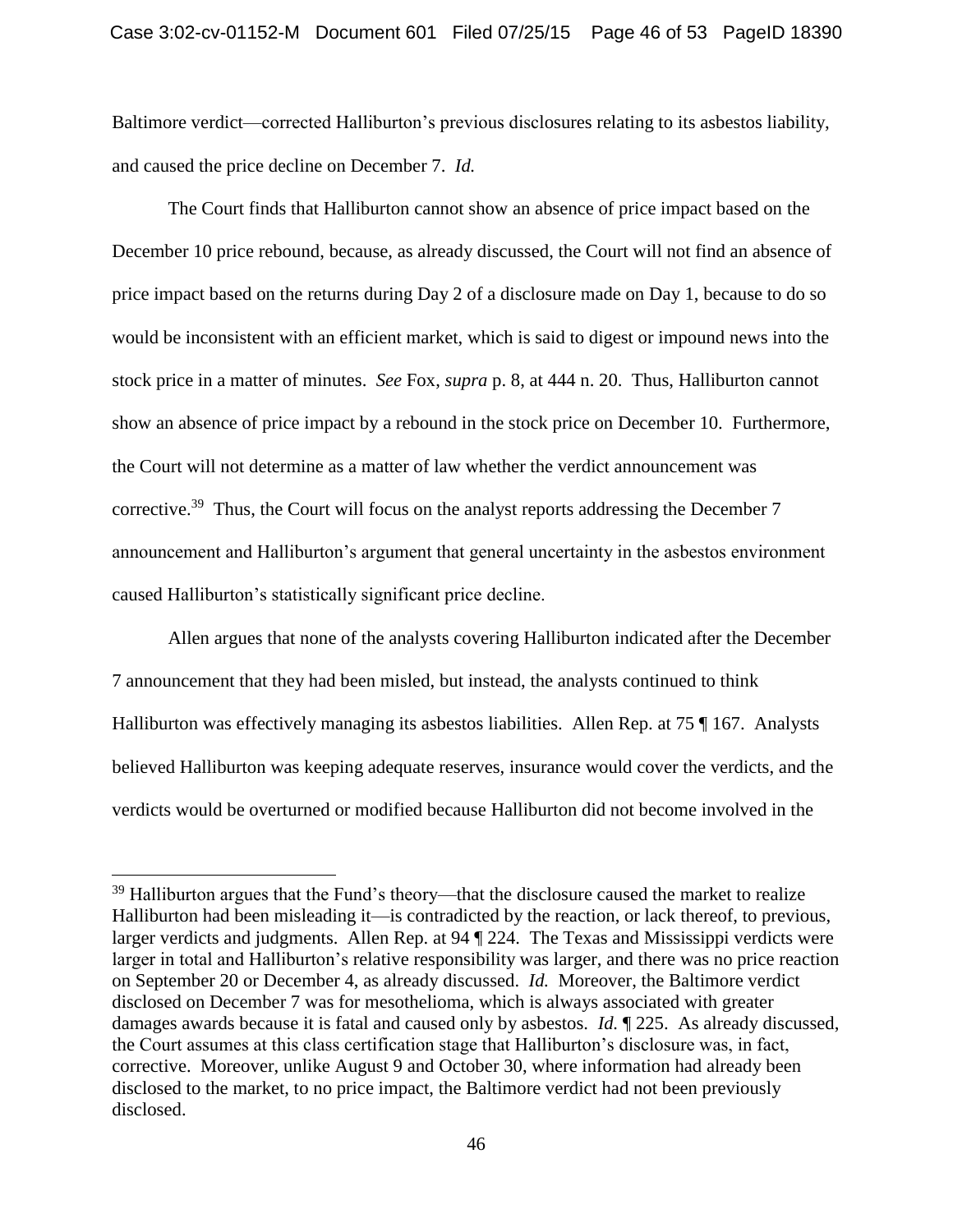litigation until later in the process. Allen Rep. at 95 ¶ 226. On the other hand, Coffman cites to analyst reports that discussed the Baltimore verdict as new information. Coffman Rep. at 66 ¶ 138 (PNC Report 12/7/01) ("[W]ith recent high levels of judgments against the company . . . we are concerned that [Halliburton's reserves] may prove to be low."); *id.* at 67 ¶ 139 (Hibernia Southcoast Capital Report 12/7/01) ("Halliburton's stock is trading down significantly today, as the Company announced yet another significant award against the Company for asbestos related litigation.") (JP Morgan Report, 12/7/01) ("Shares of Halliburton are down sharply . . . on the sizeable award. This is the fourth significant judgment against Halliburton since late October. The size of this claim . . . is materially higher than Halliburton's historical average cost per claim of less than \$200) (ABN-AMRO Report, 12/10/01) ("Halliburton's shares plunged . . . as new negative news regarding the company's asbestos problems poured into the market") (Pl. Hr'g Ex. 18, Jeffries Report, 12/7/01) ("These are surprising developments . . . [w]e now believe that HAL'S net asbestos-related liabilities could be significantly higher than currently estimated . . . .").

Coffman also relies on an online blog, TheStreet (www.thestreet.com), which is a widely read blog run by Jim Cramer, who regularly provides investment advice on CNBC and other news outlets. Pl. Hr'g Ex. 11; Hr'g Tr. at 128:6-16. TheStreet post, titled "Halliburton Buried as Investors Stop Believing," stated that "shares dove to nine-year lows Friday [December 7, 2001] as investors lost faith in the company's claims that asbestos litigation would never catch up with it." Pl. Hr'g Ex. 11; TheStreet, "Halliburton Buried as Investors Stop Believing," http://www.thestreet.com/story/10005091/1/halliburton-buried-as-investors-stop-believing.html (last visited May 2, 2015). Allen argues that Halliburton never claimed that its asbestos litigation liabilities would never catch up with it, and TheStreet post is not an analyst report and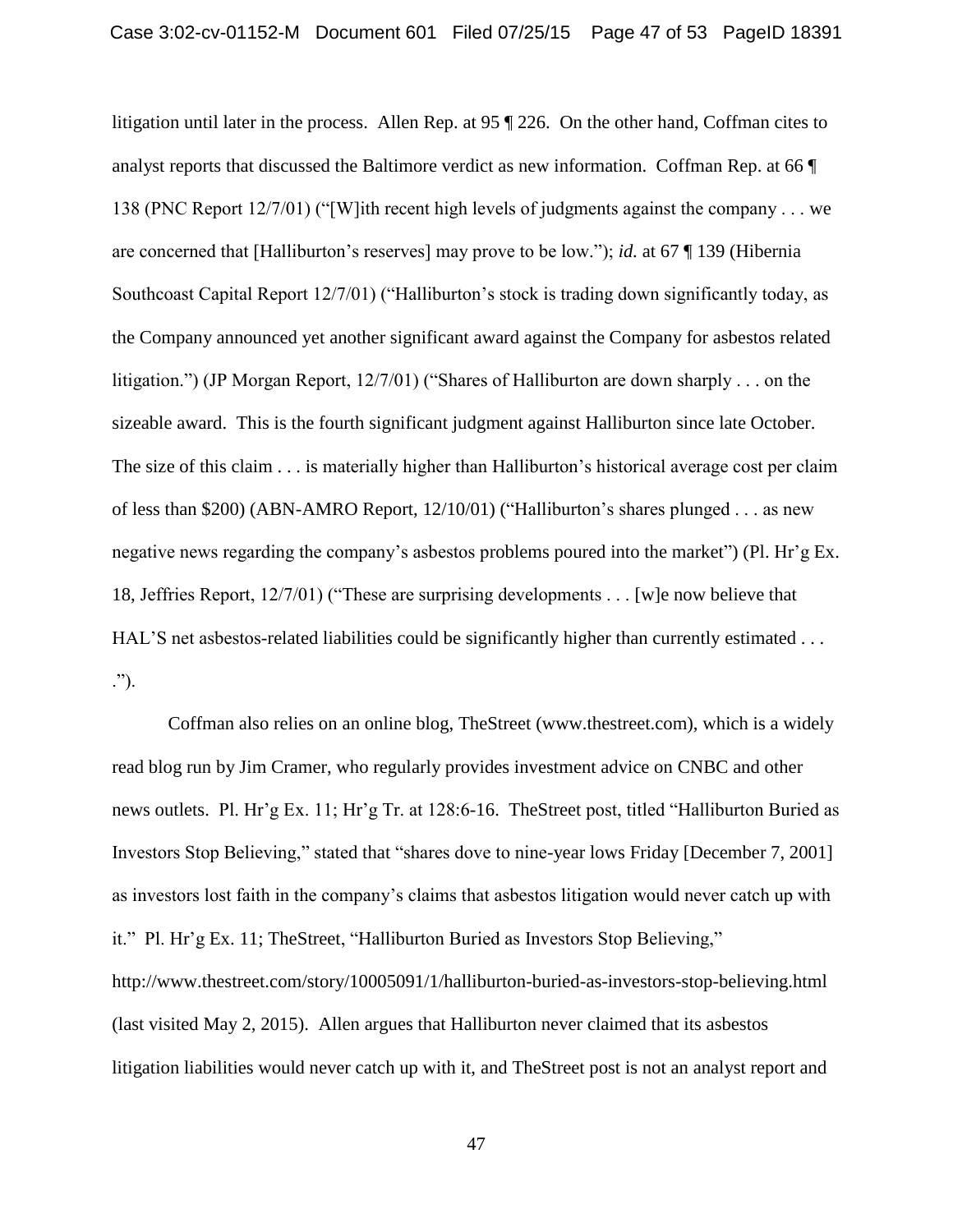contains no attribution or analysis to support its quoted statements, and it is inconsistent with other analyst reports and commentary. Allen Rep. at 76 ¶¶ 169-71.

The analyst reports cited by Coffman show that the TheStreet post was not an aberration. Although some analyst reports on December 7 and 10 may have been more optimistic than others, the reports cited by Coffman and the Fund make it clear that a sufficient number of analysts viewed Halliburton's disclosure of the Baltimore verdict on December 7 as new news, and the cause of Halliburton's price decline. Thus, the analyst reports and commentary cited by Allen will not serve to refute what the parties agree was a statistically significant price reaction on December 7.

Allen argues that Halliburton's stock decline was attributed to an increase in uncertainty and change in the economic and asbestos environment that also affected other companies. Allen Rep. at 97 ¶ 229; Hr'g Tr. at 96:10-11 (noting that CBS Viacom's stock price also decreased). She notes that the stock price declines of other companies, at least in terms of market capitalization, were even larger than Halliburton's stock price decline, and market commentators discussed the price declines of Halliburton and CBS Viacom together. Allen Rep. at 102–03 ¶¶ 238-41. Allen argues there was uncertainty and volatility at the end of the class period, and when risk or uncertainty rises, stock prices fall. *Id.* at 98 ¶ 231. She notes that analysts lowered their expectations about Halliburton's stock price because of this increased uncertainty and changing market conditions. *Id.* at 99 ¶ 233; Hr'g Tr. at 96:1-3 (citing various analyst reports).

Allen claims there was a huge spike in Halliburton's implied volatility at the end of the class period, after the December 7 disclosure, yet there was no similar spike after Halliburton's disclosure of the Texas verdict or judgment or the Mississippi verdict. *Id.* at 99 ¶¶ 234-36.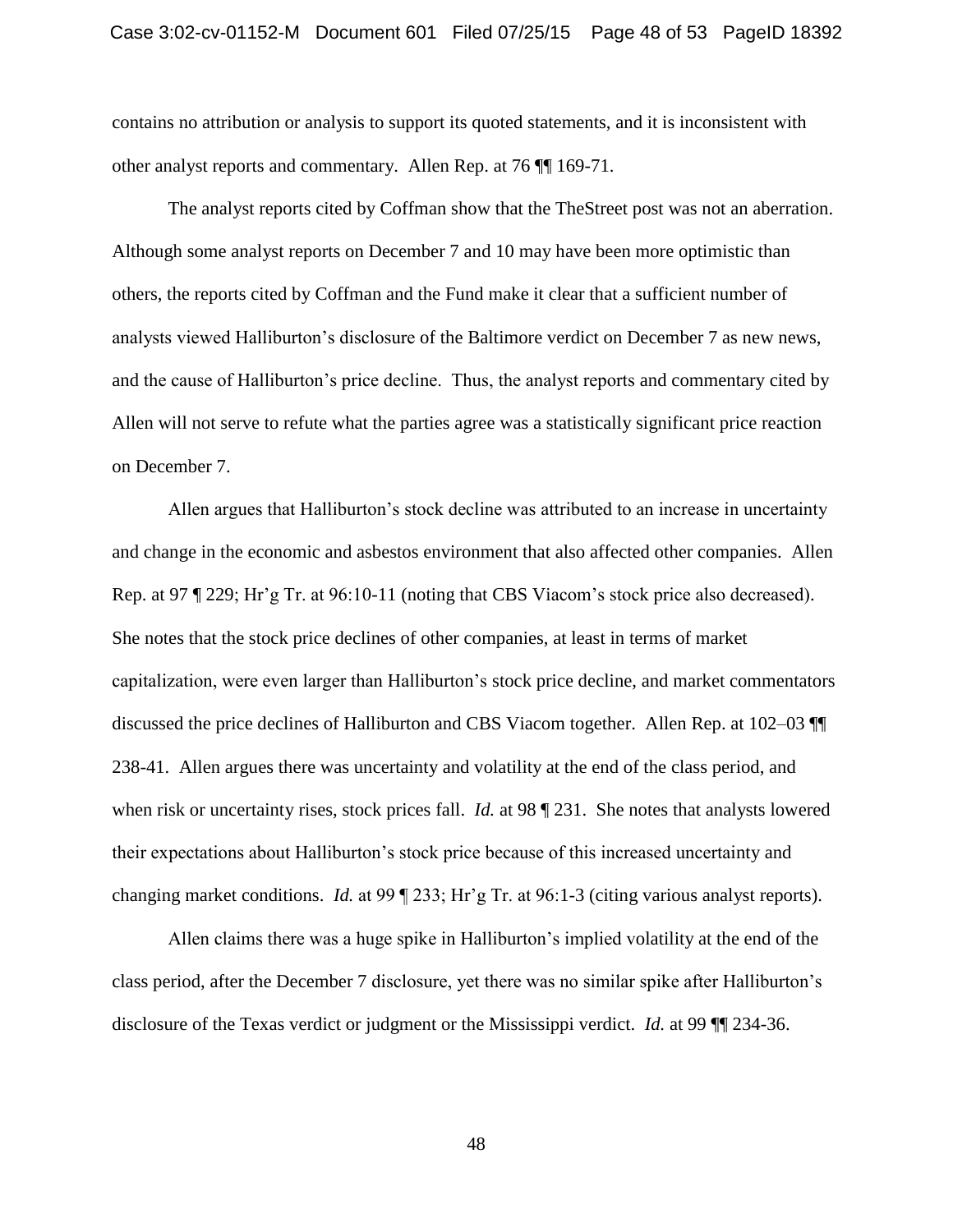Implied volatility is a measure of stock price volatility.<sup>40</sup> Allen also notes that companies with more pending claims had a larger drop in market capitalization and greater implied volatility following the December 7th announcement of the verdict. <sup>41</sup> Allen Rep. at 104–05  $\P$  244-45; Hr'g Tr. at 97:17-20, 103:11-14. Allen notes that Honeywell and 3M were co-defendants in the Texas and Mississippi cases that resulted in substantial verdicts and judgments, but neither experienced significant price reactions attributable to the verdicts and judgments during the class period; however, they did experience price reactions at the end of the class period. Allen Rep. at 107 ¶¶ 246-47. Dow Chemical had no disclosures, news reports, or analyst reports mentioning its asbestos liability during the class period, yet at the end of the class period through 2002, there were hundreds of news articles and analyst reports discussing its asbestos exposure. *Id.* at 112 ¶¶ 256-58. Dow Chemical nonetheless experienced a statistically significant price decline and an increase in its implied volatility at the end of the class period. *Id.* Allen argues that the price declines of each of these companies show that the stock prices of Halliburton and other

 $40$  Allen explained that option prices today tell investors what the market is thinking about the variability of a stock's future price. Hr'g Tr. at 97:4-7. Implied volatility is just a measure of the market's expectation of the future volatility of a stock price at a given point in time. *Id.* at 97:7- 13. For example, if an option price rises, that means there is a high demand for a fixed future price, and a concomitant worry that the price could be volatile in the future. The value of an option is bigger if there is more volatility, i.e. it is "in the money."

<sup>&</sup>lt;sup>41</sup> Allen looked at an index of asbestos companies that she composed based on analyst commentary. She hypothesized that companies with more asbestos exposure would have greater reactions. Hr'g Tr. at 100:11-17. She compared the number of pending claims with the drop in market capitalization, and found that companies with more pending claims saw a larger drop in market capitalization. *Id.* at 102:6-8, 103:11-14. She argues that if the verdict was just a correction of Halliburton's prior misrepresentation, it would not make sense for these other companies also to have significant stock price declines. *Id.* at 102:12-14. However, Allen fails to address why the disclosure of the verdict could not correct an earlier misrepresentation by Halliburton, thereby impacting Halliburton's stock price, *and* adverse asbestos verdicts could also cause other asbestos companies to experience stock declines.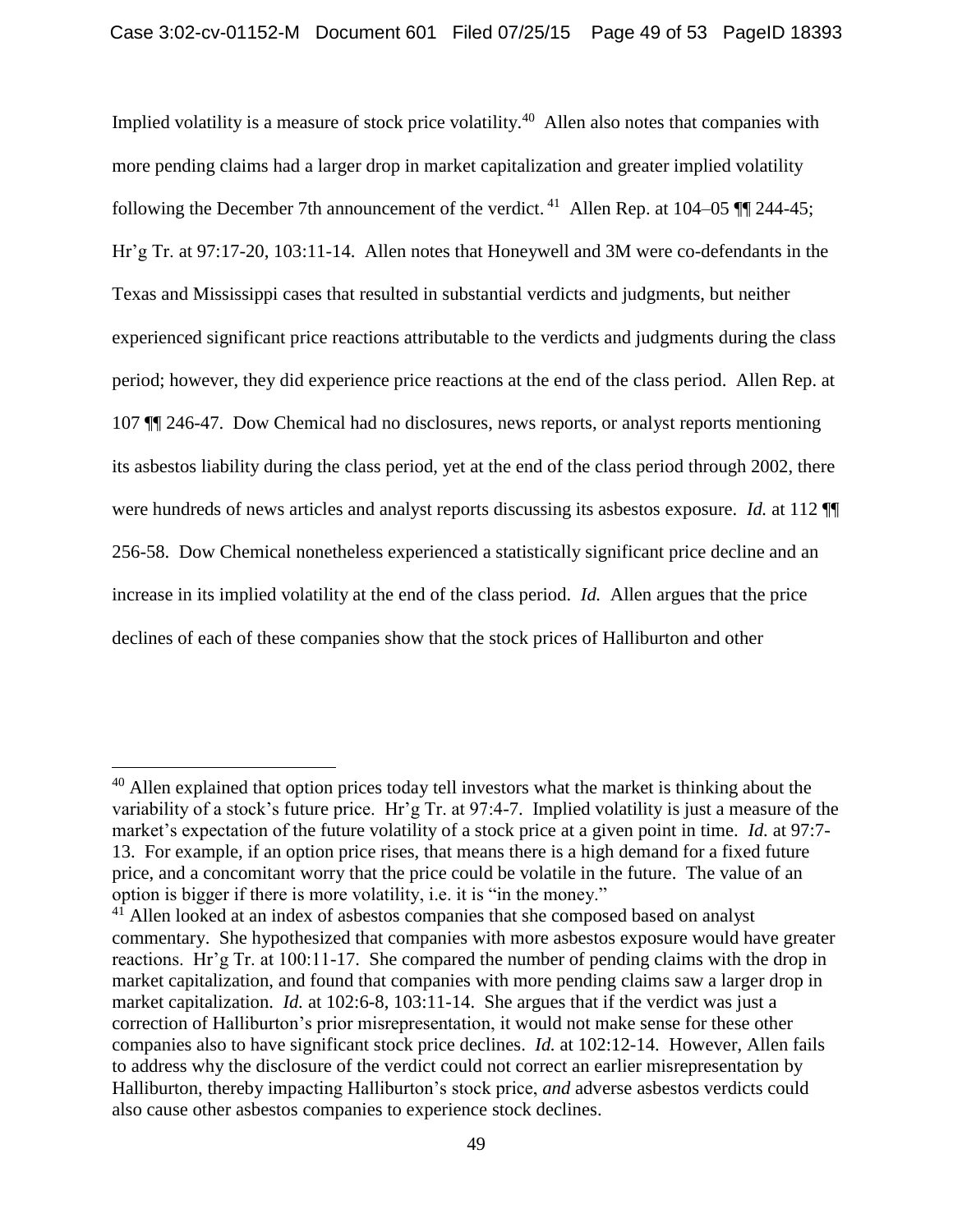companies with asbestos exposure moved more closely together in 2002 than they did in 2001.<sup>42</sup> *Id.* at 116 ¶ 265. Thus, Allen argues that Halliburton's price decline was caused by an overall change at the end of the class period with respect to the effect of asbestos on stock prices.<sup>43</sup> *Id.* at 118 ¶ 271.

Coffman faults Allen for using raw dollar market capitalization to compare Halliburton to other companies over the December 7-10, 2001 period. He claims Allen's analysis is inconsistent with the rest of Allen's event study, which analyzes percentage changes, and Halliburton's relative decline is far larger than any of the other asbestos companies Allen identified. Coffman Rep. at 5–6 ¶ 10, 34–35 ¶ 65; Pl. Ex. 7-8a, Dkt. No. 591, Pl. App. 104–05. For example, CBS Viacom had a market capitalization of \$85 billion, and regularly experienced changes in market capitalization of \$2 billion, while Halliburton's market capitalization was only \$9 billion. Coffman Rep. at 35–36 ¶ 68.

Next, Coffman argues that Allen did not adequately test her assertion that observed price changes in other companies explain a substantial portion of Halliburton's price decline, and that Coffman's analysis shows that Allen's asbestos index of 31 companies explains less than 4% of Halliburton's stock price movement on December 7. Coffman Rep. at 6 | 10, 39–40 | 75, 77;

 $42$  Allen observed the relationship of 31 companies identified by analysts as having asbestos exposure in 2001 and 2002. Allen Rep. at 116 ¶ 265. She found that their relationship went from 25% during the class period to 61% after the class period, and all companies with asbestos exposure moved more tightly together after the class period. *Id.* at 116–17 ¶¶ 267-70; Hr'g Tr. at 104:4-5.

 $43$  Allen also asserts that the December 2, 2001 Enron bankruptcy contributed to Halliburton's price decline because it increased uncertainty at the end of the class period. Allen Rep. at 101 ¶ 237. Yet, as Coffman notes, Allen does not formally evaluate her assertion, and instead, only cites to two news reports and a single analyst report. Coffman Rep. at 44–45 ¶ 88-90. Thus, the Court is without the necessary statistical data to tie the bankruptcy to Halliburton's stock price decline. Regardless, it is unlikely that Enron's bankruptcy, which occurred five days before the December 7 announcement, would meaningfully impact the Court's analysis.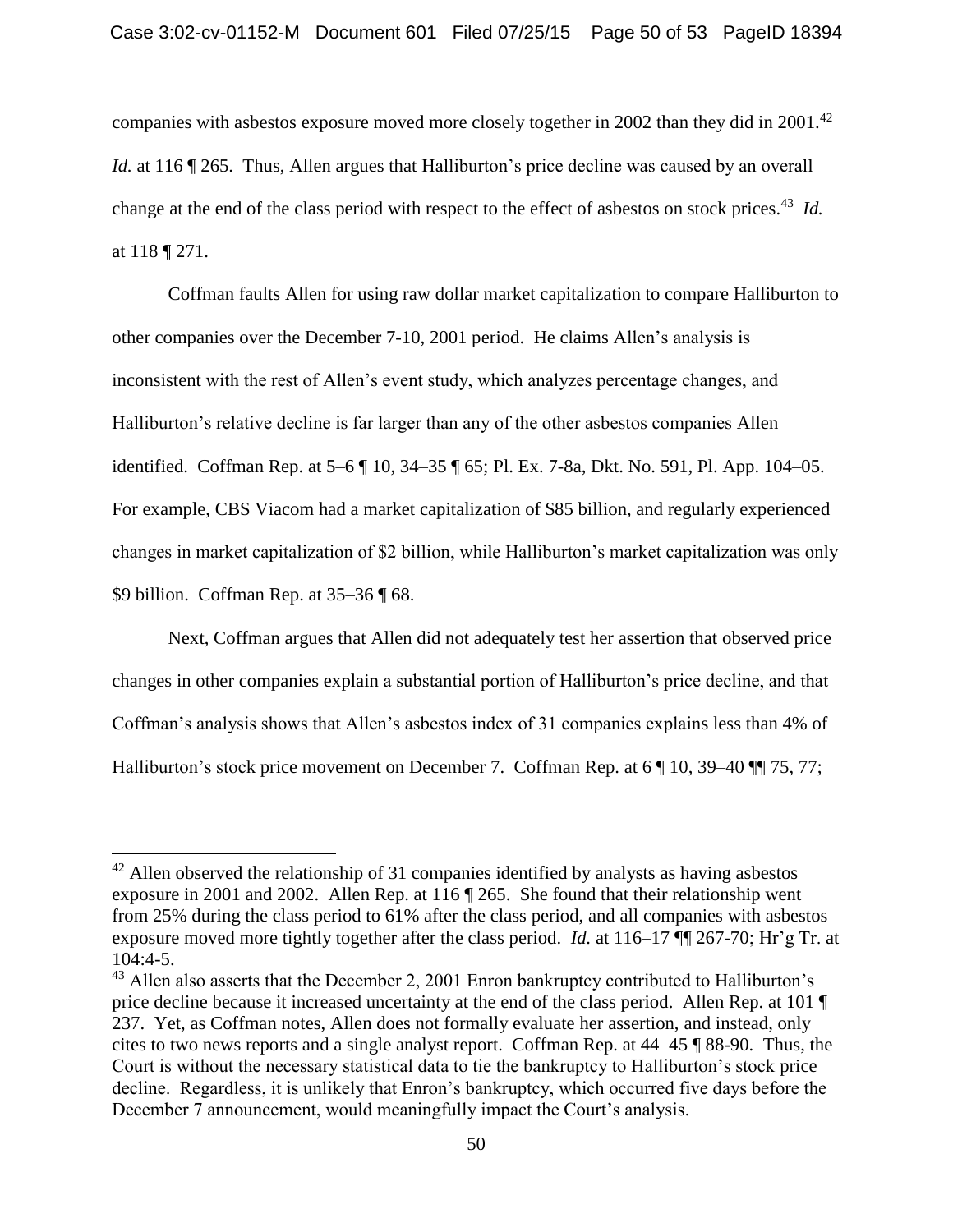Pl. Ex. 11, Dkt. No. 591, Pl. App. 110. Coffman argues that Halliburton's stock price should have only declined 2.1% as a result of the change in the asbestos environment, given that its peers declined 2.3%, but Halliburton's stock price actually dropped 57% after controlling for Allen's other industry indices. *Id.* at 40  $\P$  76-77. However, Allen counters that you would not expect all of the companies to drop the same percentage amount, which is what Coffman's analysis assumes. Hr'g Tr. at 104:9-23.

Coffman also argues that greater implied volatility in Halliburton's stock price after the December 7 disclosure is a reflection of the impact of the corrective information itself, and not the cause of Halliburton's price decline, as Allen argues. Coffman Rep. at 7 ¶ 10. In other words, the corrective information created the uncertainty, and the analysts cited by Allen attributed the increased uncertainty to Halliburton's asbestos liabilities. Furthermore, Coffman argues that not all the companies in Allen's asbestos index experienced as dramatic an increase in implied volatility as Halliburton did, and Allen only focuses on a few companies to prove a point that is partially refuted by other companies in her own asbestos index. *Id.* at 43–44 ¶ 86; Pl. Ex. 13, Dkt. No. 591, Pl. App. 112. He contends that, even with respect to the companies Allen focuses on, such as Pfizer, she overstates the increase in implied volatility, which happened later and over a longer time period.<sup>44</sup> *Id.* at 43 ¶ 84-85. Allen counters that one would not expect the news to affect each company equally, and there is no reason to believe that the stock of all of the companies in her asbestos index would have a similar reaction. Hr'g Tr. at 100:1-10.

<sup>&</sup>lt;sup>44</sup> For example, Allen used a different number of days in measuring the implied volatility of different companies in her asbestos index. Hr'g Tr. at 136:3-140:24. She claims to have done so because analysts discussed the different companies over different periods of time during this alleged period of uncertainty; however, her method casts further doubt on whether an increase in implied volatility negates the substantial price decline Halliburton experienced on December 7.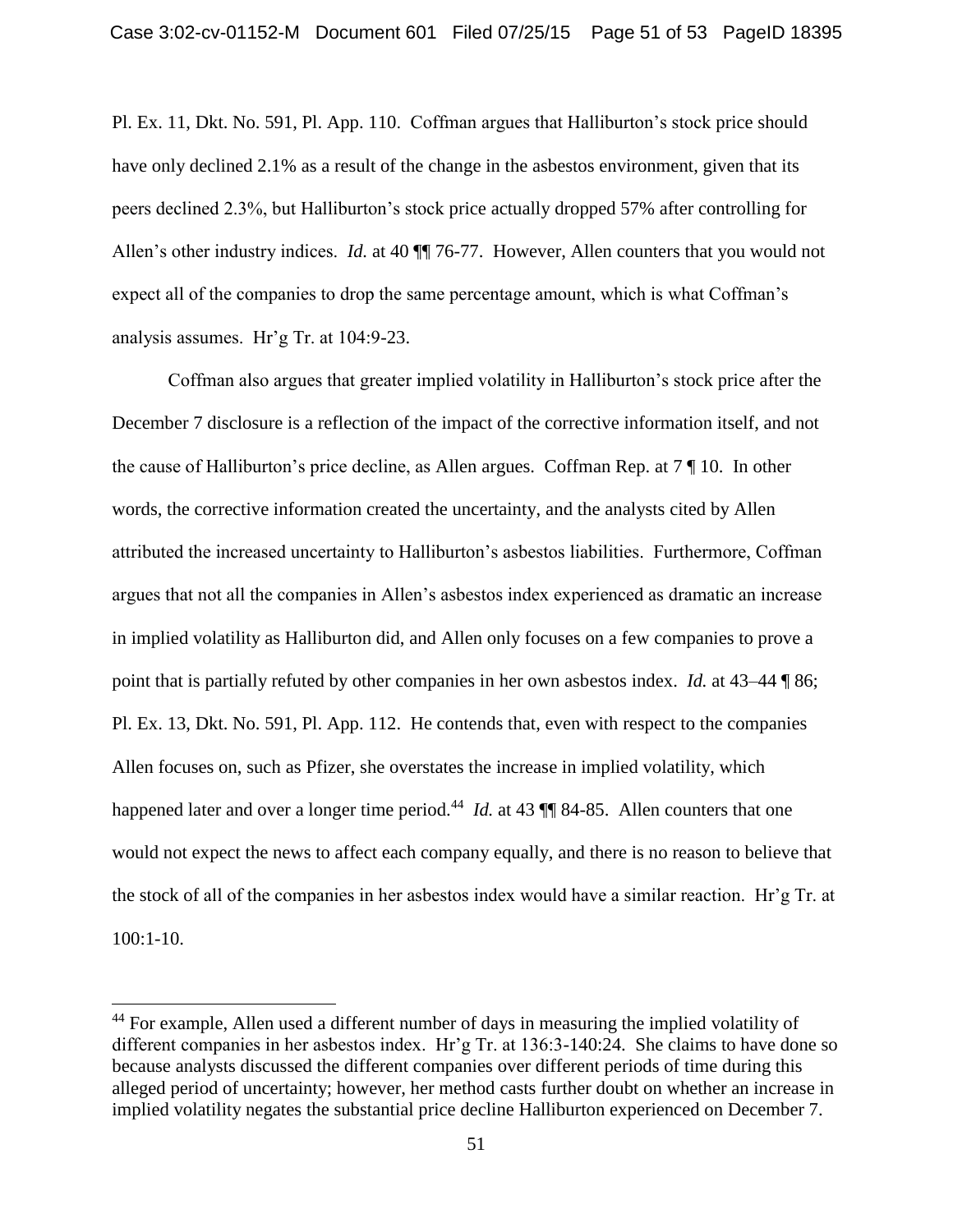Finally, Coffman rejects Allen's attempt to show lack of price impact by using Honeywell, 3M, and Dow's lack of price reaction during the class period as compared to their increase in implied volatility and price reaction at the end of and after the class period. Coffman Rep. at 46 ¶ 92. First, Coffman notes that Honeywell, 3M, and Dow's lack of price impact during the class period is unsurprising, when Allen herself admits there was no correlative news during the class period. *Id.* at 47 ¶ 93. He also argues that Dow and Honeywell's price reactions after the class period show that stock prices can and do react negatively to asbestos-related developments. *Id.* at 48 ¶ 97. Coffman further argues that a number of companies went bankrupt during the class period because of asbestos liability, a fact Allen acknowledges. *Id.* at 49 ¶ 98; Pl. Ex. 15, Dkt. No. 591, Pl. App. 114. Coffman explains that Allen is relying on a very small sample size of companies to support her sweeping conclusion. *Id.* at 49–50 ¶ 99. He argues that Allen's own report strongly supports the view that the market viewed Halliburton as an asbestos company starting on December 7, and not before, which shows that the disclosure of the Baltimore verdict on that date caused the market price to reflect that investors were no longer relying on Halliburton's misrepresentations.<sup>45</sup> Coffman Rep. at 53 ¶ 108.

The Court finds that Halliburton has not met its burden of showing lack of price impact with respect to the announcement of the Baltimore verdict on December 7th. Although the Court finds that at least some of Halliburton's stock price decline on that date is likely attributable to uncertainty in the asbestos environment that also impacted other companies with asbestos exposure, Halliburton has not demonstrated that uncertainty caused the entirety of Halliburton's

<sup>&</sup>lt;sup>45</sup> Coffman notes that Allen's Chow test shows that after a series of negative litigation outcomes, Halliburton's stock became correlated with the asbestos index, *i.e.*, the market started treating Halliburton as an asbestos company. Coffman Rep. at 53 ¶ 108. A Chow test looks at whether relationships between variables have changed, and here, the test indicated that the market started treating Halliburton as a company with material asbestos liabilities. Hr'g Tr. at 186:24-187:9.